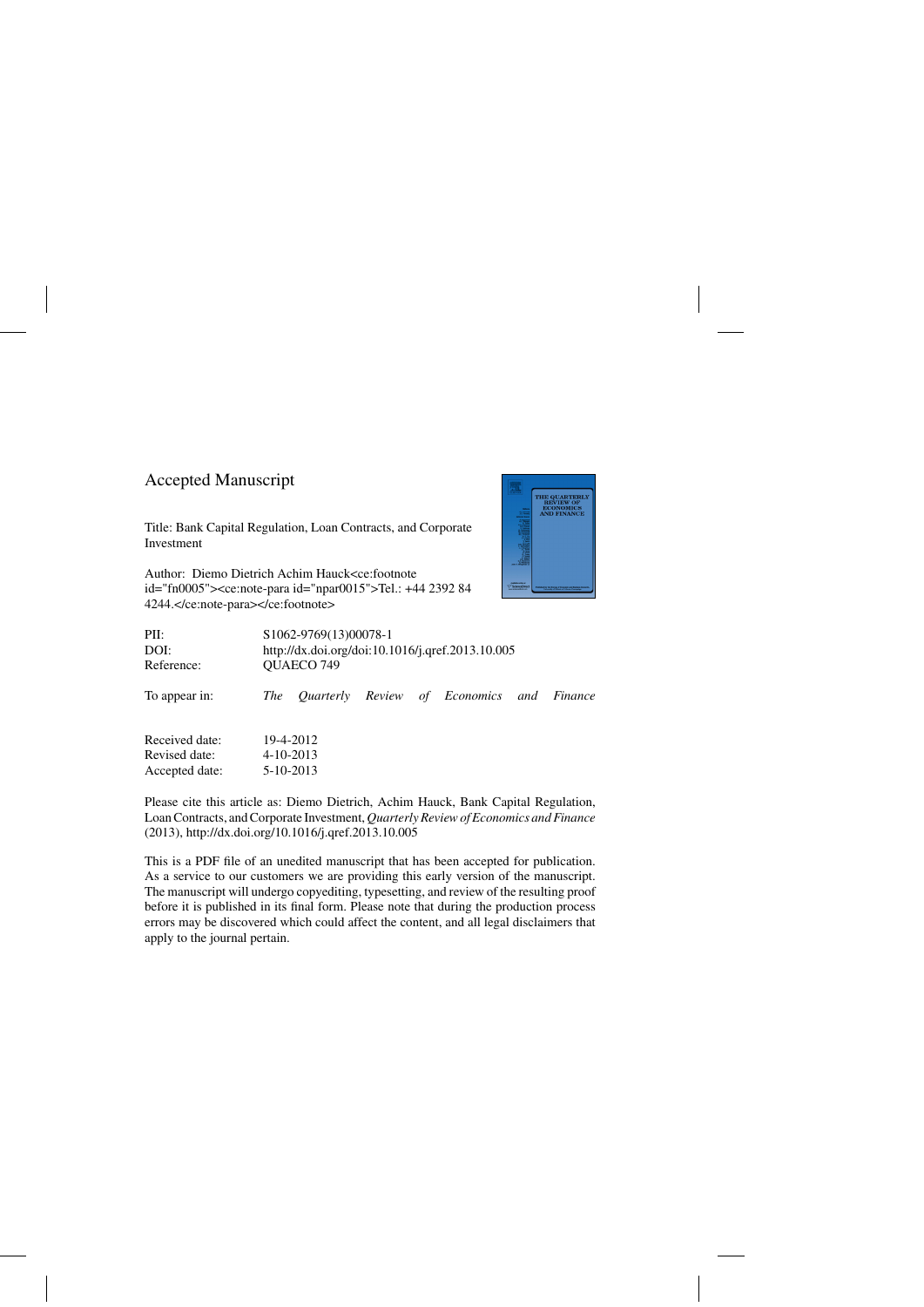### 10 P CIO

### Highlights

- Bank loan contracts specify the use of funds by the borrowing firm.
- The more funds are directed to tangible assets, the less risky the loan will be.
- A less risky loan requires less bank capital which makes the loan less expensive.
- To save on financing costs, firms prefer highly tangible over productive assets.
- Bank capital regulation corrects for this incentive putting a lower limit on costs.

Accepted Manuscript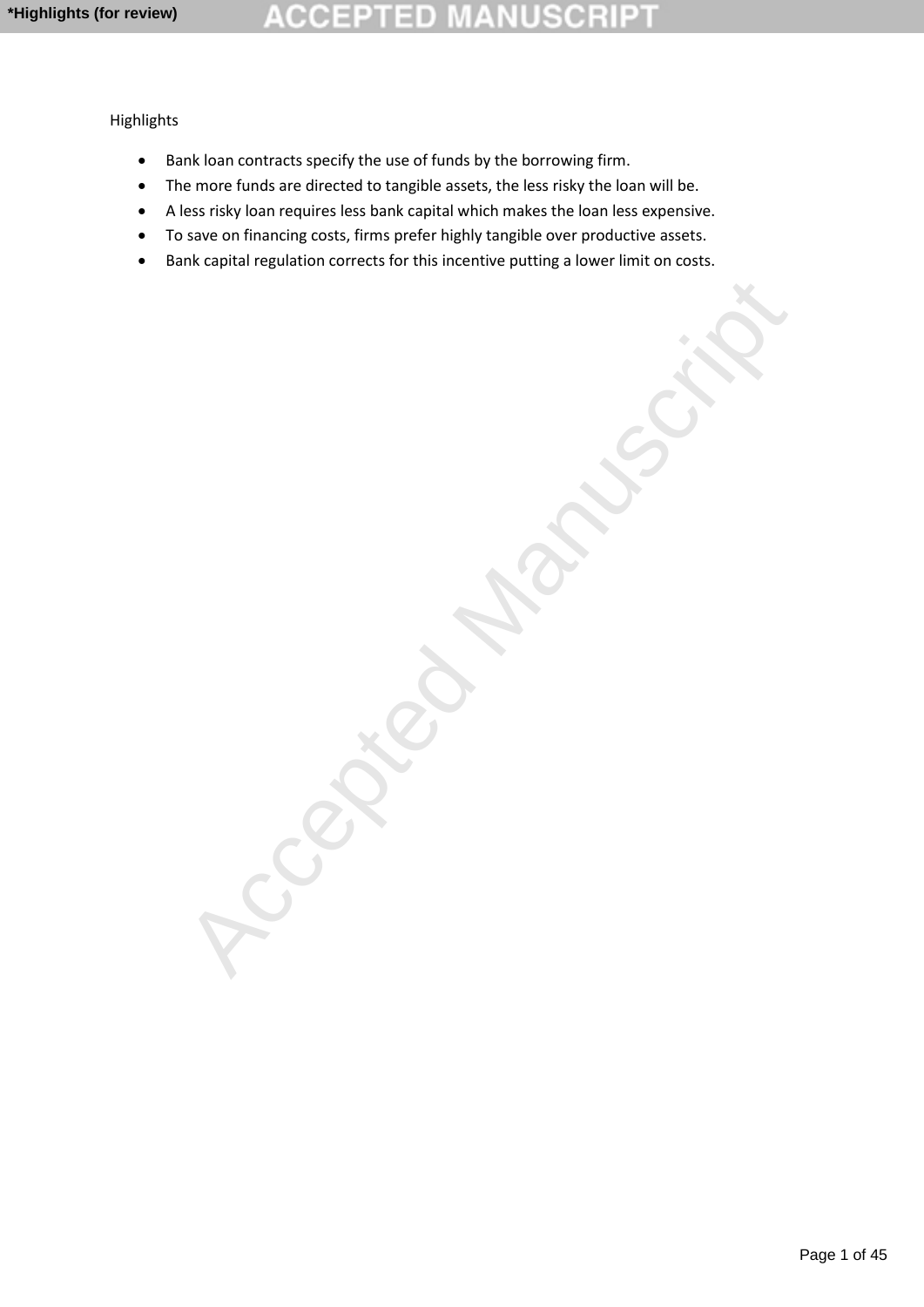# Bank Capital Regulation, Loan Contracts, and

# Corporate Investment<sup>∗</sup>

Diemo Dietrich<sup>†</sup> Achim Hauck<sup>‡</sup>

October 4, 2013

### Abstract

Bank Capital Regulation, Loan Contracts, and<br>
Corporate Investment\*<br>
Diemo Dietrich<sup>†</sup> Achim Hauck<sup>‡</sup><br>
October 4, 2013<br>
Abstract<br>
This paper studies the link between bank capital regulation, bank loan contracts and<br>
a loc This paper studies the link between bank capital regulation, bank loan contracts and the allocation of corporate resources across firms' different business lines. Credit risk is lower when firms write contracts that oblige them to invest mainly into projects with highly tangible assets. We argue that firms have an incentive to choose a contract with overly safe and thus inefficient investments when intermediation costs are increasing in banks' capital-to-asset ratio. Imposing minimum capital adequacy for banks can eliminate this incentive by putting a lower bound on financing costs.

Keywords Financial contracting; Corporate investment; Asset tangibility; Bank capital regulation

JEL Classification G21, G28, G31

<sup>\*</sup>We thank Murillo Campello, Falko Fecht, Axel Lindner, José Luis Peydró-Alcalde, and two anonymous referees for helpful comments and suggestions. This study has also benefited from discussions with representatives of Norges Bank, Oslo, and of Deutsche Bundesbank, Frankfurt. The views expressed are only those of the authors.

<sup>†</sup>Corresponding author: Newcastle University Business School, 5 Barrack Road, Newcastle upon Tyne, NE1 4SE, United Kingdom, phone: +44 191 208 1564, email: diemo.dietrich@newcastle.ac.uk

<sup>‡</sup>University of Portsmouth, Portsmouth Business School, Richmond Building, Portland Street, Portsmouth, PO1 3DE, United Kingdom, phone: +44 2392 84 4244, email: achim.hauck@port.ac.uk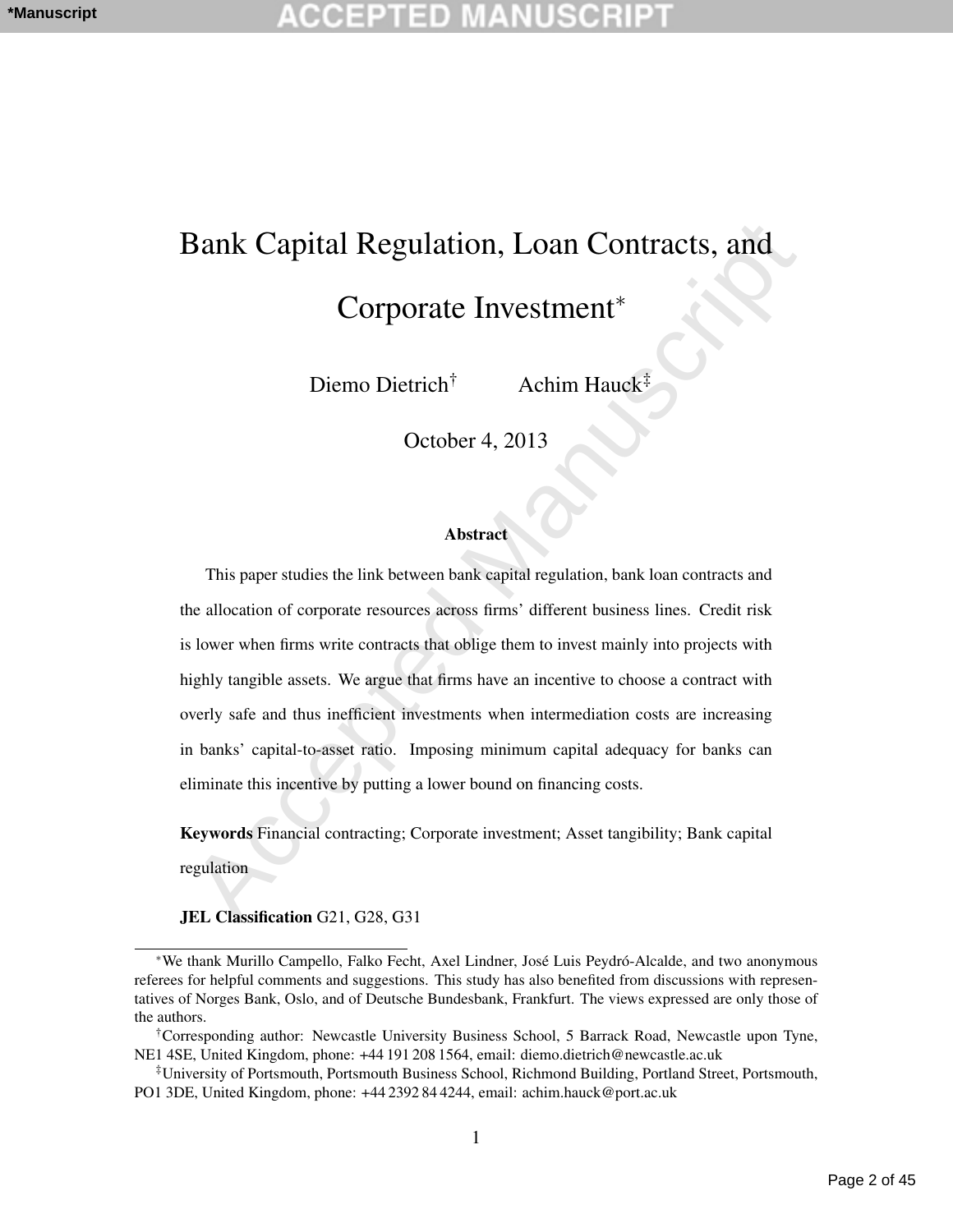# GEPTED

### 1 Introduction

To obtain external finance for corporate investments, non-financial firms often rely on banks. These financial institutions are special in two respects. First, they lower agency costs associated with financial relationships, and thus improve the allocation of capital and risks. They do so by offering loan and deposit contracts, which in essence represents a transformation of the financial contract in a direct financial relationship (Diamond, 1984; Diamond and Dybvig, 1983). Second, banks are subject to specific rules of regulation, especially with respect to bank capital.

inancial institutions are special in two respects. First, they lower agency costs assoc<br>th financial relationships, and thus improve the allocation of capital and risks. The<br>y offering loan and deposit contracts, which in Both aspects have been subject to extensive research on their own. Their interactions, however, are relatively unexplored. The regulation literature typically derives the need to regulate bank capital from agency problems at the banks' level; a particular focus lies on banks' incentive to take excessive risks via asset substitution and risk shifting.<sup>1</sup> This incentive stems from the debt-like nature of bank liabilities in combination with limited liability, or from a lack of market discipline due to the existence of an implicit or explicit safety net provided for banks and bank creditors. Accordingly, this research considers bank capital regulation as an instrument to improve the stability of banks by fostering an efficient allocation of risks, putting the incentives for banks right, and providing for optimal buffers against losses (Repullo and Suarez, 2013). With its focus on banks' incentives, these studies largely abstract from the function of banks to transform contracts and thus from potential effects of minimum capital requirements on the agency problems at the firms' level, i.e. on the behavior of bank-financed firms.

The objective of this paper is to explore how the behavior of bank-financed firms is linked to bank capital regulation. It focuses on the influence of minimum capital requirements on the terms of the loan contract between a bank and its corporate customers and how the latter use financial resources. To this end, we combine insights into the determinants of the cost

<sup>&</sup>lt;sup>1</sup>See the surveys of Santos (2001), and VanHoose (2007)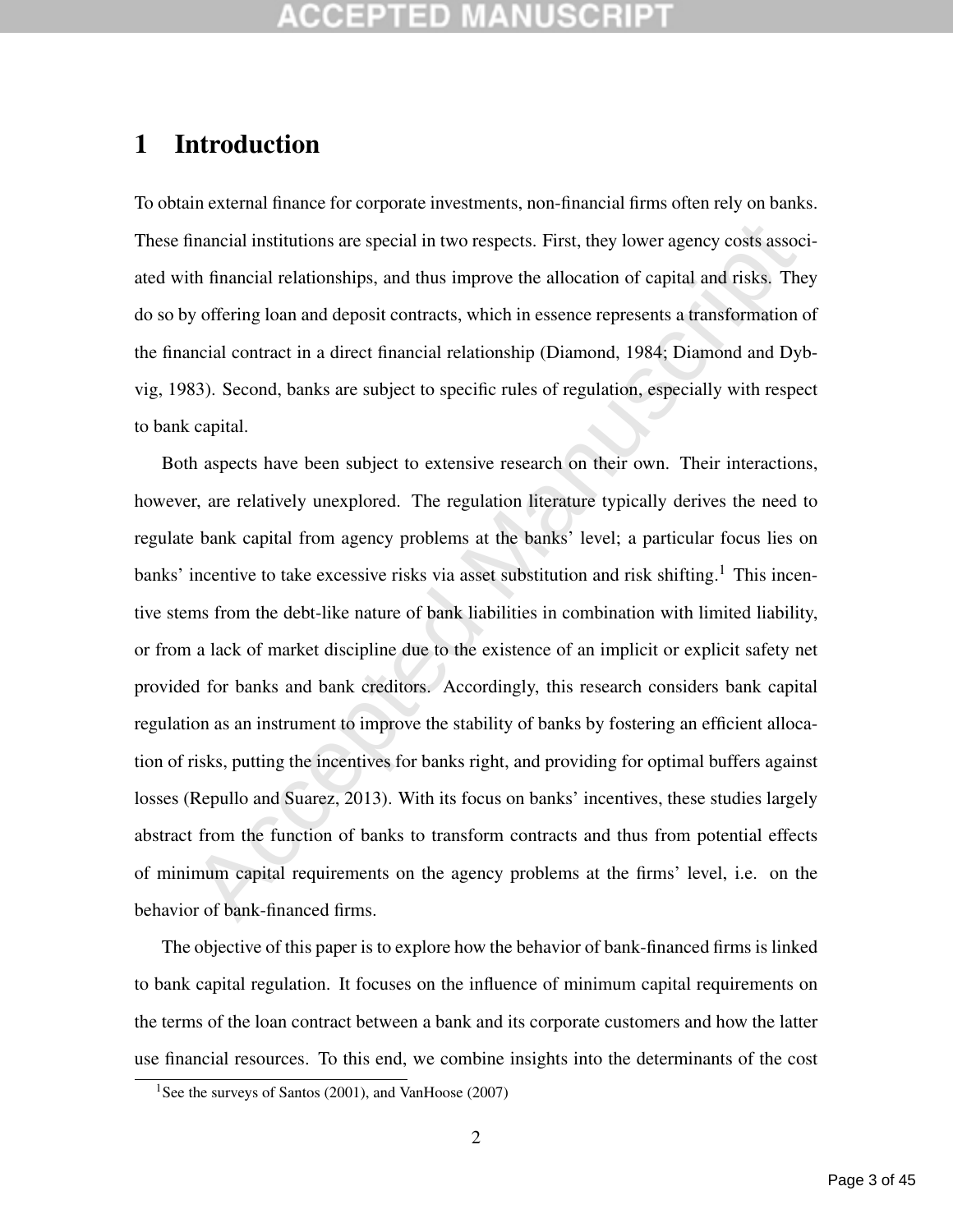## CEPTED

and availability of bank credit from two distinct angles. One is that they are affected by bank capital regulation. The other is that they are also linked to the liquidity of assets held by firms.

understand the influence of bank capital regulation on corporate investment and f<br>decisions, we study a model in which a firm with two investment projects faces<br>ff between allocative efficiency and financing costs. This tr To understand the influence of bank capital regulation on corporate investment and financing decisions, we study a model in which a firm with two investment projects faces a trade-off between allocative efficiency and financing costs. This trade-off emerges because the projects differ with respect to their liquidation values. By directing more resources to where they have a higher liquidation value, the firm can lower credit risk. This allows the banker to issue less bank capital as a protection against credit defaults; she can refinance a larger part of the loan with deposits. If borrowing from a bank is cheaper the less (more) the loan is refinanced by bank capital (deposits), a higher investment share in business lines with high liquidation value will lower the firm's financing costs. This induces the firm to deviate from an efficient resource allocation and to forgo investment returns in order to save on financing costs. A minimum capital-to-asset ratio for banks can mitigate this inefficiency by putting a lower bound on financing costs. We shall emphasize that, although pointing out an additional aspect for designing capital regulation, its normative implications are rather limited because of the paper's narrow focus.

Our analysis has several empirical implications which have not been tested yet. Among them, one is that banks with a larger capital basis should be expected to lend to customers with fewer tangible assets. Furthermore, in absence of a suitable bank capital regulation scheme, investments of bank financed firms will tend to be more biased towards highly liquid assets than possibly needed to secure access to external finance. This pattern should translate into a lower expected liquidation value of corporate assets the tighter capital standards are.

The theoretical backbones of our argument are taken from two complementary branches of the literature. Both are born out of the incomplete financial contracting approach based on the inalienability of human capital, relying on the notion that asset returns are non-verifiable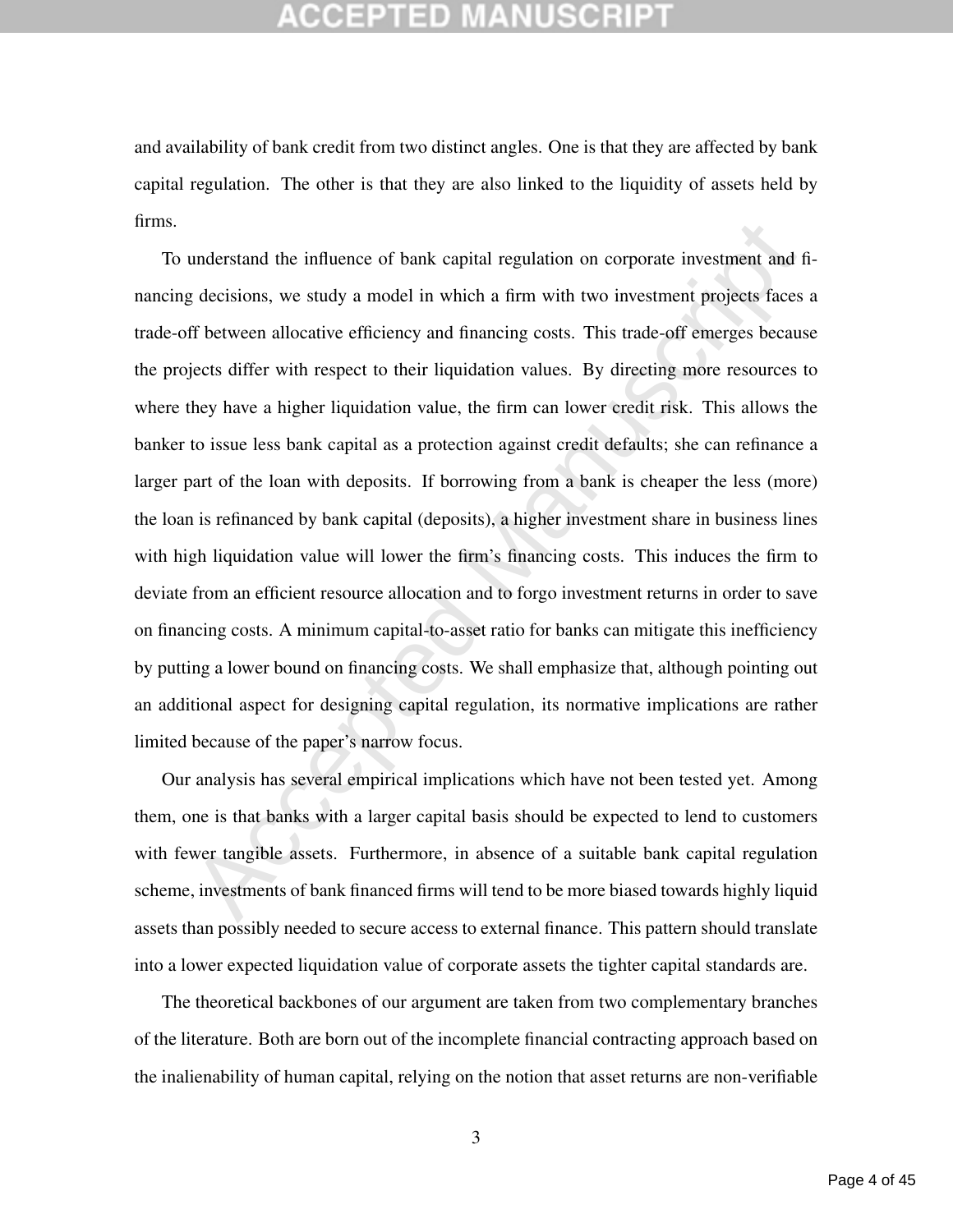# CEPTED

In of the value of physical assets when the firm actually withdraws the human capit<br>the assets have to be liquidated. The first branch of the literature explores the lin<br>n corporate finance and investment in assets of diff and that firms cannot commit to contribute their human capital to their assets (Hart and Moore, 1994). According to this view, the willingness of financiers to lend out funds is a function of the value of physical assets when the firm actually withdraws the human capital so that the assets have to be liquidated. The first branch of the literature explores the link between corporate finance and investment in assets of different liquidation values. It argues that firms, who face a financial constraint, have a preference to commit themselves to invest primarily in assets with higher liquidation values as doing so eases their financial constraint (Dietrich, 2007; Almeida et al., 2011). We put this insight into perspective of a second branch, which delivers a microfounded theory of banks as financial intermediaries. It argues that the liquidation value of a firm can be improved when a bank with specific monitoring skills is deployed. However, these potential improvements are associated with a delegation cost. This cost arises because a bank can extract rents from investors by threatening to withdraw its specific skills. Unlike bank shareholders, depositors will punish any attempt to extract such a rent by running on the bank. Therefore, the delegation cost is the lower the more the bank is refinanced by deposits which implies, however, a higher vulnerability towards risks (Diamond and Rajan, 2000, 2001).

This approach is not the only possible way to account for the well established effect of capital regulation on the cost of financial services provided by banks. Equity capital for banks can have higher costs for several reasons (cf. Kashyap et al., 2008). Among them are measures taken by governments which discriminate equity finance against debt. Examples are tax systems and deposit insurance schemes that subsidize banks issuing deposits instead of equity capital. As argued in Peura and Keppo (2006) and Zhu (2008), raising equity capital can also be more costly than issuing debt because it takes more time and requires additional resources. Equity capital can also be more expensive when financial markets are subject to limited participation as in Holmström and Tirole  $(1997)$ .<sup>2</sup> Although it is not crucial

<sup>&</sup>lt;sup>2</sup>See Repullo (2004), and Allen et al. (2011), among others, for further applications of (privately) costly bank capital in analyzing bank capital regulation.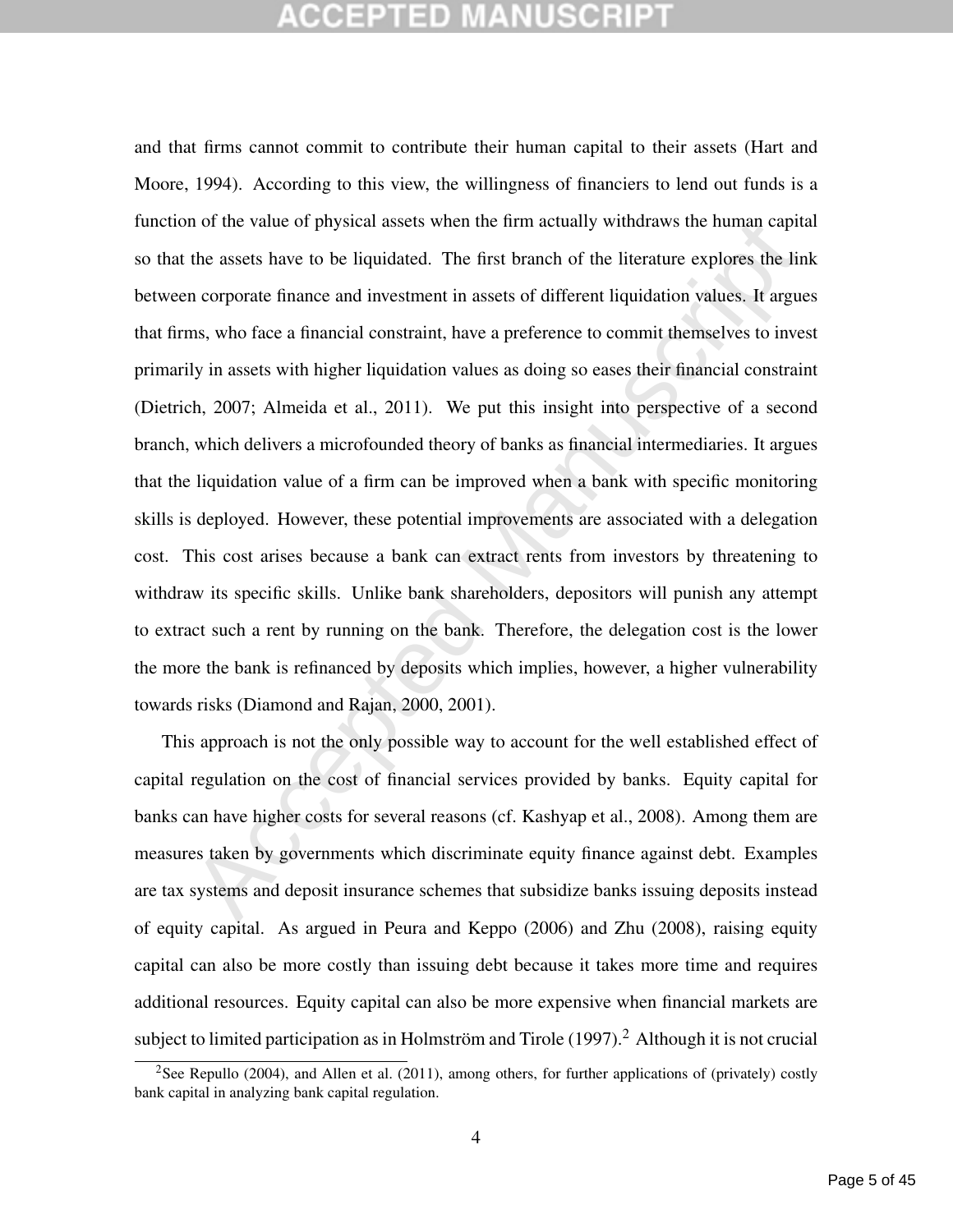# GEPTED

for our results why exactly the costs of financial services of banks are the larger the higher is their capital to asset ratio, our approach allows to investigate the link between banking and corporate finance in a consistent way. It is worth pointing out that the notion of higher cost of finance does not refer to the social cost of bank capital. Instead, our argument shares the view that the social cost of bank capital is smaller than the private cost, which justifies the regulation of banks' capital structure (Admati et al., 2010).

the finance in a consistent way. It is worth pointing out that the notion of ingher core does not refer to the social cost of bank capital. Instead, our argument shares that the social cost of bank capital is smaller than As for the proposed link between the value of assets to financiers and loan contract terms and volumes, recent empirical research confirms that this link is prevalent and relevant. First, external borrowing constraints are the tighter the less liquid the assets of firms are (Almeida et al., 2004; Almeida and Campello, 2007; Campello and Giambona, 2011). A second branch of empirical research shows that asset liquidation values determine not only investment, loan volumes and capital structure but even the terms of loan contracts. This refers to debt maturity (Benmelech, 2009), interest rates, duration and number of creditors (Benmelech et al., 2005), credit ratings, yield spreads, and loan-to-value ratios (Benmelech and Bergman, 2009) as well as overall cost of capital (Ortiz-Molina and Phillips, 2012). Most interestingly, Benmelech and Bergman (2009) provide indicative evidence that firms actively influence their terms of contracts by varying assets in a way that affects the overall asset valuation to financiers. They show that firms with higher default risk do not systematically pledge collateral of greater redeployability. This implies that lower default-risk firms possibly choose to have more deployable assets than required. Put differently, there seems to be leeway for firms to vary asset values to their own benefit.<sup>3</sup>

Our contribution to this literature is to show that the regulation of bank capital can have a distinct effect on firms' asset structure decisions. We also contribute to the literature on bank regulation by providing a new argument for why minimum capital requirements can be beneficial. As argued above, the majority of the banking literature focuses on how regulation

<sup>&</sup>lt;sup>3</sup>This conclusion is furthermore supported by Graham (2000) and Graham and Harvey (2001) who find that firms—although possibly facing financial constraints—are typically underleveraged.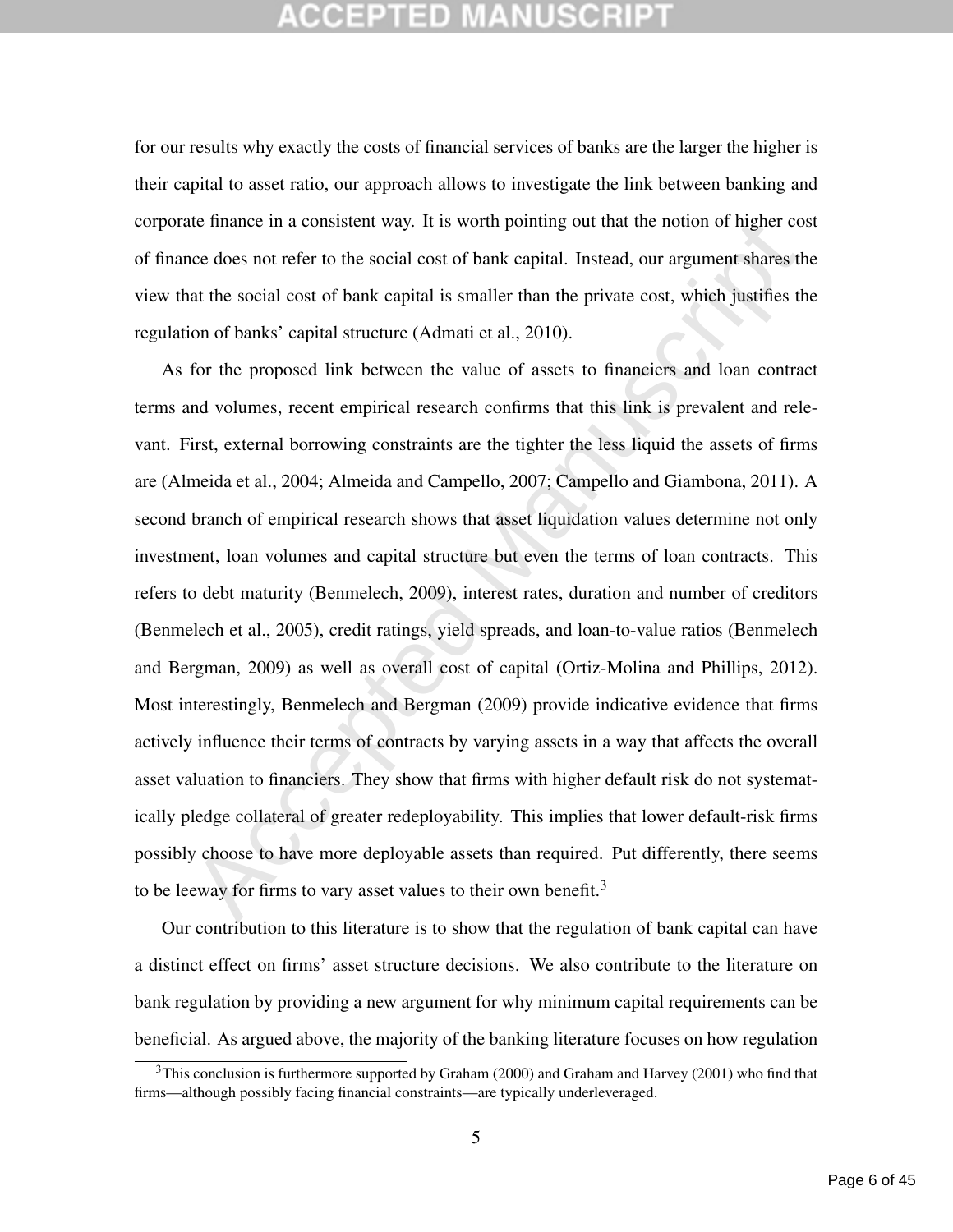affects banks' default probabilities or banks' incentives to assume excessive risks via asset substitution and risk shifting. Our analysis explicitly abstracts from financial stability issues. Although there is no doubt on the relevance of these issues, turning them off sharpens the focus on the effects of bank regulation on the efficiency of firm-internal allocation decisions.<sup>4</sup> With our focus being different, we deliver an argument for why the effect of bank capital regulation on the cost and availability of funds to firms does not need to cause just worries about firms losing access to finance.

gn there is no doubt on the relevance of these issues, turning them off sharpens the therefores of bank regulation on the efficiency of firm-internal allocation decisions are focus being different, we deliver an argument The paper is organized as follows. Section 2 discloses the assumptions that feed into the analysis. In section 3, we analyze the link between bank loan contracts, corporate investment, and bank capital structure, and how contracts will look like in absence of bank capital regulation. Section 4 shows that these contracts are associated with allocative inefficiencies and how bank regulation affects them. In section 5, we further discuss our results and their empirical implications. The final section summarizes our findings.

### 2 The model

Agents, endowments, and preferences. We consider an entrepreneur who is endowed with internal funds. They comprise any assets owned and controlled by the entrepreneur to be used for investment finance. Their total value is exogenous and denoted by  $W > 0$ . External funds can be provided by a large number of external financiers whose endowments sum up to at least 1 unit. There is also a banker who possesses no funds on her own. The banker serves as a financial intermediary between the entrepreneur and financiers. All agents are risk neutral. All assets, claims and liabilities are in real terms and valued in units of a single consumption good.

<sup>4</sup>With its focus on firm-internal allocation processes our paper is furthermore related to studies of internal capital markets, (e. g. Gertner et al., 1994; Hellwig, 2001; Stein, 2002; Almeida and Wolfenzon, 2006).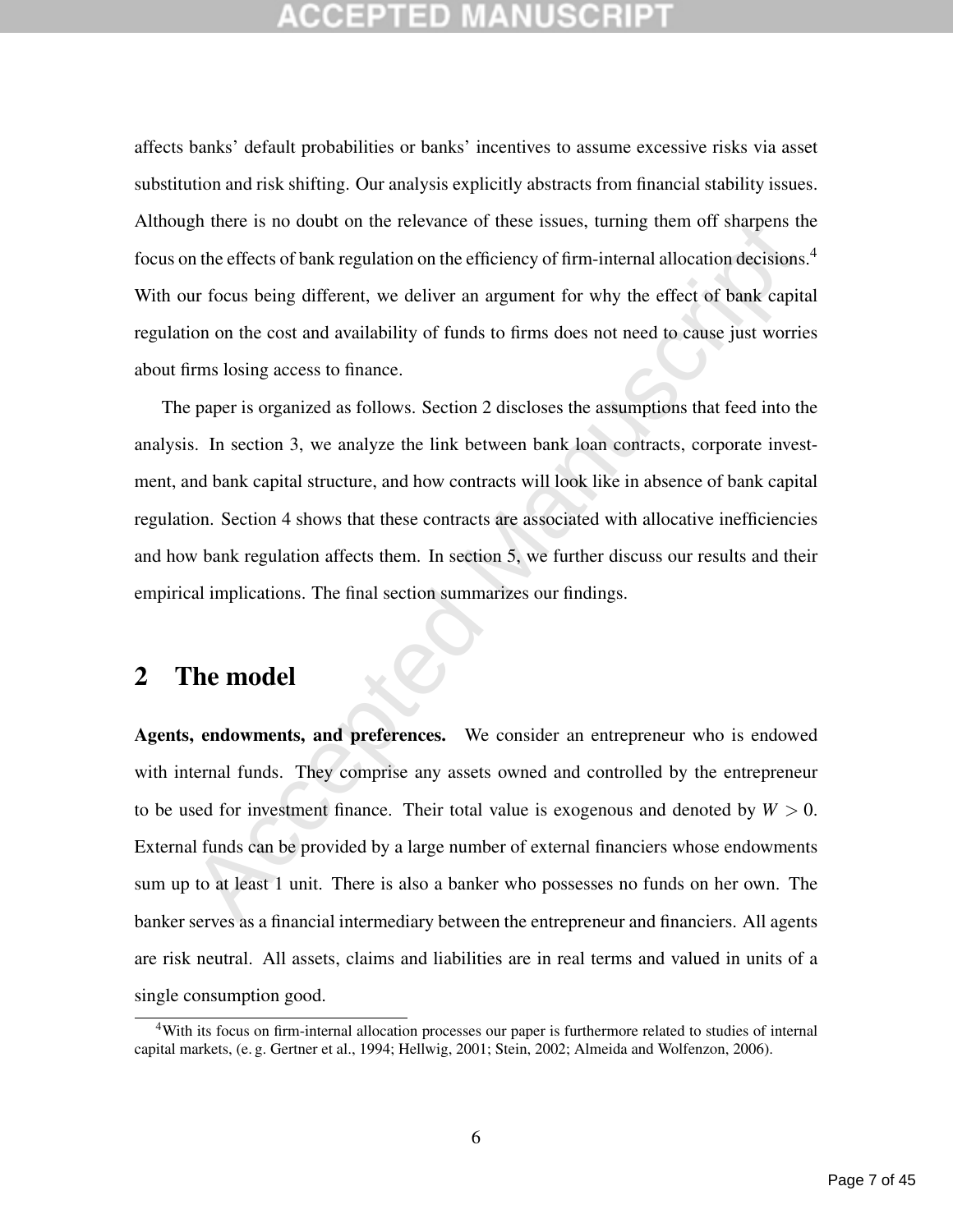### COEPTED MANUSCR

Technology. The entrepreneur operates a three-stage production technology that requires an initial funding of 1 unit. In the first stage (between dates  $t_0$  and  $t_1$ ), he (the entrepreneur) transforms the initial financial investment into one unit of an intermediate good. At *t*1, this good has no value except for company-internal reinvestment in two business lines *A* and *B*. In the second stage of production (between  $t_1$  and  $t_2$ ) the entrepreneur uses the intermediate good in the two business lines to create assets (equipment, machinery etc.) which are necessary for the production of final goods. In the third stage (between  $t_2$  and  $t_3$ ), the entrepreneur produces the final goods. Let  $I \in [0,1]$  denote the share of the intermediate good that has been reinvested in project *A*. Then, cash flows at  $t_3$  are  $R(I)$  for project *A* and  $R(1 - I)$ for project *B*, where *R* is a strictly increasing and concave function with  $R'(0) = \infty$ <sup>5</sup>. The first-best allocation that maximizes total returns  $R(I) + R(1 - I)$  is given by  $I^{fb} = \frac{1}{2}$  $\frac{1}{2}$ .

tms the initial financial investment into one unit of an intermediate good. At  $t_1$ , this<br>as no value except for company-internal reinvestment in two business lines  $A$  and  $B$ <br>econd stage of production (between  $t_1$  an Specificity of human capital. As in Hart and Moore (1994), generating the cash flows requires the entrepreneur's specific skills. He is the only agent who knows how to market the final goods and how to appropriately adjust the production process or the characteristics of the products when market conditions change. Without the entrepreneur's human capital, the assets created through the reinvestment of the intermediate good have to be liquidated. Asset liquidation values are risky and differ across business lines. As for risk, we consider two possible states of nature. With probability *p*, the state *s* will be good,  $s = g$ , and the proceeds from liquidating assets at  $t_3$  are moderate. With probability  $1 - p$ , the state is bad,  $s = b$ , and proceeds from liquidation are considerably lower at  $t_3$ . In formal terms, the liquidation value of assets in state *s* is  $\mu \beta_s I_s$  for business line *A* and  $\beta_s (1 - I_s)$  for business line *B*, with  $\beta_g > \beta_b > 0$  and  $\mu \ge 0$ . Without loss of generality, the project with the lower liquidation value is henceforth called project A, i.e.  $\mu$  is considered to be smaller than 1. The total

<sup>5</sup>Applying the same production function to both business lines is an innocent assumption, which is made to save on notational clutter.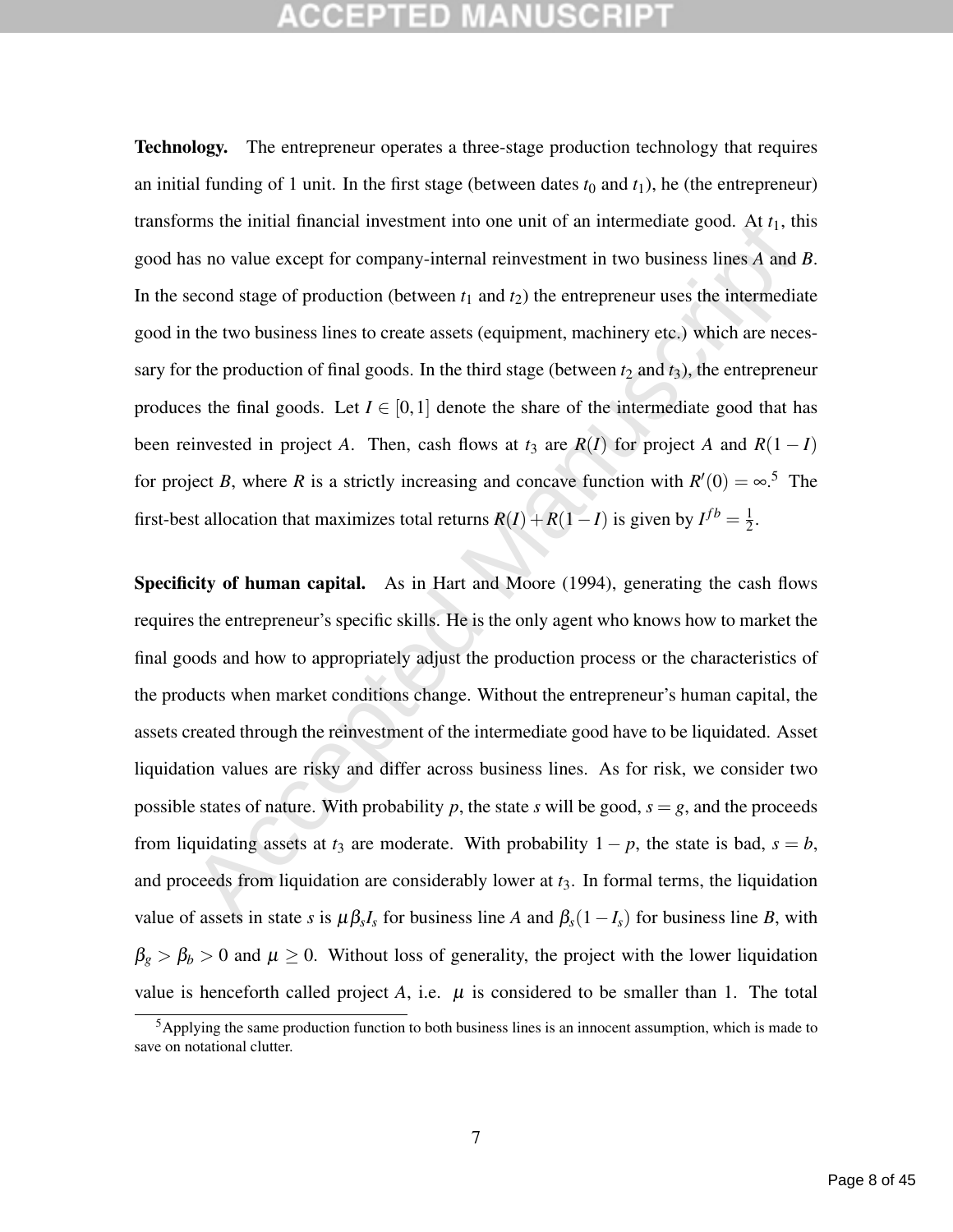### TED

liquidation value is  $\Psi_s(I_s) := \mu \beta_s I_s + \beta_s (1 - I_s)$ . While the actual state is revealed only at  $t_1$ , all parties know the respective probabilities at  $t_0$ .<sup>6</sup>

Contractual environment. Financial contracts suffer from three types of frictions. Firstly, the entrepreneur can credibly threaten to withdraw his human capital at any date before  $t_3$ . It is only in the spot market that he can commit to contributing his human capital to the project. Secondly, project cash flows, the liquidation value of assets, and the state of nature are not verifiable. Thirdly, financiers are not able to directly control the allocation of the intermediate good between the two projects. Only a banker has the skills and means to monitor the use of resources and to enforce an allocation as laid down in a loan contract. While the first two frictions are directly adopted from Hart and Moore (1994), the third friction arises from Diamond and Rajan (2001).

**Example 1.** Financial contracts suffer from three types of frictions. Firstly-<br>repreneur can credibly threaten to withdraw his human capital at any date before  $t_3$ .<br>in the spot market that he can commit to contributing Loan contract renegotiations. The frictions have several immediate implications, which are standard in the incomplete contracting literature. One is that loan contracts can specify the entrepreneur's repayment obligation  $H^*$  and the contractual allocation  $I^*$  in a noncontingent fashion only. Another implication is that the entrepreneur can renegotiate the terms of the contract at any date before completion of the projects at *t*3. For those renegotiations we assume that the entrepreneur has full bargaining power. He can make a take-it-orleave-it-offer to the bank, accompanied by a credible threat to withdraw his human capital if the banker declines the offer. We will denote the terms of the initially agreed upon contract at  $t_0$  by  $H^*$  and  $I^*$  and the terms that are effective after potential renegotiations at  $t_1$  by  $H_1^*$ 1 and  $I_1^*$  $i<sub>1</sub>$ . Accordingly, the contracts that are in place as from date  $t<sub>0</sub>$  and  $t<sub>1</sub>$  are henceforth denoted by the tuples  $\langle H^*, I^* \rangle$  and  $\langle H_1^* \rangle$  $I_1^*, I_1^*$  $\binom{1}{1}$ , respectively. At  $t_2$  the entrepreneur can renegotiate

<sup>&</sup>lt;sup>6</sup>Results do not change when we consider the production technology also as stochastic as long as liquidation values and production outcomes are not perfectly correlated.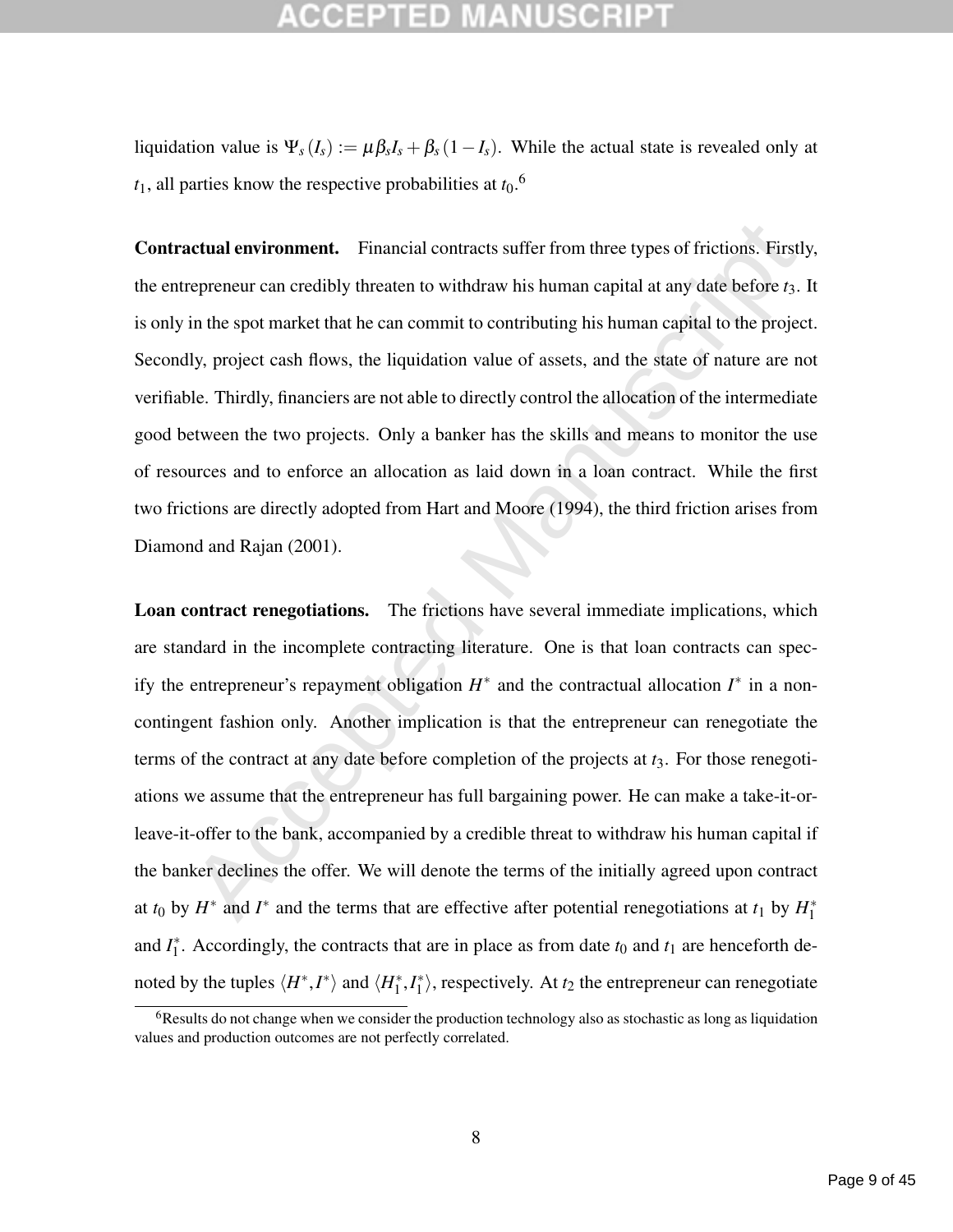only his repayment obligation because the allocation  $I<sub>s</sub>$  of the intermediate good has been implemented between  $t_1$  and  $t_2$  and is irrevocable at  $t_2$ .

**Financial intermediation.** At  $t_0$ , the banker refinances the loan by a mix of deposits and equity capital. If the banker failed to service depositors at  $t_3$  and to pay them the initially agreed upon contractual face value  $D^*$  of deposits in full, she would default and the bank ceased to exist. Assuming that the banker wishes to avoid a default, she may have to refinance loans by a more flexible financial instrument. Bank capital (equity shares) is such an instrument. Its flexibility is costly, however: We assume that shareholders cannot force the banker to pay out everything; instead the banker and her shareholders always equally split the banker's loan earnings net of deposits  $D^*$ <sup>7</sup>

**ial intermediation.** At  $t_0$ , the banker refinances the loan by a mix of deposits an capital. If the banker failed to service depositors at  $t_3$  and to pay them the initial upon contractual face value  $D^*$  of deposits Participation constraints and market structure. Investors compete for investment opportunities since profitable investment projects are considered to be scarce. Any safe alternative investment is assumed to generate a zero net return. Therefore, financiers are willing to refinance the bank when the expected repayment by the banker covers the opportunity costs of funding. Similarly, the banker assumes her function as a financial intermediary only if she expects to make a non-negative profit. Although there is only a single banker, the market for bank loans is contestable ex ante. The banker will thus offer a loan contract that maximizes the expected profit of the entrepreneur given that financiers and the banker are willing to participate. The outside option for the entrepreneur is sufficiently low such that he is willing to run his business as long as he can secure its financing.

Final profits. If the entrepreneur has not withdrawn his human capital in the course of his lending relationship with the banker, he will obtain the cash flows of the projects at  $t_3$  and

<sup>&</sup>lt;sup>7</sup>Note that these assumptions are not only consistent with the model setup. Diamond and Rajan (2000, 2001) have shown that they can be actually derived from first principles within an incomplete contracts framework like ours.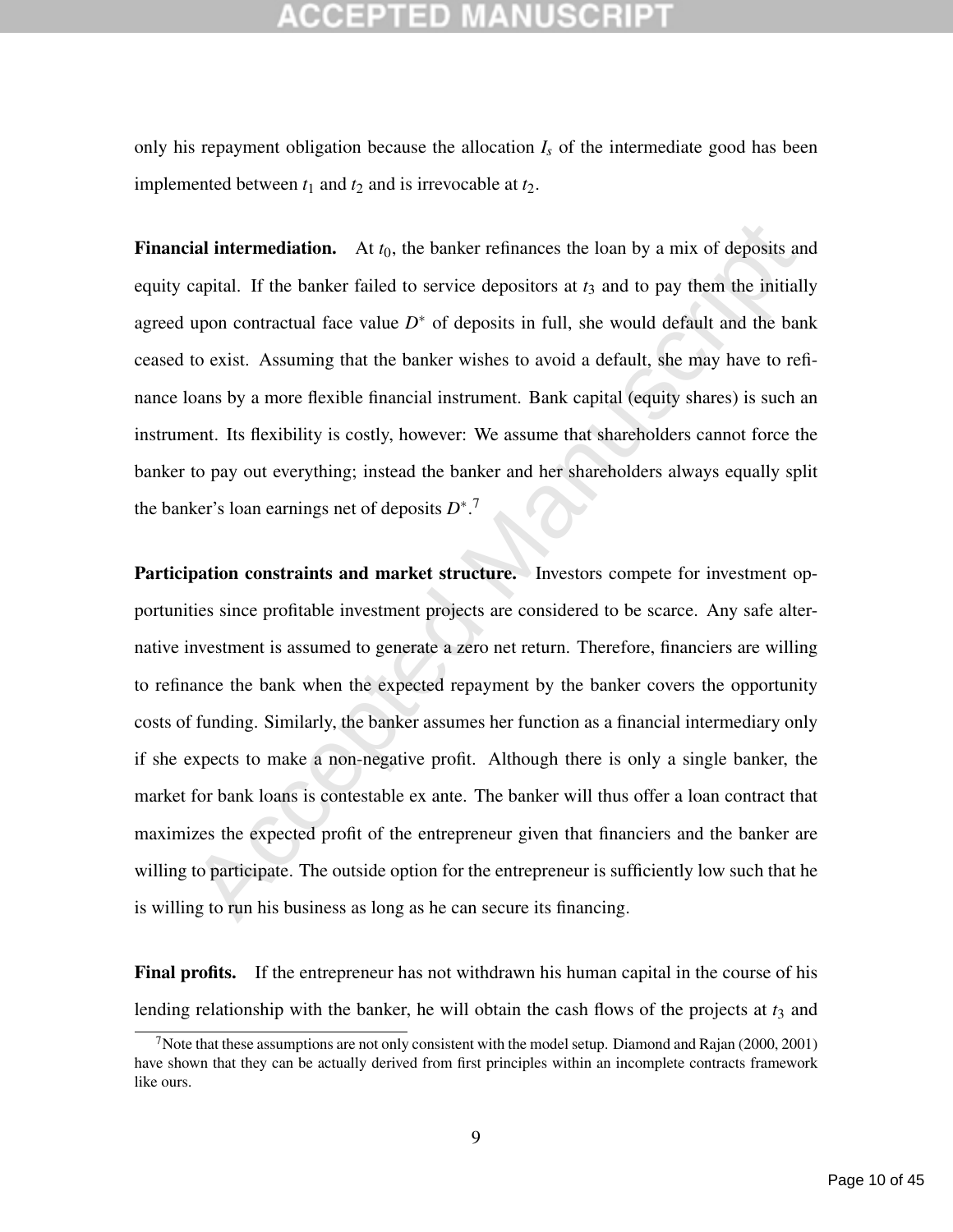make some loan repayment  $H_s$ , so that his final profit is  $\pi_s^e = R(I_s) + R(1 - I_s) - H_s - W$ . The banker's final profit is  $\pi_s^b = \frac{1}{2}$  $\frac{1}{2}(H_s - D)$  because she receives the loan repayment from the entrepreneur, repays the face value *D* of deposits and shares the remainder with capital holders.

Sequence of events. To conclude, Figure 1 summarizes the timing of the model.

### Insert Figure 1 about here

### 3 Investment (in-)efficiency and financing costs

repreneur, repays the face value *D* of deposits and shares the remainder with capital-<br> **Acce of events.** To conclude, Figure 1 summarizes the timing of the model.<br> **Insert Figure 1 about here**<br> **Insert Figure 1 about he** The model setup is meant to capture an important aspect of long-term debt: It is collateralized by the assets of the entrepreneur and the liquidation value of this collateral may change over the term of the loan. One reason for those changes is that the conditions, under which the assets can be deployed in their next-best use, are subject to volatility. The other reason is that there are times at which a borrowing firm has control over resources and the way how these resources are used will not only affect the overall productivity of the firm, but also the liquidation value of the firm's assets. In an effort to secure their potentially diverging interests, banks and firms make ex ante agreements on the loan repayment and on how resources will be used. However, these agreements can be subject to renegotiations.

In this section, we derive the terms of the initial loan contract  $\langle H^*, I^* \rangle$  as negotiated in a sub-game perfect equilibrium of this dynamic game between the entrepreneur, the banker and financiers. We also investigate the implications of the initial loan contract for the bank's capital structure, the efficiency of the resource allocation, the loan repayment of the entrepreneur, and how renegotiations change the terms of the contract. We proceed in two major steps. First, for a given initial loan contract, we look into the changes of its terms over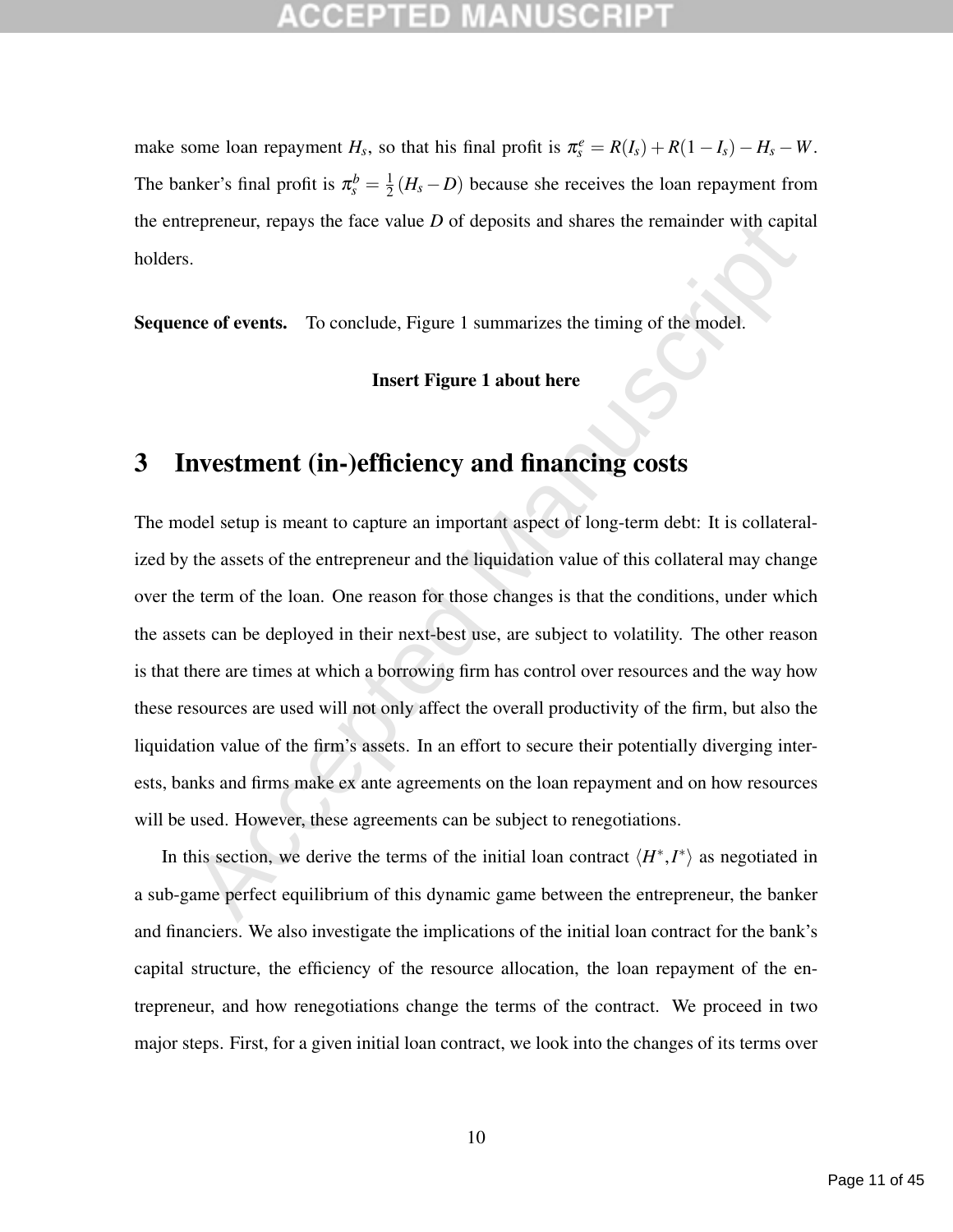time due to renegotiations. Second, we identify the contract that the entrepreneur will prefer over all other contracts.

### 3.1 Amendments of loan contracts over time

**Amendments of loan contracts over time**<br>bly backward induction to determine how renegotiations between the entrepreneu-<br>banker change the terms of an initial agreement  $\langle H^*, \Gamma \rangle$ . At  $t_2$ , the entrepreneu-<br>regotiate th We apply backward induction to determine how renegotiations between the entrepreneur and the banker change the terms of an initial agreement  $\langle H^*, I^* \rangle$ . At  $t_2$ , the entrepreneur can renegotiate the terms that have been effective since  $t_1$ . As the reinvestment  $I_s$  of the intermediate good has already been made before  $t_2$  and is irrevocable, the entrepreneur can only renegotiate repayments by offering to repay  $\tilde{H}_2$  instead of  $H_1^*$  $\frac{1}{1}$ . If the banker accepts, the entrepreneur will contribute his human capital to the projects and repay  $H_2$  at  $t_3$ . If the banker rejects the offer, the contractual repayment obligation will remain unchanged. The entrepreneur will withdraw his human capital and the assets can merely be liquidated for  $\Psi_s(I_s)$ . The banker's actual earnings at  $t_3$  will thus be min  $\{H_1^*\}$  $\{A_1^*, \Psi_s(I_s)\}\$ . Accordingly, the banker accepts an offer  $H_2$  at  $t_2$  if

$$
\tilde{H}_2 \ge \min\left\{H_1^*, \Psi_s(I_s)\right\}.
$$
 (1)

As the entrepreneur will offer a repayment  $\tilde{H}_2$  to maximize his final profit  $\pi_s^e = R(I_s) + R(1 - \epsilon)$  $I_s$ ) −  $\tilde{H}_2$  − *W* subject to (1), we obtain

**Lemma 1.** For a given contract  $\langle H_1^* \rangle$  $I_1^*, I_1^*$ 1 i *that has been effective since t*1*, renegotiations of its terms at t*<sub>2</sub> *in state s imply that the actual repayment of the entrepreneur to the banker at t*<sub>3</sub>  $is \min\{H_1^*\}$  $_{1}^{*},\Psi_{s}(I_{s})\}.$ 

*Proof.* Omitted.

 $\Box$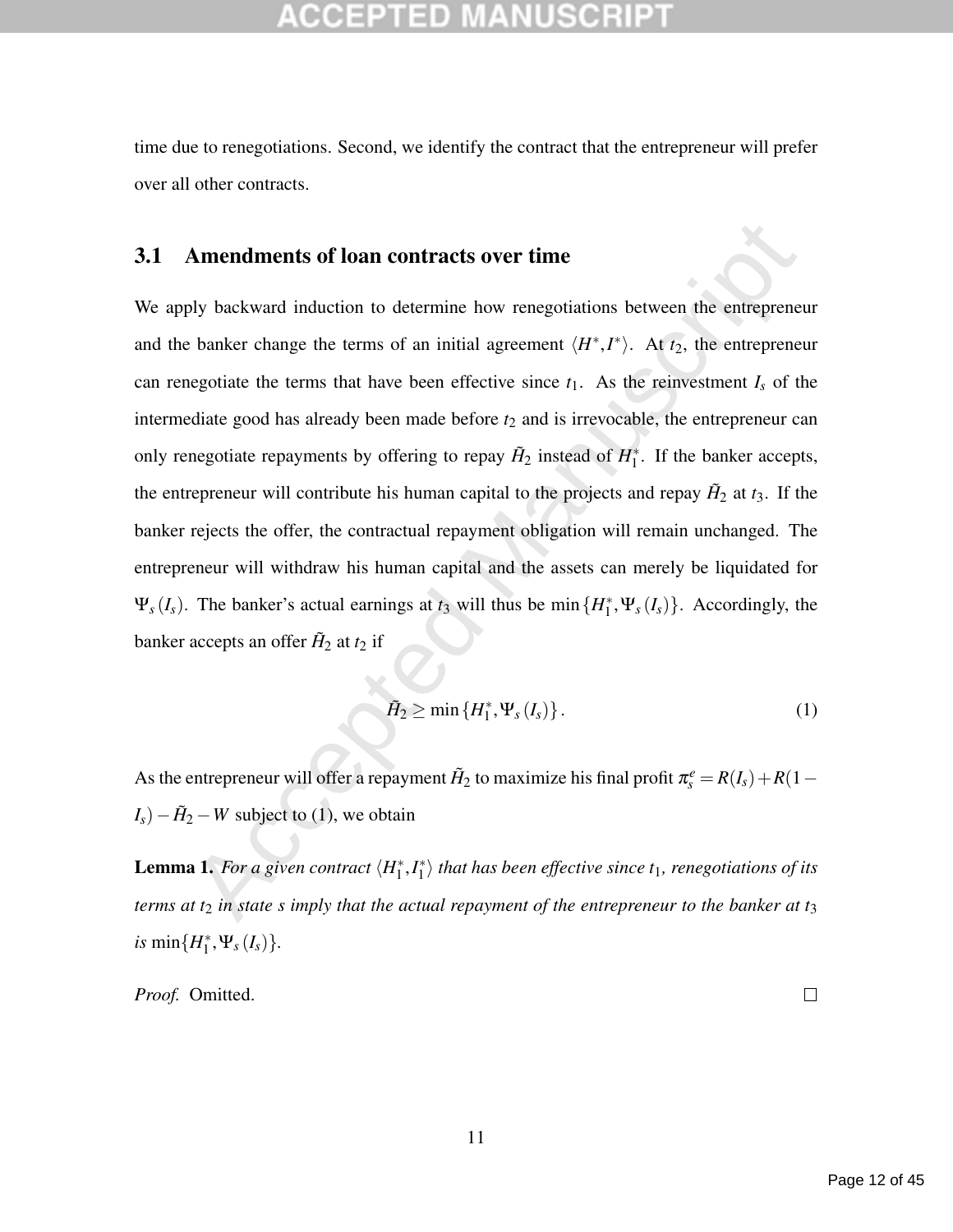The liquidation value  $\Psi_s(I_s)$  of assets determines the threat point of the banker in renegotiations at *t*2. Accordingly, actual repayments of the entrepreneur at *t*<sup>3</sup> are bounded above by this liquidation value, which is higher, the lower has been the investment in project *A*.

In the matrix and  $H_1$ , the entropy means been the measurement in project A.<br>
for renegotiations at  $t_1$ , the entrepreneur can propose to replace the initial loan contract  $t^n$ ,  $t^n$ ). Let  $\hat{H}_1$  and  $\hat{I}_1$  denote t As for renegotiations at *t*1, the entrepreneur can propose to replace the initial loan contract  $\langle H^*, I^* \rangle$ . Let  $\tilde{H}_1$  and  $\tilde{I}_1$  denote the entrepreneur's new offer regarding repayment and allocation. If the banker agrees to replace the initial contract, the contract terms are changed to  $H_1^* = \tilde{H}_1$  and  $I_1^* = \tilde{I}_1$ . The entrepreneur will implement the allocation  $\tilde{I}_1$  between  $t_1$  and *t*<sub>2</sub>, and, according to Lemma 1, he will repay  $\min\{\tilde{H}_1, \Psi_s(\tilde{I}_1)\}$  at *t*<sub>3</sub>. If the banker rejects, the initial contract remains in place: the allocation is  $I_s = I_1^* = I^*$  and the repayment obligation remains  $H_1^* = H^*$ . The entrepreneur will then repay min  $\{H^*, \Psi_s(I^*)\}$ . Therefore, the banker accepts a new offer if

$$
\min{\{\tilde{H}_1, \Psi_s(\tilde{I}_1)\}} \ge \min{\{H^*, \Psi_s(I^*)\}},\tag{2}
$$

implying that there is a lower bound for acceptable new repayment offers  $H_1$  and an upper bound for acceptable new allocations  $I_1$ . In renegotiations at  $t_1$ , the entrepreneur makes an offer that maximizes his profit  $\pi_s^e = R(\tilde{I}_1) + R(1 - \tilde{I}_1) - \min{\{\tilde{H}_1, \Psi_s(\tilde{I}_1)\}} - W$  subject to (2). This leads to

**Lemma 2.** For a given initial contract  $\langle H^*, I^* \rangle$ , renegotiations of its terms at  $t_1$  in state s *imply that the actual repayment H<sub>s</sub> of the entrepreneur to the banker at t<sub>3</sub> and the actual resource allocation I<sub>s</sub>—implemented between t<sub>1</sub> and t<sub>2</sub>—have the following properties* 

$$
H_s = \min\left\{H^*, \Psi_s(I^*)\right\},\tag{3}
$$

$$
I_s = \min\left\{I^{fb}, I^* + \max\left\{\frac{\Psi_s(I^*) - H^*}{(1 - \mu)\beta_s}, 0\right\}\right\}.
$$
 (4)

*Proof.* See Appendix.

 $\Box$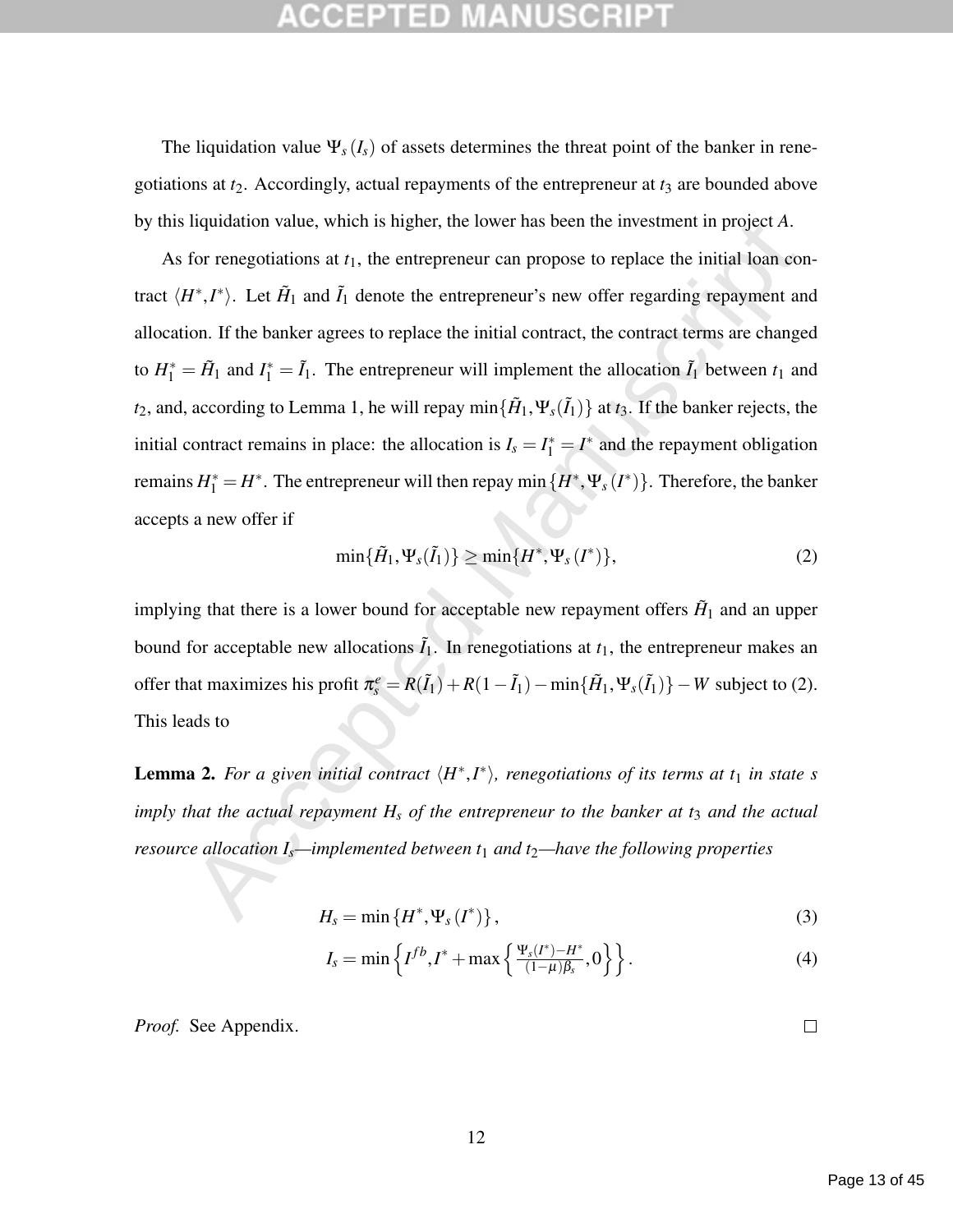## TED

 $\Psi_s(I') \geq H^s$ , the banker will insist on tull repayment of  $H^s$  but is willing to let the<br>neur invest more than  $I^s$  in project A as long as this does not reduce her threat poir<br>renegotiations below  $H^s$ . The entrepren The entrepreneur will thus never offer to increase the repayment to the banker beyond *H* ∗ . When the initial agreement on the allocation  $I^*$  ensures that the entrepreneur does not default, so that  $\Psi_s(I^*) \ge H^*$ , the banker will insist on full repayment of  $H^*$  but is willing to let the entrepreneur invest more than *I*<sup>∗</sup> in project *A* as long as this does not reduce her threat point in later renegotiations below  $H^*$ . The entrepreneur either allocates the intermediate good efficiently,  $I_s = I<sup>fb</sup>$ , or implements the least distorted allocation that is just acceptable for the banker. When  $\Psi_s(I^*) < H^*$ , the banker cannot prevent the entrepreneur from defaulting. Hence, she will not accept any increase in  $I_s$  beyond  $I^*$  as this would only further reduce what she can collect at  $t_3$ .

To sum up, the banker is more inclined to make concessions regarding investment if the initial repayment obligation  $H^*$  is low or if  $I^*$  is high. Moreover, when the state of the world is good, the liquidation value of projects is relatively high and gives the entrepreneur more leeway to renegotiate the investment pattern. Consequently, compared to the bad state, the good state tends to be associated with higher repayments of the entrepreneur and less investment inefficiencies.<sup>8</sup>

### 3.2 Terms of the initial loan contract

After having clarified the implications of renegotiations of any given initial loan contract  $\langle H^*, I^* \rangle$ , the next step is to characterize the terms of the loan contract as agreed upon at *t*<sub>0</sub> in a sub-game perfect equilibrium. As the market for bank loans is contestable ex ante, the entrepreneur could, in principle, apply for loans with different bankers, and he will accept the most attractive offer. Perfect competition among financiers ensures that they are indifferent between becoming a depositor or a shareholder. Hence, the expected returns for both types of financiers will be equal to the rate of return on their investment alternative.

<sup>&</sup>lt;sup>8</sup>Note that it is not the banker who effectively chooses the allocation of resources but the entrepreneur, for whom the contract with the banker serves as a commitment device.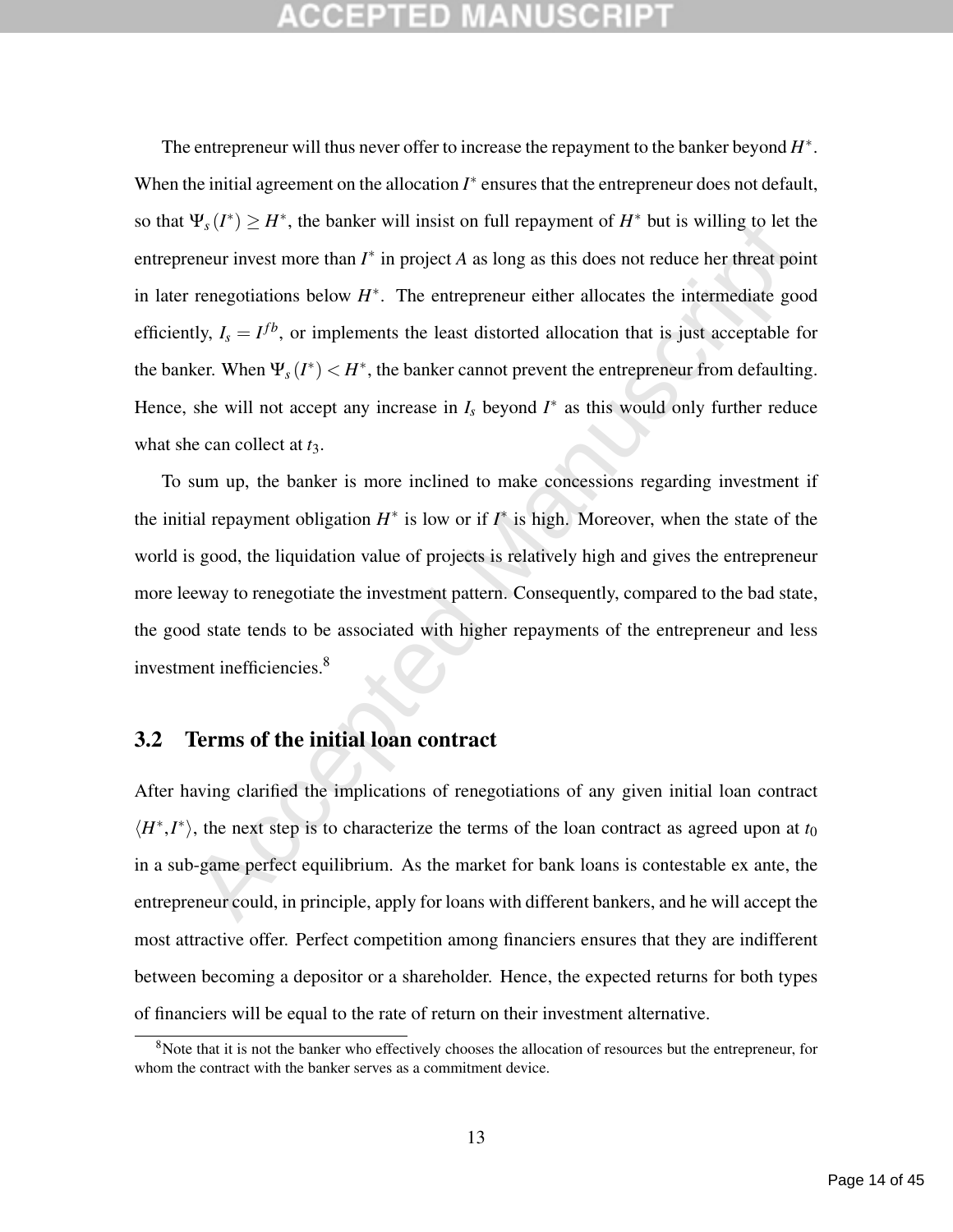### COEPTED

Formally, the initial loan contract shall solve the entrepreneur's optimization problem

$$
\max_{H^*,I^*,D^*} E[\pi_s^e] = E[R(I_s) + R(1 - I_s)] - E[H_s] - W
$$
\n
$$
\text{s.t. (3), (4),}
$$
\n
$$
D^* \le H_b,
$$
\n
$$
D^* + \frac{1}{2}(E[H_s] - D^*) \ge 1 - W.
$$
\n(7)

 $\mu_{\text{CP}}, \mu_{\text{CP}} = \mu_{\text{PMS}} + \lambda (1 - s_3) = \mu_{\text{H}}$  ((<br>  $D^* \leq H_b$ ,<br>  $D^* \leq H_b$ ,<br>  $D^* \geq (E[H_s] - D^*) \geq 1 - W$ .<br>
((a)  $D^* \geq H_b$ ,<br>
(b)  $D^* + \frac{1}{2} \langle E[H_s] - D^*) \geq 1 - W$ .<br>
(c)<br>
(a)  $D^* + \frac{1}{2} \langle E[H_s] - D^*) \geq 1 - W$ .<br>
(c)<br>
(b)  $D^* + \frac{1}{$ Equation (5) reflects the objective of the entrepreneur to maximize his expected profit, i. e. the expected total returns of projects less the expected actual loan repayment and the opportunity cost of internal funds. The restriction (6) stems from the unwillingness of the banker to default on deposits. This requires that the face value  $D^*$  of deposits is limited to what the banker can repay in the worst state, which is equal to the amount  $H_b$  that the entrepreneur repays in this state. Also, this condition ensures that the banker makes a non-negative expected profit at  $t_3$  so that she is willing to grant a loan. The restriction (7) reflects the budget constraint of the banker. Since the value of the entrepreneur's internal funds is *W* and the banker possesses no funds on her own, she must raise a total of 1−*W* from financiers, see the right hand side of (7). The banker will always fully service depositors so that the first term on the left hand side of (7) reflects the expected payoff of depositors. The remaining repayment of the entrepreneur will be equally split between shareholders and the banker. Accordingly, the second term on the left hand side reflects the expected payoff of shareholders.

To further clarify the optimization problem, it is useful to solve the budget constraint (7) for the expected loan repayment of the entrepreneur. For all  $E[H_s] \geq D^*$ , this yields

$$
E[H_s] \ge 2(1-W) - D^*.
$$
 (8)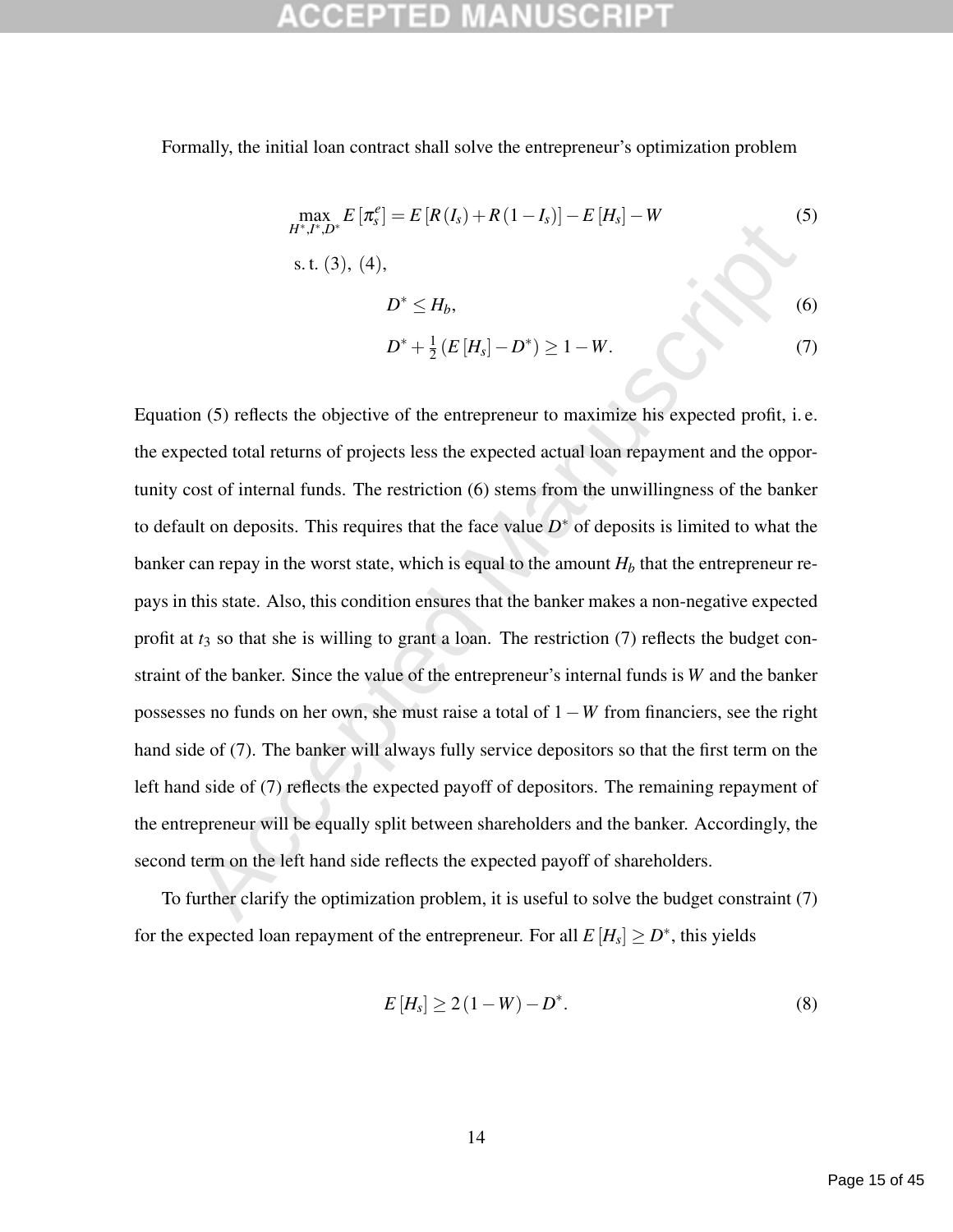s (more) expensive the loan to the entrepreneur can be. Intuitively, every additional<br>
of deposits makes one dollar of capital plus one dollar of banker's rents redundant s<br>
nimum financing costs decrease by one dollar. I Accordingly, the volume  $D^*$  of deposits establishes a lower bound on expected repayments and thus on the cost of external financing: The more the bank is financed by deposits (equity), the less (more) expensive the loan to the entrepreneur can be. Intuitively, every additional dollar of deposits makes one dollar of capital plus one dollar of banker's rents redundant so that minimum financing costs decrease by one dollar. In addition, we know from (3) and (4) that the actual repayment of the entrepreneur in the bad state, and thus the maximum volume of deposits, will be higher, the lower is the contractual allocation  $I^*$  of the intermediate good, which tends to lower investment efficiency. Combining both aspects establishes the central trade-off in this model: The lower is  $I^*$ , the lower are total project returns but the higher is the maximum volume of deposits, which lowers the minimum financing costs of the entrepreneur.

Solving the optimization problem and denoting the resulting optima by the subscript *eq* yields

Proposition 1. *Define*

$$
\overline{W}(I^*) := 1 - \Psi_b(I^*),\tag{9}
$$

$$
\underline{W}(I^*) := 1 - \Psi_b(I^*) - \frac{p}{2} [\Psi_g(I^*) - \Psi_b(I^*)]. \tag{10}
$$

*Then, the entrepreneur can raise a loan if and only if*  $W > W(0)$  *and the sub-game perfect equilibrium has the following properties.*

*a*) If  $W \geq \overline{W} (I^{fb})$ , then

$$
I_{eq}^* = I^{fb},
$$
  
\n
$$
I_b = I^{fb},
$$
  
\n
$$
I_g = I^{fb},
$$
  
\n
$$
I_g = I^{fb},
$$
  
\n
$$
E[H_s] = 1 - W.
$$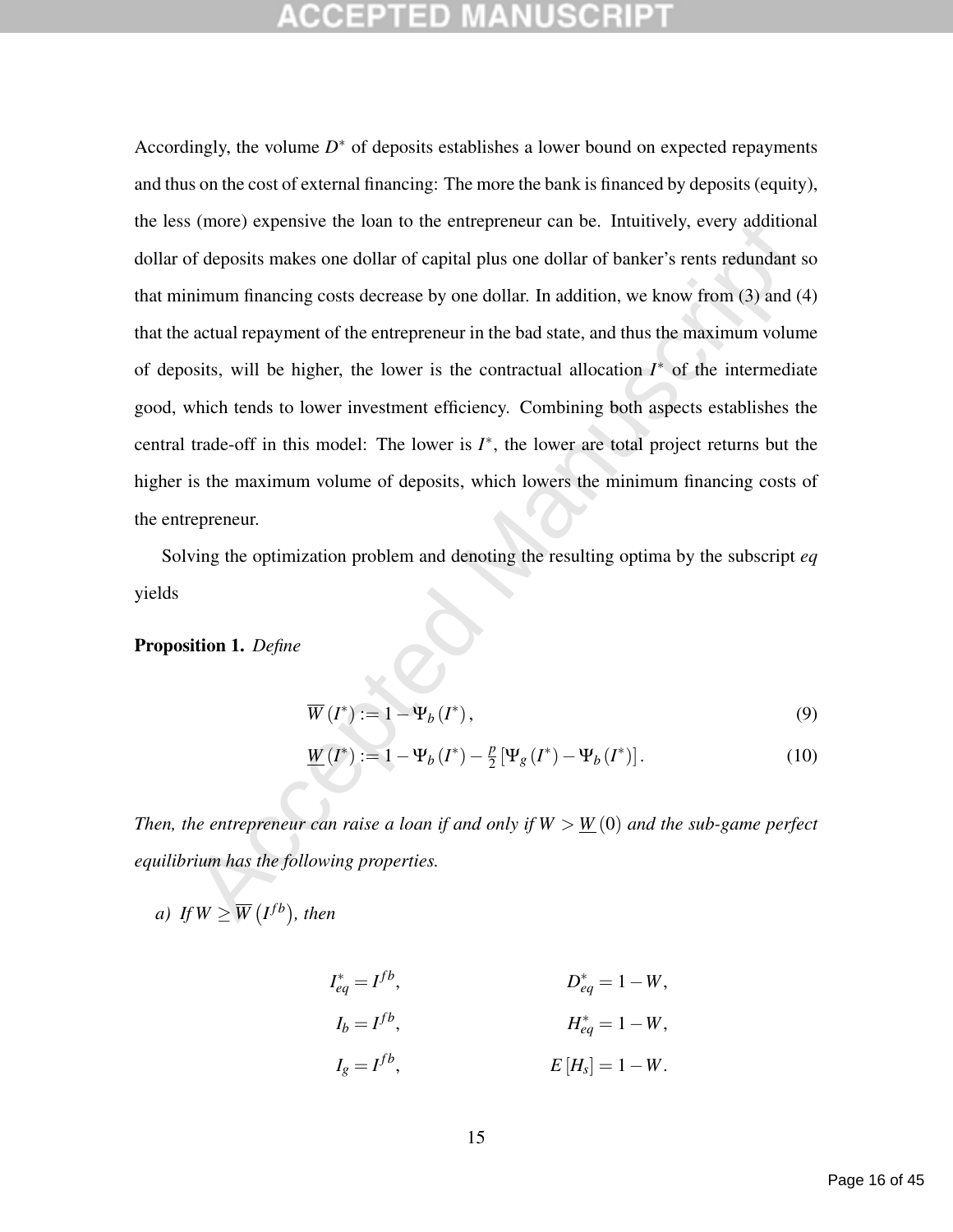b) If 
$$
\overline{W}(I^{fb}) > W \geq \underline{W}(I^{fb})
$$
, then

$$
I_{eq}^* = \max \left\{ \overline{I}, I^B \right\} < I^{fb}, \qquad D_{eq}^* = \Psi_b \left( I_{eq}^* \right),
$$
\n
$$
I_b = \max \left\{ \overline{I}, I^B \right\} < I^{fb}, \qquad H_{eq}^* = 1 - W + \frac{2-p}{p} \left[ \overline{W} \left( I_{eq}^* \right) - W \right],
$$
\n
$$
I_g = I^{fb}, \qquad E \left[ H_s \right] = 1 - W + \left[ \overline{W} \left( I_{eq}^* \right) - W \right].
$$

c) If 
$$
\underline{W}(I^{fb}) > W > \underline{W}(0)
$$
, then

$$
L_{eq} = \max\{I, I^B\} < I^b, \qquad L_{eq} = 1 - W + \frac{2-p}{p} \left[\overline{W}(I_{eq}^*) - W\right],
$$
\n
$$
I_g = I^{fb}, \qquad E[H_s] = 1 - W + \left[\overline{W}(I_{eq}^*) - W\right],
$$
\n
$$
I_g = I^{fb}, \qquad E[H_s] = 1 - W + \left[\overline{W}(I_{eq}^*) - W\right].
$$
\n
$$
H^* \underline{W}(I^{fb}) > W > \underline{W}(0), \text{ then}
$$
\n
$$
I_{eq}^* = \min\left\{I, \max\left\{\overline{I}, I^C\right\}\right\} < I^{fb}, \qquad D_{eq}^* = \Psi_b(I_{eq}^*)
$$
\n
$$
I_b = \min\left\{I, \max\left\{\overline{I}, I^C\right\}\right\} < I^{fb}, \qquad H_{eq}^* = 1 - W + \frac{2-p}{p} \left[\overline{W}(I_{eq}^*) - W\right],
$$
\n
$$
I_g = \min\left\{I^{fb}, I + \frac{(2-p)[\Psi_b(I_{eq}^*) - \Psi_b(t)]}{p(1-\mu)\beta_g}\right\}, \qquad E[H_s] = 1 - W + \left[\overline{W}(I_{eq}^*) - W\right],
$$
\n
$$
I \quad \text{and} \quad I \quad \text{are implicitly defined by} \quad W =: \overline{W}(I) \quad \text{and} \quad W =: \underline{W}(I), \quad \text{respectively, and when}
$$
\n
$$
dI^C \quad \text{are implicitly defined by} \quad W =: \overline{W}(I) \quad \text{and} \quad W =: \underline{W}(I), \quad \text{respectively, and when}
$$
\n
$$
(1-p) \left[R'(I^B) - R'(1 - I^B)\right] = (1 - \mu) \beta_b,
$$
\n
$$
(-p) \left[R'(I^C) - R'(1 - I^C)\right] = (1 - \mu) \beta_b + (2 - p) \frac{\beta_b}{\beta_s} \left[R'(I_g) - R'(1 - I_g)\right]. \qquad (12 - p) \quad \text{with a banker who refinances the loan to a large extent with deposits and issues on}
$$

where  $\bar{I}$  and <u>I</u> are implicitly defined by  $W=:\overline{W}\left(\bar{I}\right)$  and  $W=:\underline{W}\left(I\right)$ , respectively, and where *I <sup>B</sup> and I<sup>C</sup> are implicitly defined by*

$$
(1-p) [R'(IB) - R'(1 - IB)] = (1 - \mu) \beta_b,
$$
\n(11)

$$
(1-p)\left[R'\left(I^C\right) - R'\left(1 - I^C\right)\right] = (1-\mu)\beta_b + (2-p)\frac{\beta_b}{\beta_g}\left[R'\left(I_g\right) - R'\left(1 - I_g\right)\right].\tag{12}
$$

*Proof.* See Appendix.

The entrepreneur wants to economize on financing costs. For this purpose, he will contract with a banker who refinances the loan to a large extent with deposits and issues only little bank capital. There is, however, an upper bound for both, deposits and capital. Intuitively, an agreement *I* <sup>∗</sup> on the allocation defines the banker's threat point for renegotiations at *t*<sup>1</sup> and *t*2, which pinpoints the entrepreneur's maximum possible repayment for each state *s*. The resulting maximum repayment  $\Psi_b(I^*)$  in the bad state constitutes the upper limit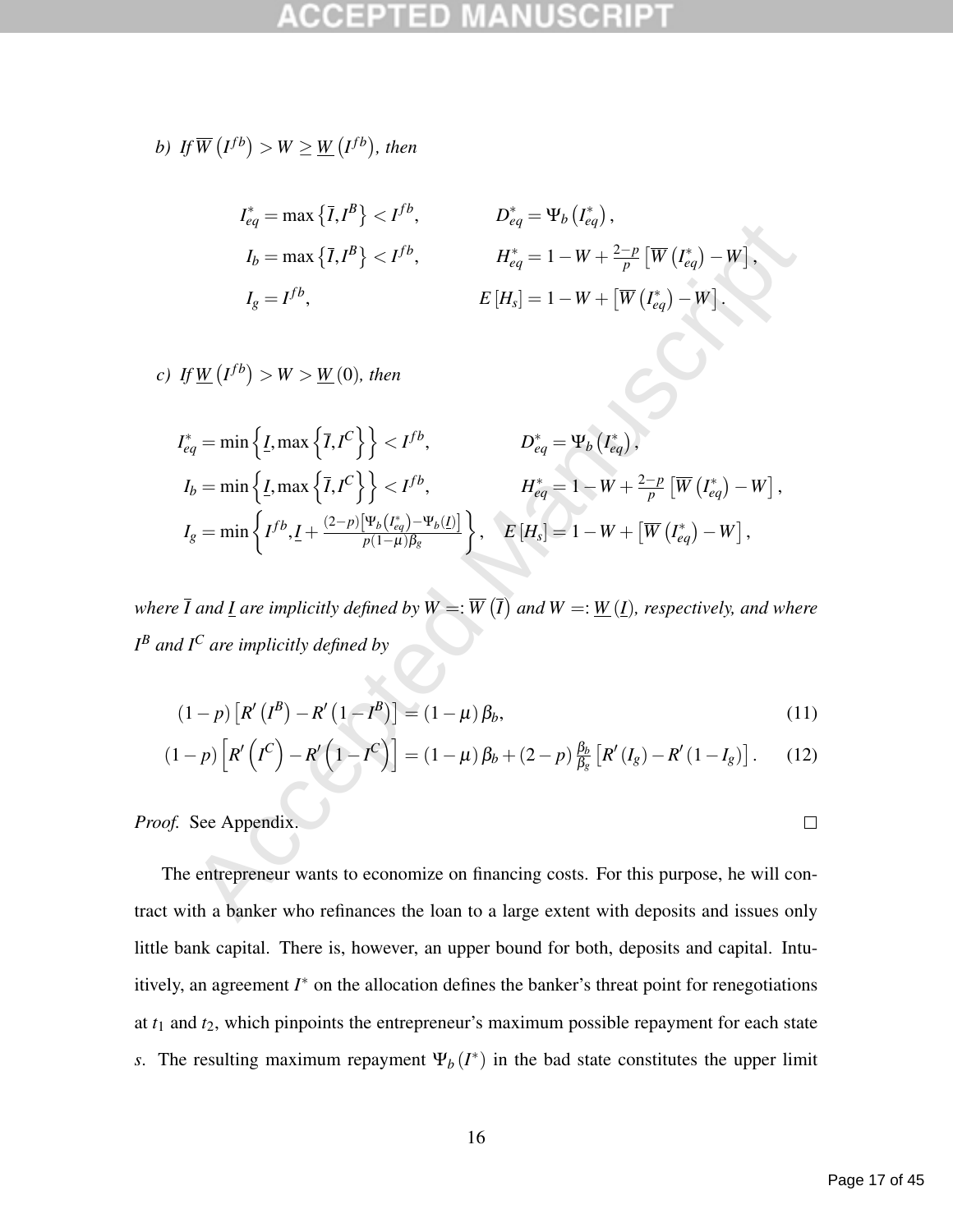### **CCEPTED MANUSCR**

of deposits, while the maximum repayment  $\Psi_g(I^*)$  in the good state limits the volume of additional bank capital to  $\frac{p}{2} [\Psi_g(I^*) - \Psi_b(I^*)]$ .

can use these upper limits to denne three regions in the  $(W, I^c)$ -plane (see (9), (1)<br>
ture 2). In the first region with  $W \geq W(I^c)$ , the maximum volume of deposits  $\Psi_b(I^c)$ <br>
the entrepreneur's financing gap  $1 - W$  for a We can use these upper limits to define three regions in the  $(W, I^*)$ -plane (see (9), (10) and Figure 2). In the first region with  $W \ge \overline{W}(I^*)$ , the maximum volume of deposits  $\Psi_b(I^*)$ covers the entrepreneur's financing gap  $1 - W$  for a loan contract that stipulates  $I^*$ . In this *zero capital* region, the banker can fully refinance the loan by deposits. There is no need for bank capital so that rent extraction by the banker can be avoided. Accordingly, the minimum financing costs of the entrepreneur are  $1-W$ . The second region is where  $\overline{W}(I^*)$  >  $W \geq W(I^*)$  and the maximum volume of deposits  $\Psi_b(I^*)$  falls short of the entrepreneur's financing gap 1 – *W*. Therefore, a bank loan with *I*<sup>\*</sup> requires partial refinancing with bank capital. This gives the banker some leeway to extract rents and increases the financing costs of the entrepreneur in this *mixed refinancing* region beyond 1 −*W*. In the third region, the entrepreneur's endowment falls short of  $\underline{W}(I^*)$ . Consequently, credible loan repayments are too small to raise a loan with *I* ∗ in this *no financing* region.

### Insert Figure 2 about here

With the help of these regions, Proposition 1 distinguishes between four general cases. Case a) corresponds to a high initial endowment of the entrepreneur,  $W \geq \overline{W}(I^{fb})$ . In this case, he commands sufficient internal funds to not face a trade-off between financing costs and investment efficiency. The reason is that any combination of *W* and  $I^* \leq I^{fb}$  belongs to the zero capital region so that the entrepreneur maximizes profits by demanding a loan that i) is completely refinanced by deposits, and ii) stipulates an allocation  $I^* = I^{fb}$ . This case thus refers to firms that do not have to pay an external finance premium. For them, internal and external funds are perfect substitutes: intra-marginal changes in the available amount of internal funds can be offset by opposite changes in the amount borrowed from the bank, and there is yet no change in the total cost of finance  $E[H_s]+W=1$  even without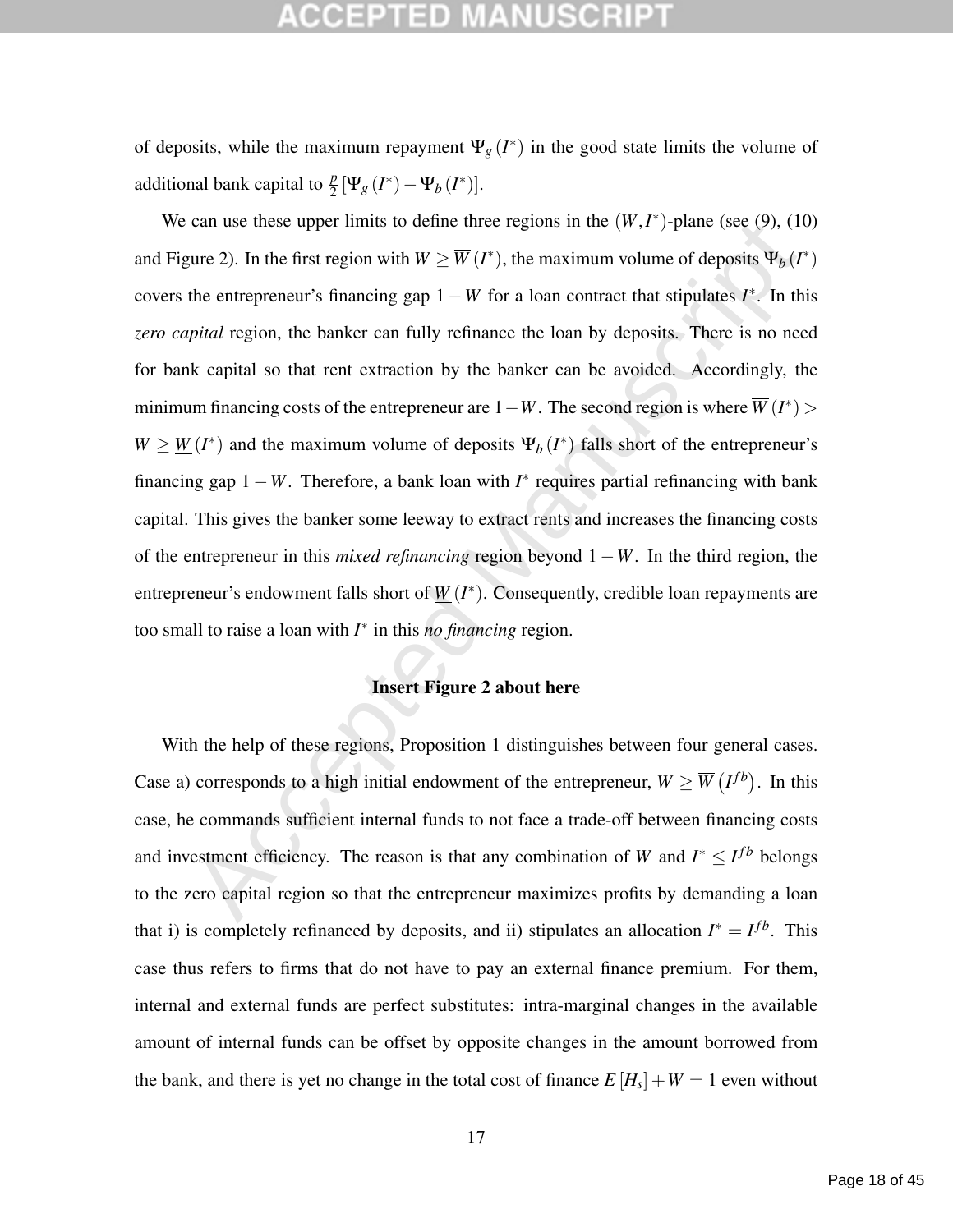### COEPTED **MANUSCR**

adjusting the investment plans. An additional unit of internal funds thus merely replaces one unit of deposits, for which the opportunity costs are the same, without affecting the scope for efficient investments in either of the states.

cient investments in either of the states.<br>
e entrepreneur has an initial financial endowment  $W \leq W(I^{th})$ , he will be financial<br>
ined. He either has to pay an external finance premium when allocating resource<br>
are dot the If the entrepreneur has an initial financial endowment  $W \leq \overline{W}\left(I^{fb}\right)$ , he will be financially constrained. He either has to pay an external finance premium when allocating resources according to the first-best, or does not get a bank loan at all. Case b) in Proposition 1 specifies the implications of an intermediate endowment  $\overline{W}(I^{fb}) > W \ge \underline{W}(I^{fb})$ : According to (8), holding the allocation unchanged, an intra-marginal variation in internal funds could not be offset by an opposite variation in the borrowed amount without changing the total cost of finance. The reason is that the banker has already exhausted her potential to issue deposits to the fullest. A change in *W* has to be compensated by opposite changes in bank equity capital, which is a more costly form of finance. Hence, even when the entrepreneur could in principle still ensure symmetric investment by setting  $I^* = I^{fb}$ , he will not do so as he faces a trade-off between investment efficiency and the costs of finance. He will lower *I*<sup>∗</sup> to  $\max \{ \overline{I}, I^B \}$ :

- $\bullet$  At  $\overline{I}$ , the zero capital region begins so that financing costs will be minimized and equal to  $1 - W$ . Although the banker does not extract a rent, there is an external finance premium as an increase in *W* would allow to earn the otherwise forsaken returns on investment due to the inefficient allocation in the bad state.
- At  $I^B$ , the marginal benefits from reducing financing costs, as specified on the right hand side of (11), equal the expected marginal costs of inefficient investments as given by the left hand side of (11). In this case, the external finance premium not only refers to a misallocation of resources but also to the rent paid to the banker in the good state. Note that investments in the good state are irrelevant for this trade-off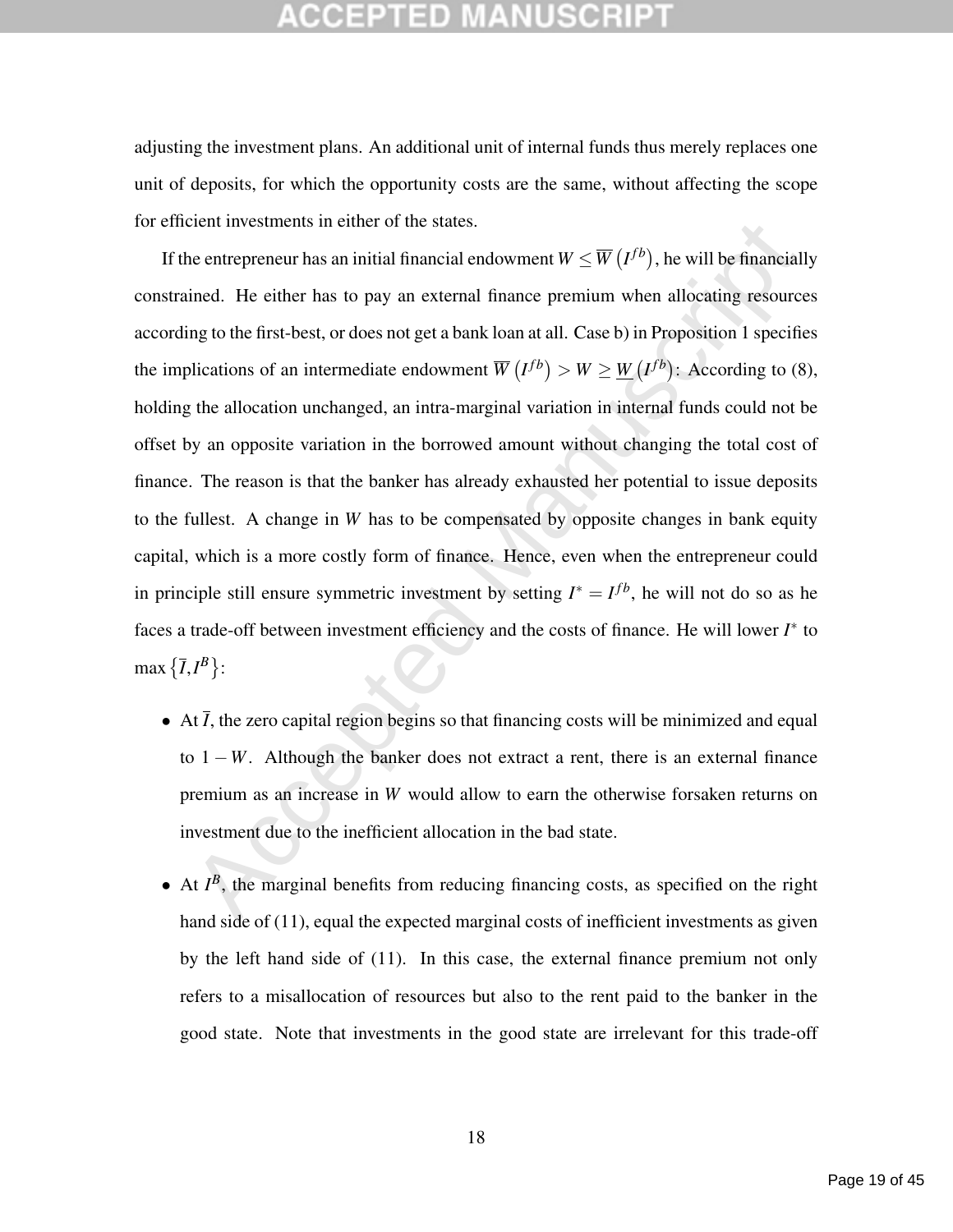since the entrepreneur is sufficiently wealthy to invest symmetrically in the good state irrespective of the chosen loan contract.

case c), the entrepreneurs has a low endowment of internal funds in the range  $) > W > W(0)$ . These funds are too small to allow for a loan with  $I^* = I^{f_0}$ . It he most efficient allocation that a contract can stipulate for In case c), the entrepreneurs has a low endowment of internal funds in the range  $W(I^{fb}) > W > W(0)$ . These funds are too small to allow for a loan with  $I^* = I^{fb}$ . Instead, the most efficient allocation that a contract can stipulate for the bad state is  $I \lt I^{fb}$ . When this contract is chosen, the loan has to be refinanced in part by bank capital and the allocation will be  $I$  regardless of the state. By further lowering  $I^*$  below  $I$ , the entrepreneur can not only lower his financing costs as in case b). Instead, he can also use the associated additional leeway to reduce investment inefficiency in the good state. The entrepreneur does so until either the marginal efficiency gains in the good state (plus the decrease in financing costs) on the right hand side of (12) equal the associated efficiency loss in the bad state on the left hand side, or until the zero capital region is reached. However, it may be that the benefits from reducing *I*<sup>\*</sup> below *<u>I</u>* never outweigh the loss of investment efficiency in the bad state. Then, the entrepreneur writes *I* in the loan contract.

Finally, if the entrepreneur's wealth is very low with  $W \leq W(0)$ , he will be too poor to obtain a loan at all.<sup>9</sup>

The discussion so far has shown that, ceteris paribus, a decrease in the amount of internal funds of an entrepreneur will have two implications. First, the entrepreneur will invest relatively more in the tangible asset. Second, the bank will refinance a larger share of the loan by capital. From these two implications, we can conclude that banks with a stronger capital basis will tend to grant loans to customers who have more tangible assets.

<sup>&</sup>lt;sup>9</sup>In this case, the entrepreneur cannot escape credit rationing by using direct finance. With direct finance, creditors do not have a banker's ability to monitor the entrepreneur. Consequently, the entrepreneur can threaten to direct all resources to project *A* at *t*1. Hence, issuing corporate bonds is equivalent to a bank loan with  $I^* = 1$ . Such a loan allows the banker to always invests efficiently but limits loan repayments to  $\Psi_s(1)$  in state *s*. Consequently, his debt capacity is  $p\Psi_g(1) + (1-p)\Psi_b(1)$ , so that his financial endowment must be at least  $W \ge 1 - p\Psi_g(1) - (1 - p)\Psi_b(1)$ , which is higher than  $\overline{W}(I^{fb})$  for a reasonably large parameter space. So only those entrepreneurs who can already sign a bank loan contract that always allows first-best investments have access to direct financing.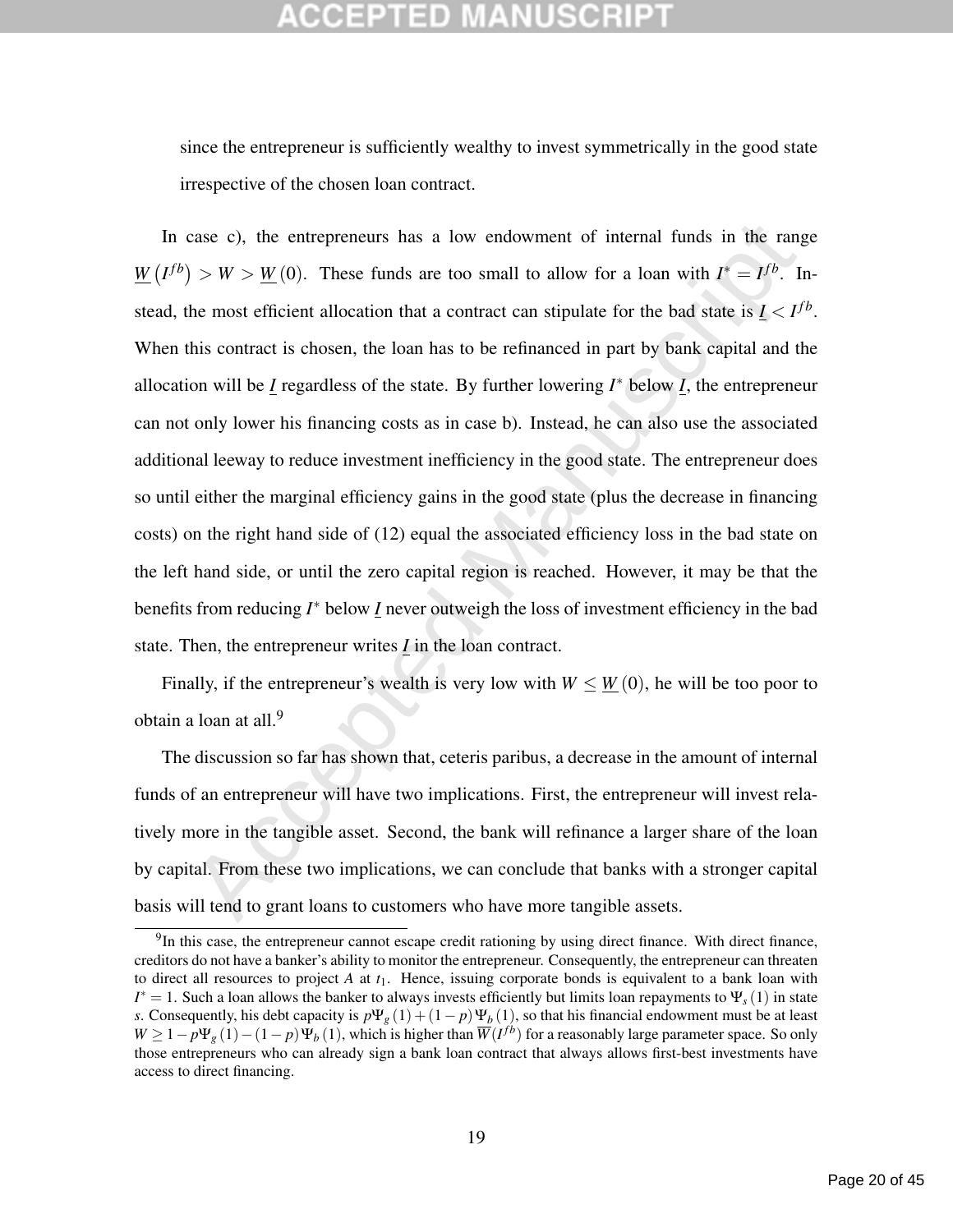# 4 Investment (in-)efficiency and minimum capital requirements

ast section we studied the link between the firm-internal allocation of resources and<br>nancing cost. In this section we apply this framework to explore how the regulatio<br>capital can achieve improvements in the allocation. In the last section we studied the link between the firm-internal allocation of resources and a firm's financing cost. In this section we apply this framework to explore how the regulation of bank capital can achieve improvements in the allocation. We do so in two steps. First, we characterize the constrained efficient allocation of corporate resources and argue that in the presence of a financial constraint, firms have an incentive to deviate from it. Second, we argue that there is a scheme of minimum capital-to-asset ratios for which firms, no matter whether they face a financial constraint, will implement the constrained efficient allocation.

### 4.1 Constrained efficiency

In a first-best world, the efficient investment pattern of the entrepreneur would be to always balance marginal returns on investment in the two projects *A* and *B* irrespective of the state of nature. However, we have seen in the preceding section that a poor entrepreneur obtains a bank loan only if he commits to invest less than half of the intermediate good in project *A* in the bad state. For him, a bank loan with  $I^* = I^{fb}$  implies renegotiation-proof repayments that are too small to let the financiers be willing to lend out funds.

Given the frictions in financial contracting that result from debt renegotiations, a social planner can only strive for a second-best (constrained efficient) solution, i. e. for maximizing expected total returns taking into account the outcome of future debt renegotiations. The corresponding optimization problem reads

$$
\max_{H^*,I^*,D^*} E\left[\Pi_s\right] := E\left[R\left(I_s\right) + R\left(1 - I_s\right)\right] - 1\tag{13}
$$
\n
$$
s.t. (3), (4), (6) \text{ and } (7).
$$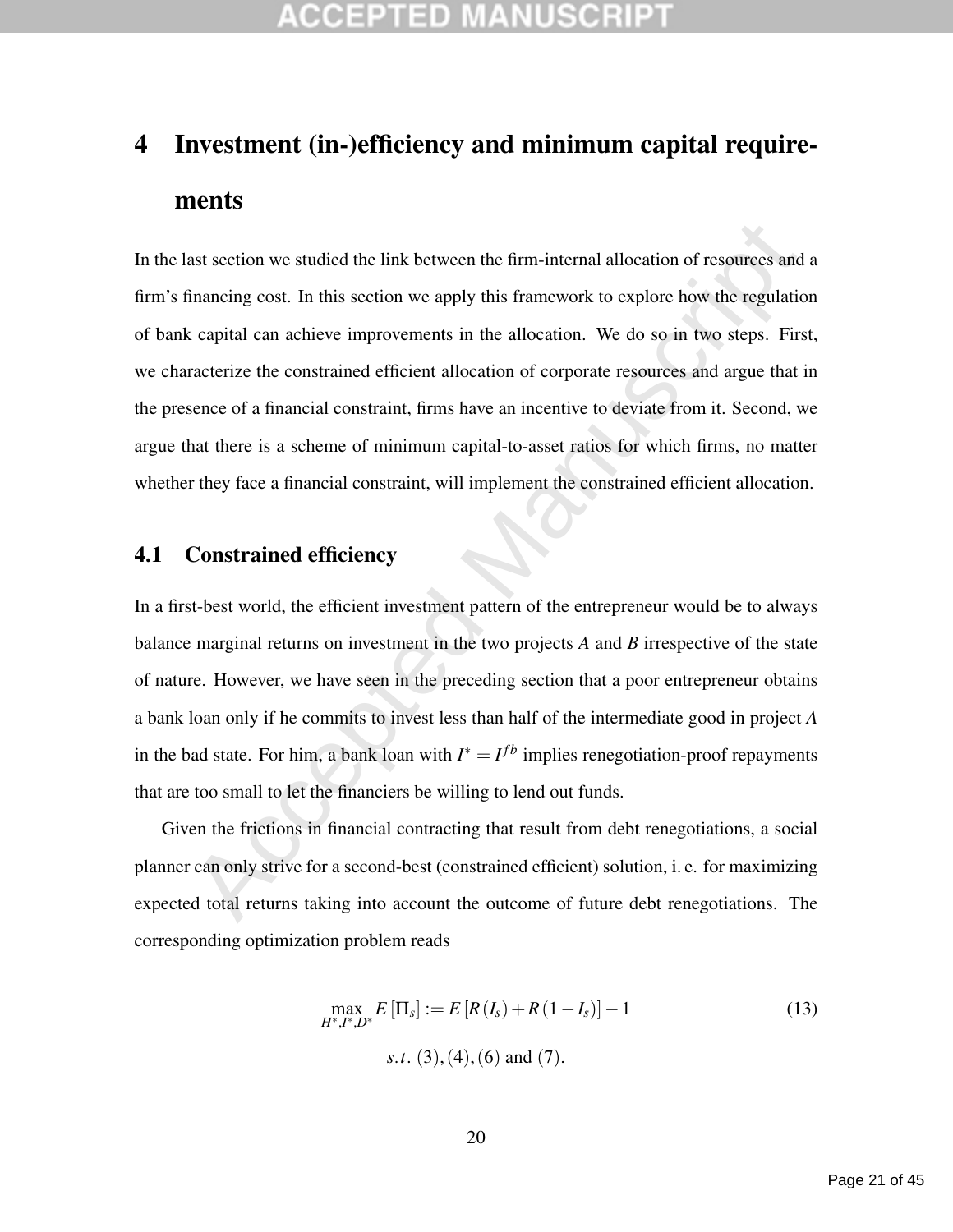Let the solution to this optimization problem be denoted by *sb*. We obtain

Proposition 2. *The constrained (second-best) efficient solution has the following properties:*

*a*) If  $W \geq \overline{W}(I^{fb})$ , then

$$
I_{sb}^* = I^{fb} = I_{eq}^*,
$$
  
\n
$$
I_b = I^{fb},
$$
  
\n
$$
I_g = I^{fb}.
$$

*b*) If  $\overline{W}(I^{fb}) > W \geq \underline{W}(I^{fb}),$  then

$$
I_{sb}^{*} = I^{fb} > I_{eq}^{*},
$$
  
\n
$$
I_b = I^{fb},
$$
  
\n
$$
I_g = I^{fb}.
$$

 $c)$  If  $\underline{W}(I^{fb}) > W > \underline{W}(0)$ , then

$$
fW \ge \overline{W}(I^{fb}), \text{ then}
$$
\n
$$
I_{sb}^{*} = I^{fb} = I_{eq}^{*},
$$
\n
$$
I_{b} = I^{fb},
$$
\n
$$
I_{g} = I^{fb}.
$$
\n
$$
I_{sb} = I^{fb}.
$$
\n
$$
I_{sb}^{*} = I^{fb} > I_{eq}^{*},
$$
\n
$$
I_{b} = I^{fb},
$$
\n
$$
I_{b} = I^{fb},
$$
\n
$$
I_{b} = I^{fb},
$$
\n
$$
I_{g} = I^{fb}.
$$
\n
$$
I_{g} = I^{fb},
$$
\n
$$
I_{g} = I^{fb},
$$
\n
$$
I_{g} = \min\{I, \max\{I, I^{D}\}\} \ge I_{eq}^{*},
$$
\n
$$
I_{b} = \min\{I, \max\{I, I^{D}\}\},
$$
\n
$$
I_{g} = \min\{I^{fb}, I_{g} + \frac{(2-p)[\Psi_{b}(I_{sb}) - \Psi_{b}(I)]}{p(1-p)\beta_{g}}\},
$$

*where*  $I^D > I^C$  *is implicitly defined by* 

$$
(1-p)\left[R'\left(I^{D}\right)-R'\left(1-I^{D}\right)\right]=(2-p)\frac{\beta_{b}}{\beta_{s}}\left[R'\left(I_{g}\right)-R'\left(1-I_{g}\right)\right],\tag{14}
$$

*and where*  $I^D > I$  *only if*  $1 - p > \frac{\beta_b}{\beta - 1}$  $\frac{p_b}{\beta_g-\beta_b}$ .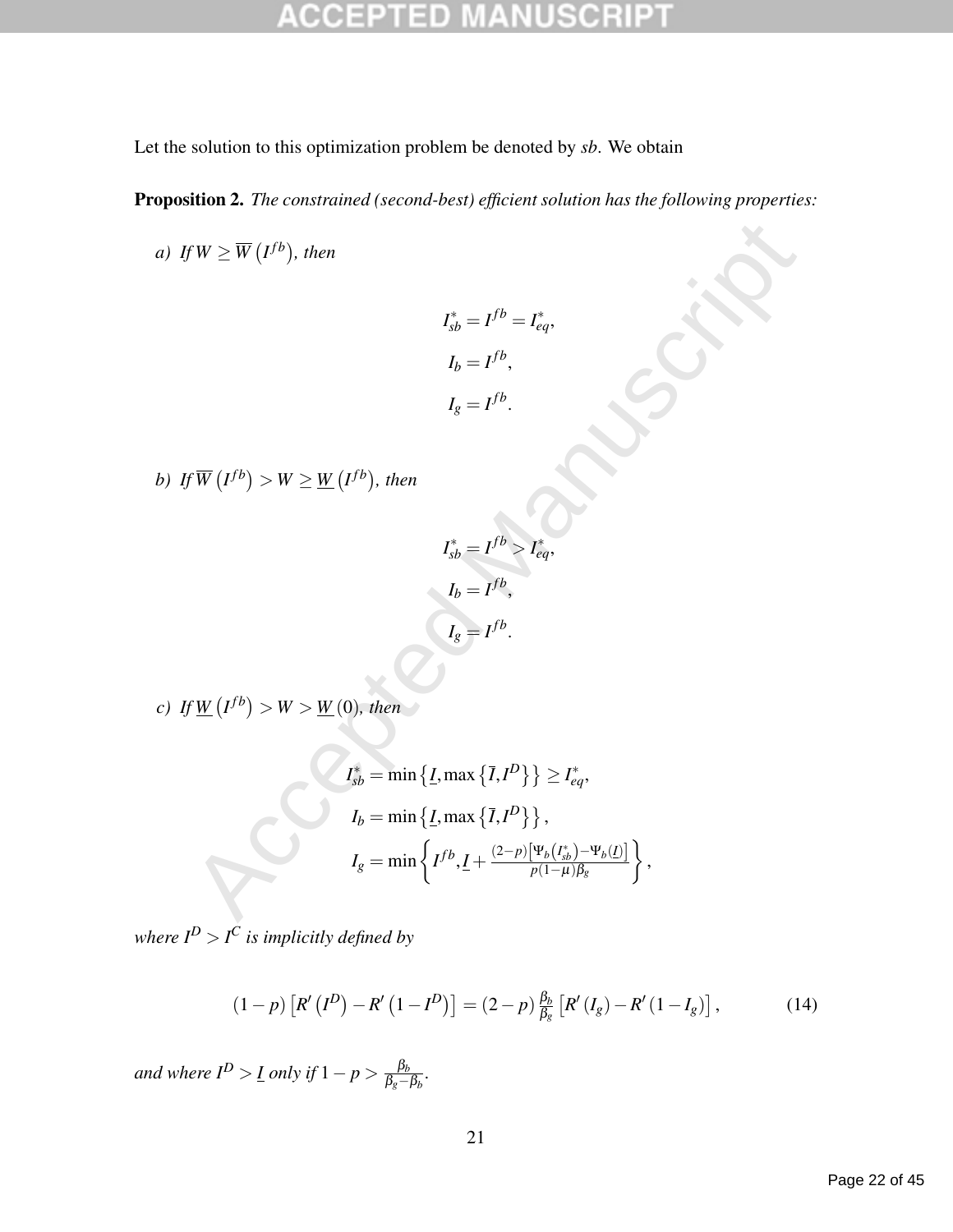### COEPTED **MANUSCR**

### *Proof.* See Appendix.

iect with higher asset tangibility than socially desirable. When concluding contracts<br>to care not only about project returns, but also about financing costs. These cost<br>se the initial outlay of 1 dollar for the physical i The proposition shows that the entrepreneur tends to commit to higher reinvestments in the project with higher asset tangibility than socially desirable. When concluding contracts, he tends to care not only about project returns, but also about financing costs. These costs comprise the initial outlay of 1 dollar for the physical investment at  $t_0$  as well as the rents paid to the banker, which depend on the bank's capital structure. From a social planner's point of view, these rents are irrelevant as they reflect only a redistribution of returns from the entrepreneur to the banker.

The exception is case a), in which the entrepreneur possesses plenty of internal funds  $W \geq \overline{W}(I^{fb})$ . In this case, bank capital is of no use for him. He always choose a loan with  $I^* = I^{fb}$  which already allows for efficient investment in all states.

In case b) characterized by  $\overline{W}(I^{fb}) > W \ge \underline{W}(I^{fb})$ , though the social optimum is also characterized by investment efficiency in all states, it will not be implemented voluntarily by the entrepreneur. Instead, he asks for a contract that commits him to invest less than  $I<sup>fb</sup>$  in project *A* in the bad state, while retaining sufficient scope to make investments according to the first-best in the good state.

In case c) with  $W(I^{fb}) > W > W(0)$ , the entrepreneur is too poor to obtain a loan with  $I^* = I^{fb}$ . He then is unable to always invest efficiently. Consequently, the social planner aims to trade off project returns in the good and in the bad state. Two scenarios can be distinguished in this case. First, when the probability of default (PD) is relatively high,  $1-p > \frac{\beta_b}{\beta_b-p}$  $\frac{p_b}{\beta_g-\beta_b}$ , the planner would prefer to induce more efficient investments in the bad state than in the good state. However, this is impossible since *I* ∗ cannot be made state contingent. Therefore, the best a planner could do is to enforce the most efficient feasible allocation  $I_{sb}^*$  =  $I \lt I^d$ , so that the entrepreneur chooses the same investment pattern *I* in each state. In this scenario, marginal returns on investments are not balanced across states. Second, when PD is relatively small with  $1 - p \leq \frac{\beta_b}{\beta_b - p}$  $\frac{\beta_b}{\beta_g - \beta_b}$ , the social planer would opt for  $I_{sb}^* = \max\left\{ \overline{I}, I^D \right\} < I$ .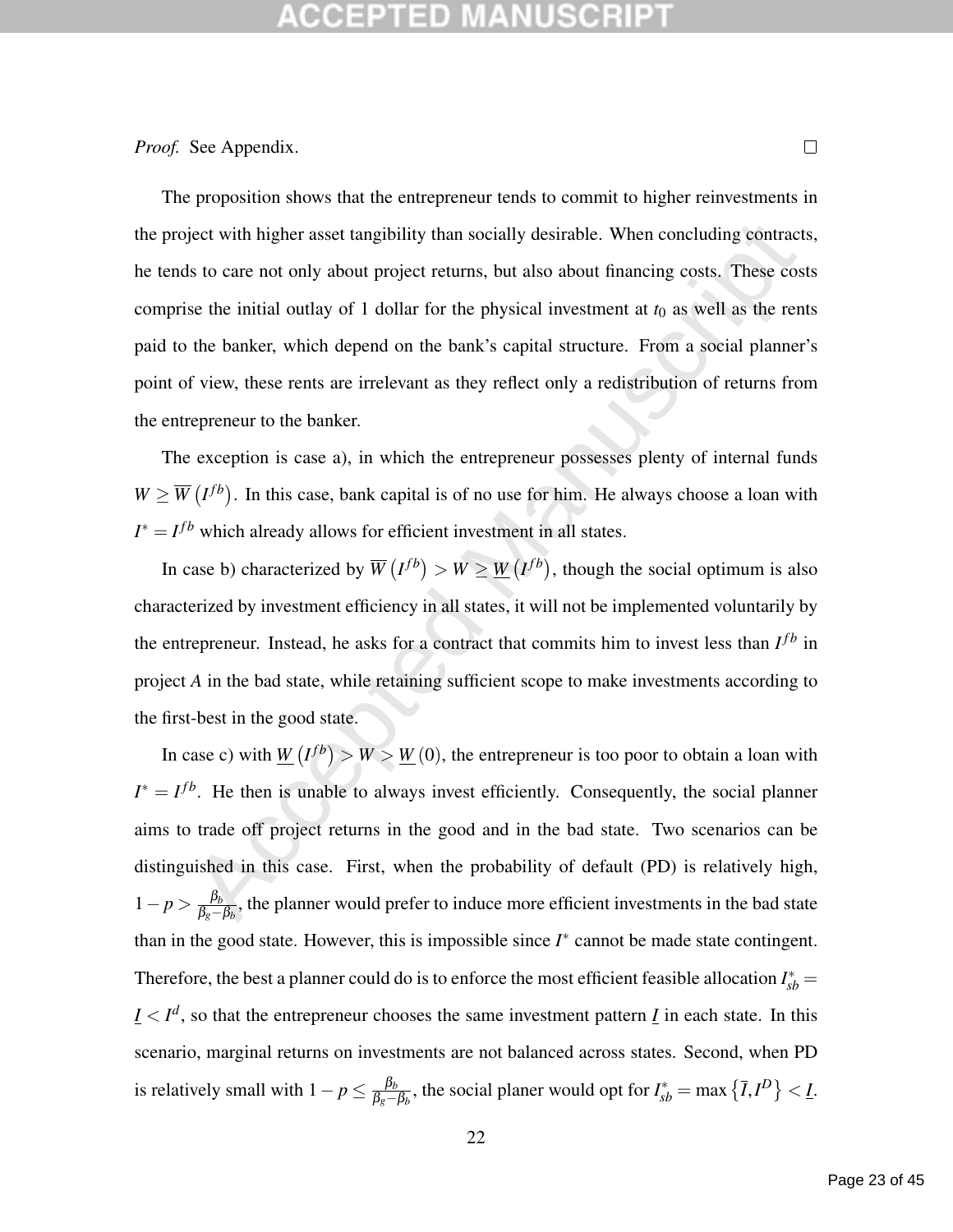The contractual allocation  $I^D$  as defined in (14) implements a balancing of marginal returns across states. It is strictly larger than  $I^C$  because rents of the banker are not part of the social planer's optimization problem. The contractual allocation  $\overline{I}$  marks the begin of the zero capital region, in which a further decrease of  $I^*$  has no consequence for the actual investment decisions of the entrepreneur.

### 4.2 Bank capital regulation and investment efficiency

Proposition 2 has shown that inefficiencies in financial contracting arise in the endeavor of the entrepreneur to economize on the costs of bank capital. Capital standards for banks may enhance efficiency by altering the incentive structure for bank-financed firms.

To operationalize bank capital regulation, we have to define a bank's capital-to-asset ratio as of *t*0. In accordance with accounting standards, the loan is booked on the asset side of the bank's balance sheet with its face value 1−*W*, while liabilities consist of deposits with face value  $D^*$  and capital with book value  $1 - W - D^*$ . Hence, the capital-to-asset ratio *k* at  $t_0$  is  $k := \frac{1-W-D^*}{1-W}$  $\frac{-W-D^*}{1-W}$ .

planer s optimization problem. The contractual allocation I marks the begin of the<br>piptal region, in which a further decrease of I<sup>n</sup> has no consequence for the actua<br>ent decisions of the entrepreneur.<br>**Bank capital regul** Recall from the preceding section that in absence of regulation, the volume of deposits issued by the bank at  $t_0$  cannot exceed  $\Psi_b(I^*)$ . Imposing a regulatory minimum requirement  $k^{\text{min}}$  on bank capital adds a second upper bound  $D^{\text{max}} := (1 - k^{\text{min}}) (1 - W)$  on the volume of deposits.<sup>10</sup> In conjunction with  $(8)$ , this upper bound leads to a (second) lower bound  $(1+k^{\min})$  (1−*W*) on the entrepreneur's effective financing costs, which brings us to

<sup>&</sup>lt;sup>10</sup>Note that at  $t_1$  capital standards no longer restrict financial contracting because the banker's monitoring skills are no longer required. She could, e. g., sell the loan at a price equal to what she would get from the entrepreneur at *t*3.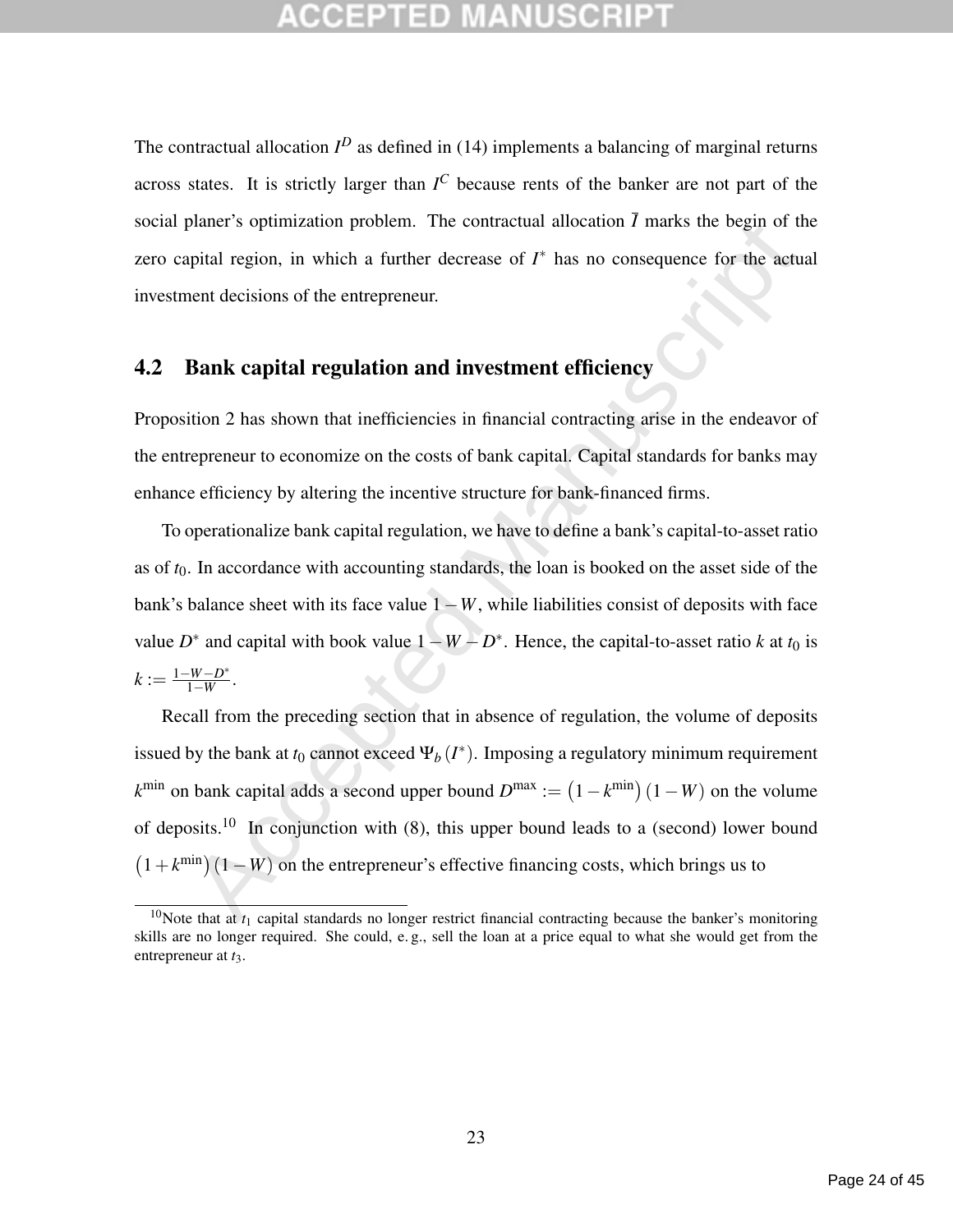Proposition 3. *There exists a scheme of minimum capital-to-asset ratios k*min *that completely eliminates any incentive of the entrepreneur to write inefficient contracts. This scheme has the following properties*

$$
k^{\min} = \begin{cases} 0 & \text{if} \quad W \ge \overline{W} \left( I^{fb} \right) \\ \frac{1 - W - \Psi_b(I^{fb})}{1 - W} & \text{if} \quad \overline{W} \left( I^{fb} \right) > W \ge \underline{W} \left( I^{fb} \right) \\ \frac{1 - W - \Psi_b(I^{sb})}{1 - W} & \text{if} \quad \underline{W} \left( I^{fb} \right) > W > \underline{W} \left( 0 \right) \end{cases} \tag{15}
$$

*Proof.* Omitted.

by  $k^{\min} = \begin{cases} 0 & \text{if } W \geq \overline{W}(L^{fb}) \\ \frac{1-W - \Psi_b(h^{\text{fb}})}{1 - W} & \text{if } \overline{W}(L^{fb}) > W \geq \underline{W}(L^{fb}) \end{cases}$  (15<br>  $\frac{1-W - \Psi_b(h^{\text{fb}})}{1 - W}$  of  $W(L^{fb}) > W \geq \underline{W}(L^{fb})$  (15<br>
Omitted.<br>
Surface the principle that in absence of regulation, a This proposition reflects the principle that in absence of regulation, any contractual allocation  $I^*$ , including the constrained efficient contractual allocation  $I^*_{sb}$ , is linked to a unique level of minimum financing costs. According to (8) and the upper bound  $\Psi_b(I^*)$  on the volume of deposits, these minimum financing costs are equal to  $2(1-W) - \Psi_b(I^*)$ . They are lower, the lower is  $I^*$ . Imposing a capital-to-asset ratio  $k^{\text{min}}$  that balances the resulting (second) lower bound  $(1 + k^{\text{min}})(1 - W)$  on the financing costs with the minimum financing costs  $2(1-W) - \Psi_b(T_{sb}^*)$  associated with  $I_{sb}^*$  will implement the constrained efficient contract. Though the entrepreneur could still put an  $I^*$  different from  $I_{sb}^*$  into the contract when  $k^{\text{min}}$  is imposed, he will not do so for two reasons. First, for all  $I^* < I_{sb}^*$ , the entrepreneur cannot conclude a preferred contract as characterized in proposition 1. This is because the bank's capital would then fall short of the minimum requirement. Instead, the capital requirement  $k^{\text{min}}$  must be observed for all  $I^*$  below  $I_{sb}^*$  so that the entrepreneur has no scope to secure himself financing costs below  $(1 + k^{\text{min}})(1 - W)$ . Therefore, he would prefer such contracts only if they at least yielded higher expected returns on investment than the contract with  $I_{sb}^*$ . This is not true because  $I_{sb}^*$  already maximizes expected returns on investment. Second, for all  $I^* > I_{sb}^*$ , the contract is associated with a bank's capital-to-asset ratio above *k* min. Therefore, he would be in no way restricted by a requirement *k* min when agreeing on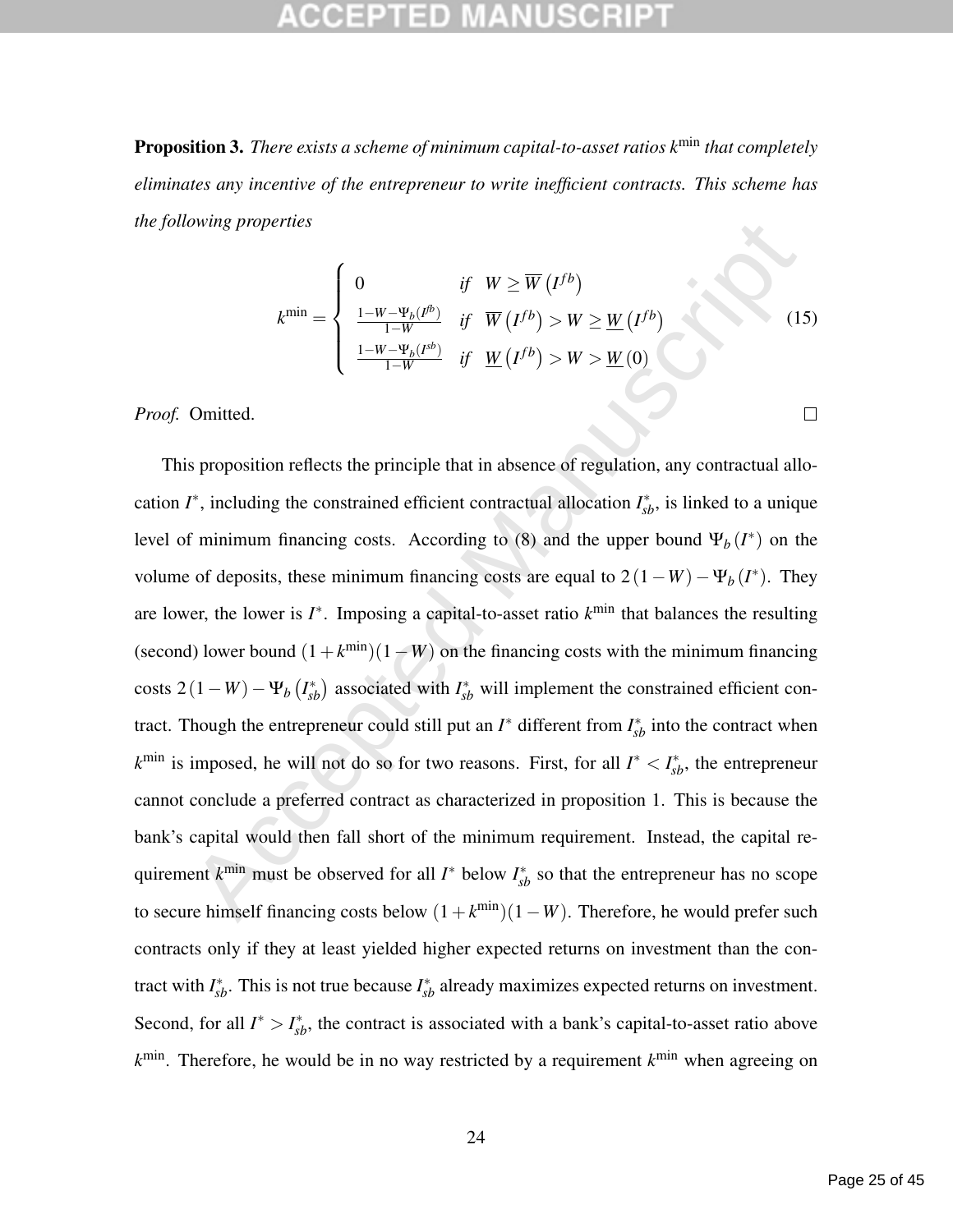## TED

 $I^* > I_{sb}^*$ . However, stipulating such  $I^*$  is not rational because expected profits decrease when *I*<sup>\*</sup> goes beyond  $I_{sb}^*$ . Hence the entrepreneur finds it best to write  $I_{sb}^*$  into the contract when *k* min is imposed.

### Insert Table 1 about here

Insert Table 1 about here<br>
further illustrate this result by the following example: Let  $R(I) = I^{1/2}$ ,  $\mu = 0$ ,  $\beta_g = 5$ ,  $p = 0.5$ . We then have  $W(I^{fb}) = \frac{60}{80}$ ,  $\underline{W}(I^{fb}) = \frac{60}{80}$ , and  $\underline{W}(0) = \frac{30}{80}$ , Table 1 We further illustrate this result by the following example: Let  $R(I) = I^{1/2}$ ,  $\mu = 0$ ,  $\beta_g = 1$ ,  $\beta_b = 0.5, p = 0.5$ . We then have  $\overline{W}(I^{fb}) = \frac{60}{80}, \underline{W}(I^{fb}) = \frac{55}{80}$ , and  $\underline{W}(0) = \frac{30}{80}$ . Table 1 summarizes the major implications for this example: Firms with  $W \in \left[ \underline{W}(I^{fb}), \overline{W}(I^{fb}) \right)$  could invest efficiently but do so only if their bank faces a capital requirement. Without a regulation, they would ask for loans completely refinanced with deposits because this gives them a higher expected profit. For firms with less internal funds, the efficient allocation cannot be achieved. In this example, firms still ask for deposit-only loans and accept quite large losses in the value of their production. Accordingly, the potential efficiency gains through capital regulation (as a percentage increase in the expected value of the production due to regulation) are the largest for those firms which will just afford a loan refinanced without bank capital even though this requires a substantial deviation from the return-maximizing allocation. Firms with endowments close to  $W(0)$  already face very tight financial constraints. For them the scope to further reduce their investment in illiquid asset is very limited and they can raise a loan only if they allow the bank to raise the required funds to a large extent via equity shares anyway. Accordingly, the implied capital ratio is already large and the potential efficiency gains through imposing a further minimum capital ratio are small.

### 5 Discussion and further implications

In the last section we showed that there is a link between the investment behavior of bankfinanced firms and bank capital regulation. In this section we discuss this finding and various further applications of our framework.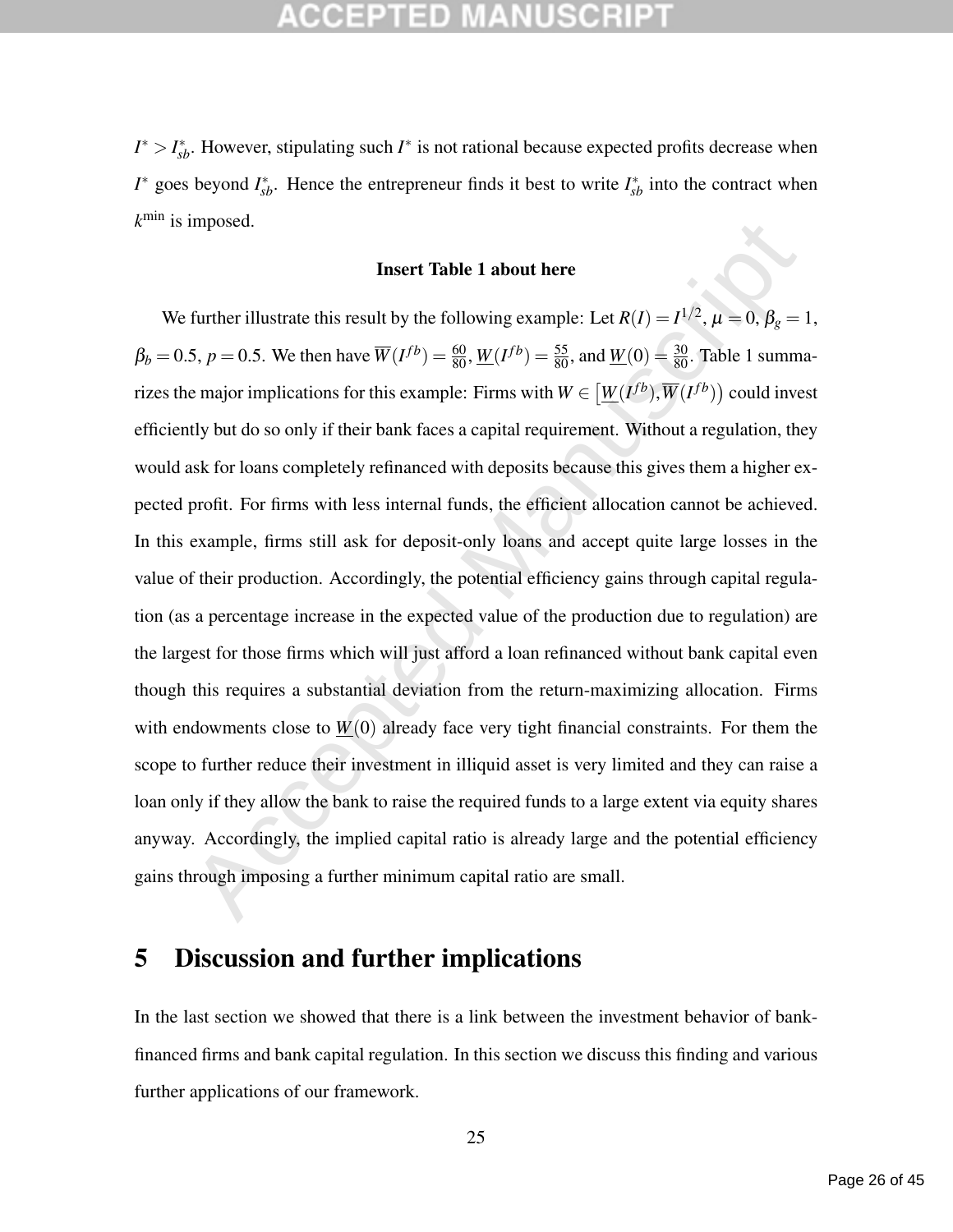### 5.1 Costs of deposits and bank equity

In the above analysis the bank loan is more costly to the entrepreneur, the more it is refinanced by bank equity, although shareholders and depositors receive the same return on their investment. This feature has been due to the assumption of perfect competition among financiers, who have all equal access to the same investment alternative.

d by bank equity, although shareholders and depositors receive the same return ovestment. This feature has been due to the assumption of perfect competition amon<br>ers, who have all equal access to the same investment altern The markets for equity shares and deposits may be, however, separated. For example, a few financiers could be in better position to negotiate with a banker over the bank's earnings giving them an edge in terms of the required return for their equity investment in the bank (as for example in Holmström and Tirole,  $1997$ ). In this scenario it may not be the banker who extracts a rent but the bank's shareholders. Incorporating this scenario into our model would not change its qualitative results: Still, the bank loan would be cheaper the more it was refinanced by deposits, and the cost differential between deposits and equity capital would be due to some inefficiency associated with rent extraction. If both frictions came into play at the same time, the cost differential would increase. Without a regulation of bank capital, the entrepreneur would then have even stronger incentives to save on the even higher cost of capital by directing more resources to the project with higher liquidation proceeds. Also, a tightening of the capital requirement would have a stronger impact on the entrepreneur's incentives.

Another reason for why deposits are cheaper for the entrepreneur than bank equity arises in the presence of an unfairly priced deposit insurance. The analysis so far has not considered deposit insurance, but taking it explicitly into account would not be crucial for the major results. As long depositors enjoy only limited coverage, which applies to many countries, some depositors such as large ones, institutional investors, corporate enterprises or other banks, will be excluded from insurance. The major incentive mechanism for the banker will be still at work (Diamond and Rajan, 2001). More importantly, an unfairly priced deposit insurance implies that insured deposits are a subsidized financial instrument for banks. Firms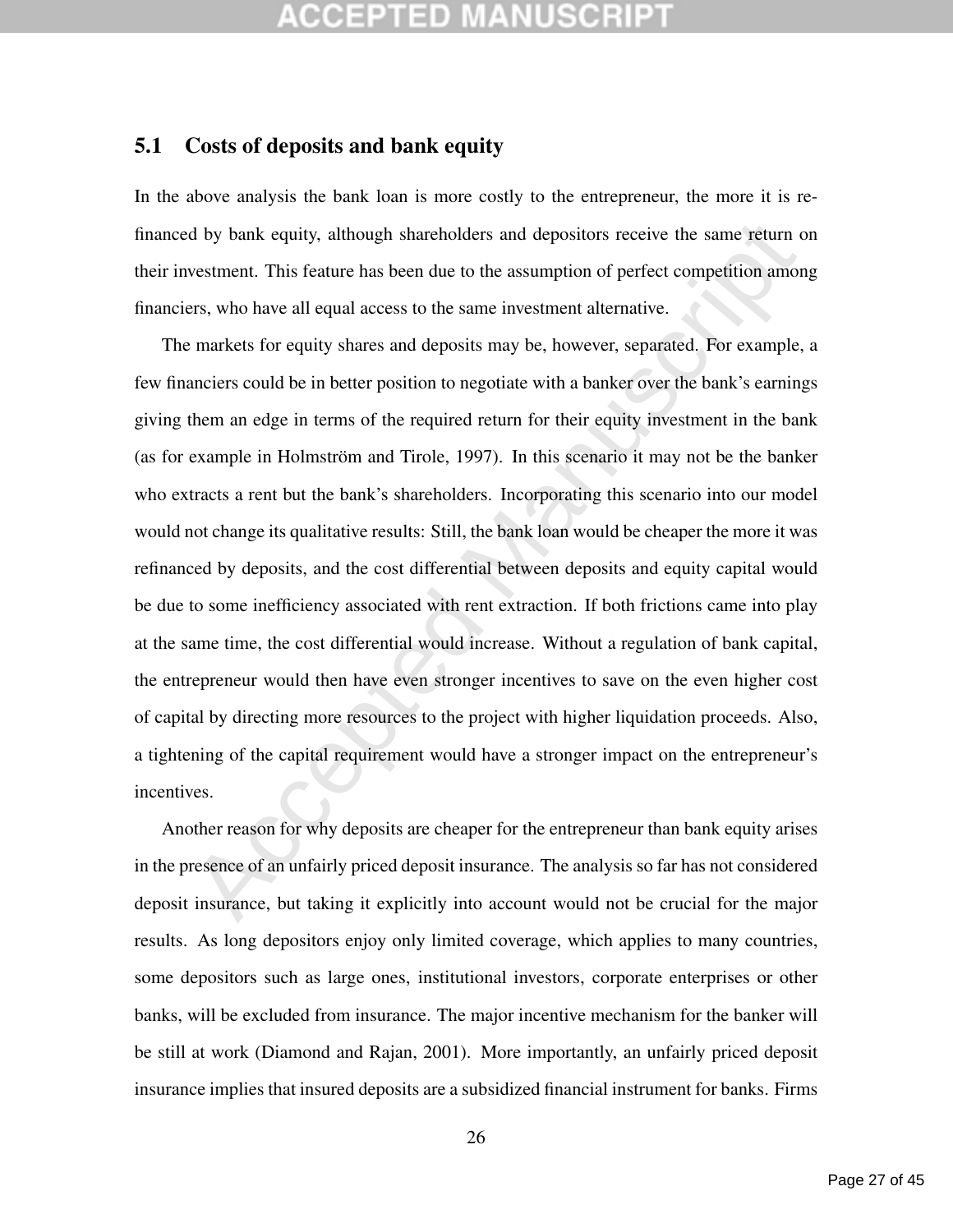who demand their most preferred loans from banks will not account for any social cost of the subsidy and thus ask for loans that are again overly refinanced by deposits. As it is such a wedge between the cost of bank equity and deposits that incites firms to write inefficient loan contracts with banks, our main results will be qualitatively unchanged in the presence of deposit insurance.

### 5.2 Firms' access to finance

Worries are often articulated that the regulation of bank capital impairs the cost and availability of funds. This is expected to hurt especially firms that are financially constrained. With those firms being squeezed out of the market first, an economy-wide efficient allocation of financial resources could be hampered as a result of tighter regulation.<sup>11</sup> We next address this concern in the context of our model.

between the cost of bank equity and deposits that incites hims to write inefinder<br>thracts with banks, our main results will be qualitatively unchanged in the presence<br>sit insurance.<br>Firms' access to finance<br>Firms' access t In our model, some variables that are important for the efficiency of financial contracts are not verifiable. This deficiency results not only in a borrowing constraint as the major financial friction, it also implies that a regulator lacks the information that is required to implement the constrained-efficient allocation by imposing minimum capital ratios. Hence, the regulator may chose a single capital ratio that applies to all loans. Consider again the above example (Table 1) and suppose that the regulator would introduce a regulatory capital ratio of about 17%, applicable to all loans. Those firms, for which the efficiency gains would be the greatest, are then provided with the proper incentives. Weaker firms with very few internal funds would not suffer from the regulation. For them, the capital ratio implied by the contract that they would prefer in the absence of the reulation is even larger. In addition, the potential efficiency gains are not that large to make it worthwhile for the regulator to target at this group by imposing even tighter standards. For the remaining firms a capital ratio of 17% would be binding but affordable as they are financially strong enough. Hence,

 $11$ For a critical discussion of this view see Admati et al. (2010).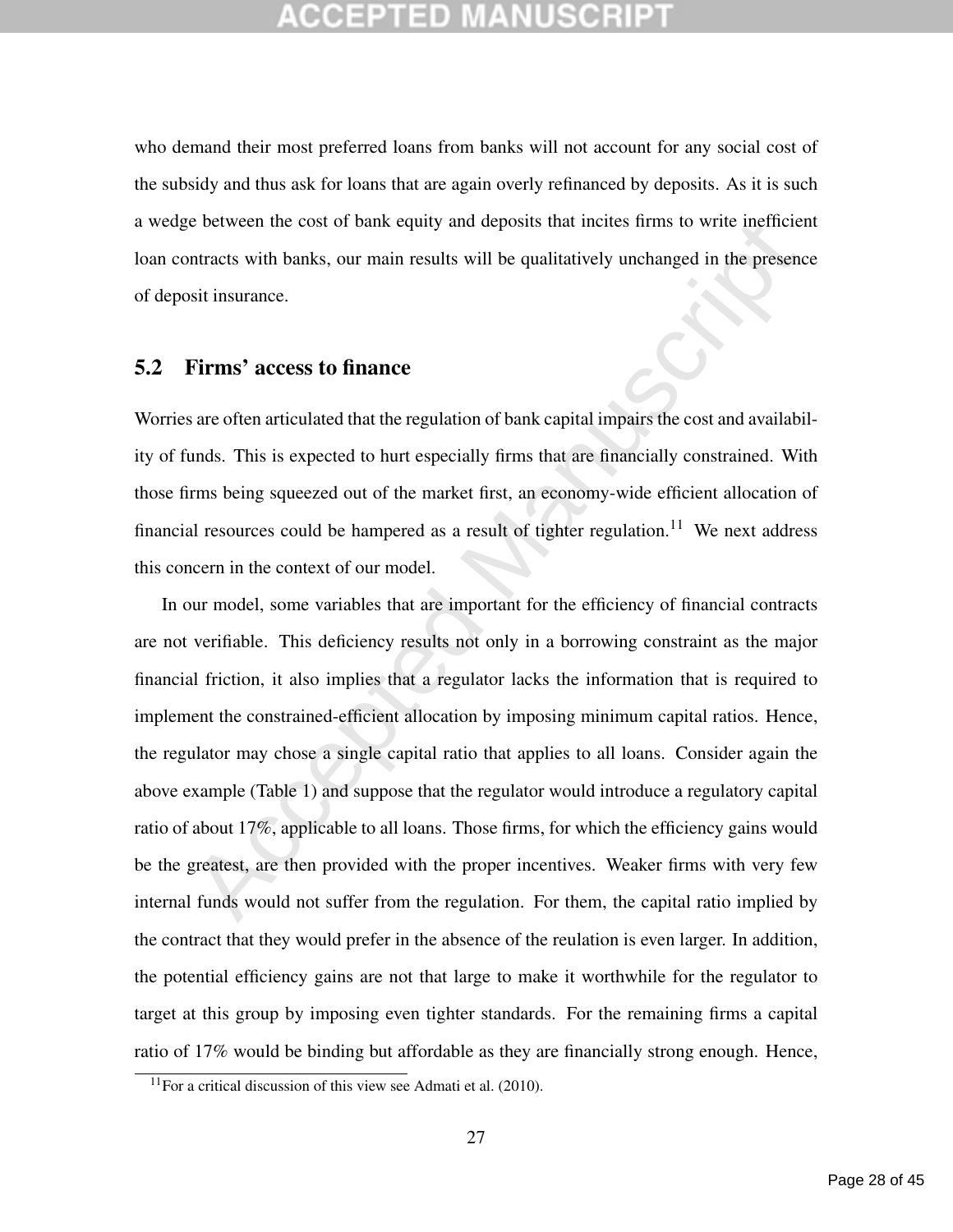## **CCEPTED MANUSCRI**

asking for 17% capital ratio may look like a sensible compromise. However, when the imposed capital requirement would be only slightly higher (above 20% in the example), the firms with the lowest financial endowment *W* would actually lose their access to finance completely, while other firms will not implement the constrained efficient allocation. A regulator thus faces an additional trade-off that has not earned attention in the discussion of optimal capital regulation so far: For some firms a high capital ratio may be needed to achieve a constrained efficient allocation of resources across their projects. Achieving this type of allocative efficiency within firms, however, conflicts with achieving allocative efficiency across firms when others lose their access to finance due to regulation.

of the lowest mancial endowment W would actually lose their access to hnance<br>tely, while other firms will not implement the constrained efficient allocation.<br>In or thus faces an additional trade-off that has not carned att These considerations lead to the question under what conditions the establishment of minimum capital requirements for banks are likely to be socially beneficial from a theoretical point of view. Although the normative implications of the model are rather limited, a few conclusions in this respect can be drawn by taking a cross-country perspective. First, imposing minimum capital-to-asset ratios for banks are likely to be socially beneficial in countries with a large share of firms with an intermediate financial endowment. In this case, firms with very large or very small financial endowments are rather rare and the allocative efficiency across firms is not very much affected by the capital regulation. Second, in countries where intangible capital such as human capital, R&D, brands, and IT, is an important factor in production, the demand for tangible and liquid assets should be particularly strong. As this differential in the value of tangible versus intangible assets creates the incentive for firms to make inefficient use of their financial resources, the beneficial effects of a regulation of bank capital on allocative efficiency should be stronger in those countries. Finally, in countries with well developed legal systems and financial markets, the value added by banks through monitoring borrowers is rather small. Firms can commit to a specific allocation of resources by writing (almost) complete contracts and can trade the risks of asset price changes on (more) complete financial markets. The ability of banks to extract rents is thus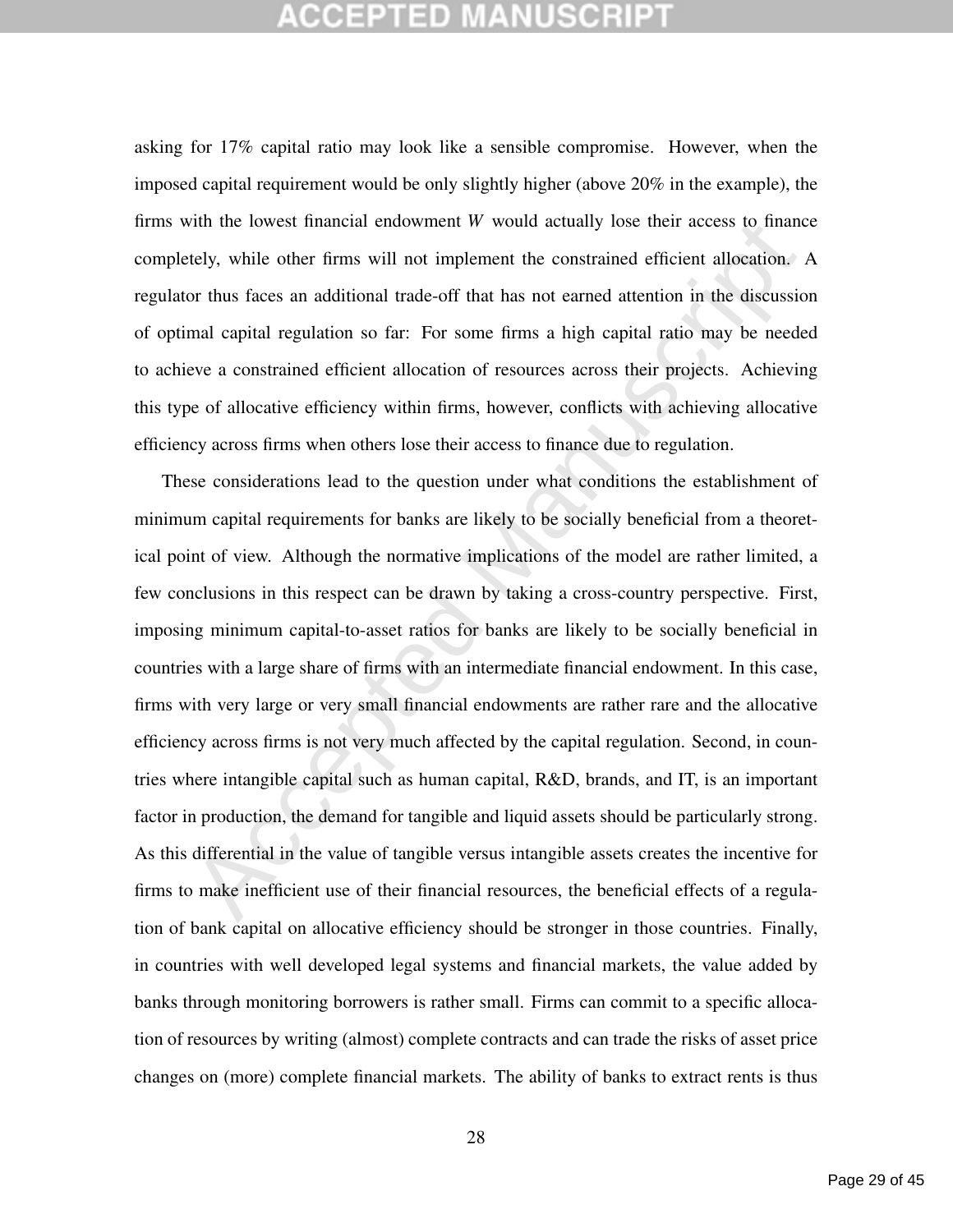limited and so is the effect of banks' capital structure on firms' financing costs. Therefore, the additional benefits of improving allocative efficiency within firms through bank capital regulation should be small.

### 5.3 Financial stability

Financial stability<br>
Financial stability<br>
Ens has been the link between bank capital regulation and the investment behavior<br>
nanced firms. So far, we restricted attention to a banker who is completely unwill<br>
ardize her e Our focus has been the link between bank capital regulation and the investment behavior of bank-financed firms. So far, we restricted attention to a banker who is completely unwilling to jeopardize her existence. According to (6), this unwillingness resulted in the condition  $D^* \leq H_b$ . This restriction on deposits ensured that the banker was able to fully service depositors in all states so that the bank survived in any circumstance. In theory, at least, the entrepreneur could also ask for a bank loan that induces the banker to implement a fragile capital structure with  $D^* > H_b$ . This has several interesting additional implications. First, there is no longer any need to refinance the loan with capital. By concluding a loan contract that is associated with  $D^* = H_g$ , the entrepreneur can force the banker to use deposits as the sole means of refinancing. As a consequence, the entrepreneur can avoid rent extraction by the banker. Second, the bank will fail when the bad state occurs at  $t_1$ . As depositors anticipate that the prospective loan repayment  $H_b$  of the entrepreneur to the bank would fall short of their claim in this state, they will run on the bank immediately and take possession of the claim on the entrepreneur. Hence, they have to renegotiate directly with the entrepreneur at  $t_1$  and  $t_2$ . In renegotiations with depositors at  $t_1$ , the entrepreneur will threaten to direct all resources towards the illiquid project. Depositors can do nothing about this as they are lacking the expertise and technology to monitor the allocation of funds. Although the entrepreneur is thus free to implement the efficient allocation in the bad state, depositors can collect at most  $\Psi_b(1)$  from the entrepreneur. Third, the banker will extract no rent in the good state so that depositors will get at most  $\Psi_g(I^*)$  in this state. All in all, also under a fragile bank capital structure, an entrepreneur will face a borrowing constraint unless he possesses plenty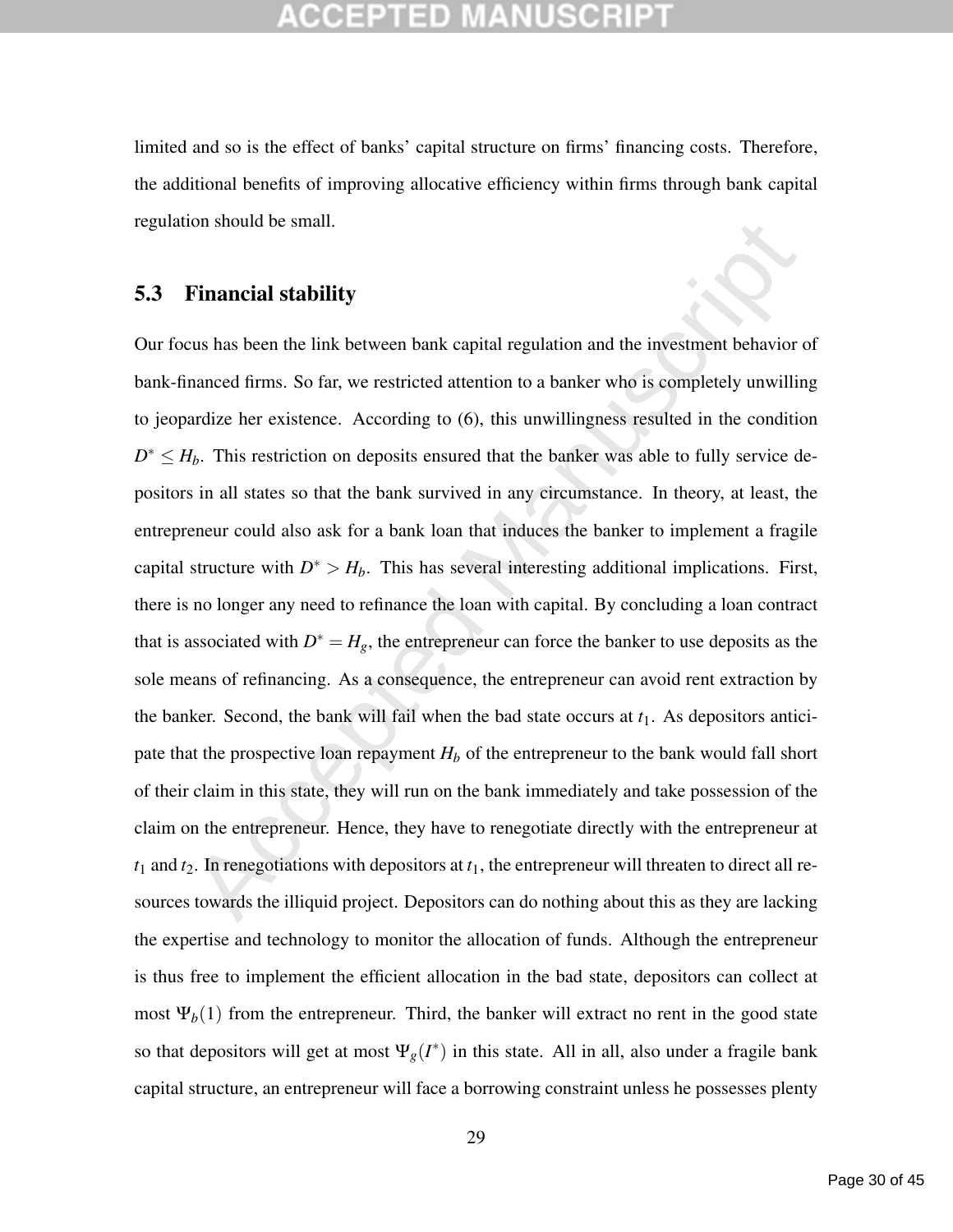### **CEPTED MANUSCR**

internal funds. This borrowing constraint stems from participation constraint of depositors which requires  $1 - W \leq p \Psi_g(I^*) + (1 - p) \Psi_b(1)$ . With a fragile bank, the regulation of bank capital not only improves the allocation of resources but also achieves bank stability; the minimum capital-to-asset ratio that eliminates the adverse incentives on the firms' level is the same as described in proposition 3.

not only improves the allocation of resources but also achieves bank stability; then capital-to-asset ratio that eliminates the adverse incentives on the firms' level is<br>a described in proposition 3.<br>tidl regulation can al Capital regulation can also affect financial stability through the link we have established between bank capital structure and corporate investment. Over the last decades, intangible capital such as research and development, human capital, and information technology, has gained in importance in the production process. The drawback of intangible capital is that it is not easy to finance. Therefore, firms need easily re-deployable, or liquid, assets to cross-pledge them as collateral when seeking external finance for those activities. Giglio and Severo (2012) have developed a model of economic growth that explains how the increased demand for tangible assets as means of collateral (used in borrowing for accumulating intangible assets) leads to asset price bubbles which threaten the stability of the financial system and the economy as a whole. In their model, banks do not play any specific role. The argument developed in our paper, however, fits well into their reasoning: Bank-financed firms may have an incentive to demand too many tangible assets in an attempt to lower their financing cost. This incentive can additionally fuel a price bubble on the market for liquid assets. In this context, a regulation of bank capital can reduce momentum in the asset markets by lowering the demand for liquid assets on the firm level.

A similar point can be made about one of the causes of the world financial crisis. Prior to the crisis, households in the US, but also in Spain and Ireland, were considered to experience a shift towards a new, steeper path of economic growth (caused for example by technological progress and deeper integration of the world economy). In this situation, intertemporally optimizing households wanted to capitalize on some of the resulting future income gains. Pledging future income on credit markets, however, is associated with rather high financing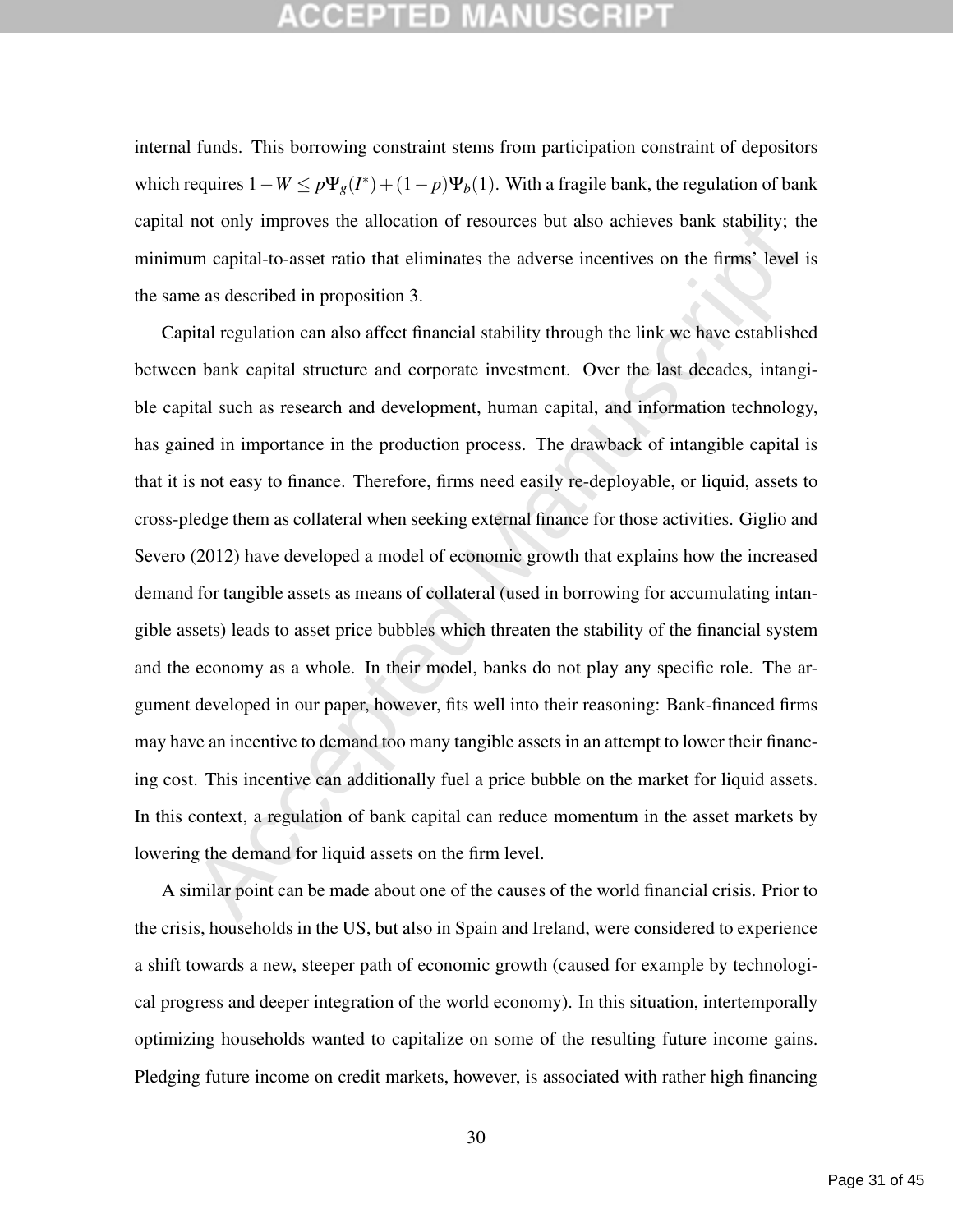costs. Hence, in order to economize on their financing costs, households preferred to pledge other, more liquid and tangible assets, especially their homes. As a result, households used their tangible assets as an ATM to finance their increased consumption expenditures, accompanied by increases in mortgages and a surge in house prices (Zhu et al., 2012). A tighter regulation of bank capital might have been able to limit these adverse developments by taking agents the incentive to overly rely on liquid assets in obtaining finance.

### 5.4 Empirical implications

Our model makes several testable predictions that may guide future empirical research. In this section, we will discuss them in two steps. We start with the predictions of Proposition 1. Then, we turn to Proposition 3.

The first implication of Proposition 1 relates to the empirical analysis of bank loan contracts and how they are amended when credit market conditions change: the proposition suggests that bank financed firms change their investment plans in favor of intangible assets when assets appreciate in value, but stick to their original plans when assets depreciate.

manula assets as an AIM to mance their increased consumption expenditures, accom<br>by increases in mortgages and a surge in house prices (Zhu et al., 2012). A fight<br>on of bank capital might have been able to limit these adve The second empirical implication refers to the relation between banks' funding structure and their customers' asset structure: Proposition 1 predicts that banks with a larger capital basis lend to customers with fewer tangible assets. A further implication is that bankfinanced firms tend to deviate from the principle of balancing marginal returns on investment across projects and to *excessively* favor investments associated with the most tangible assets. Of course, bank-financed firms will have to put more weight on those assets as it is this which serves to convince financiers to place their funds into the firm in the first place. This characteristic is not unique to our model (see Marquez and Yavuz, 2013). However, in the absence of an optimum capital regulation regime, a firm may have incentive to deviate even further from balancing the marginal returns than needed to secure access to external finance.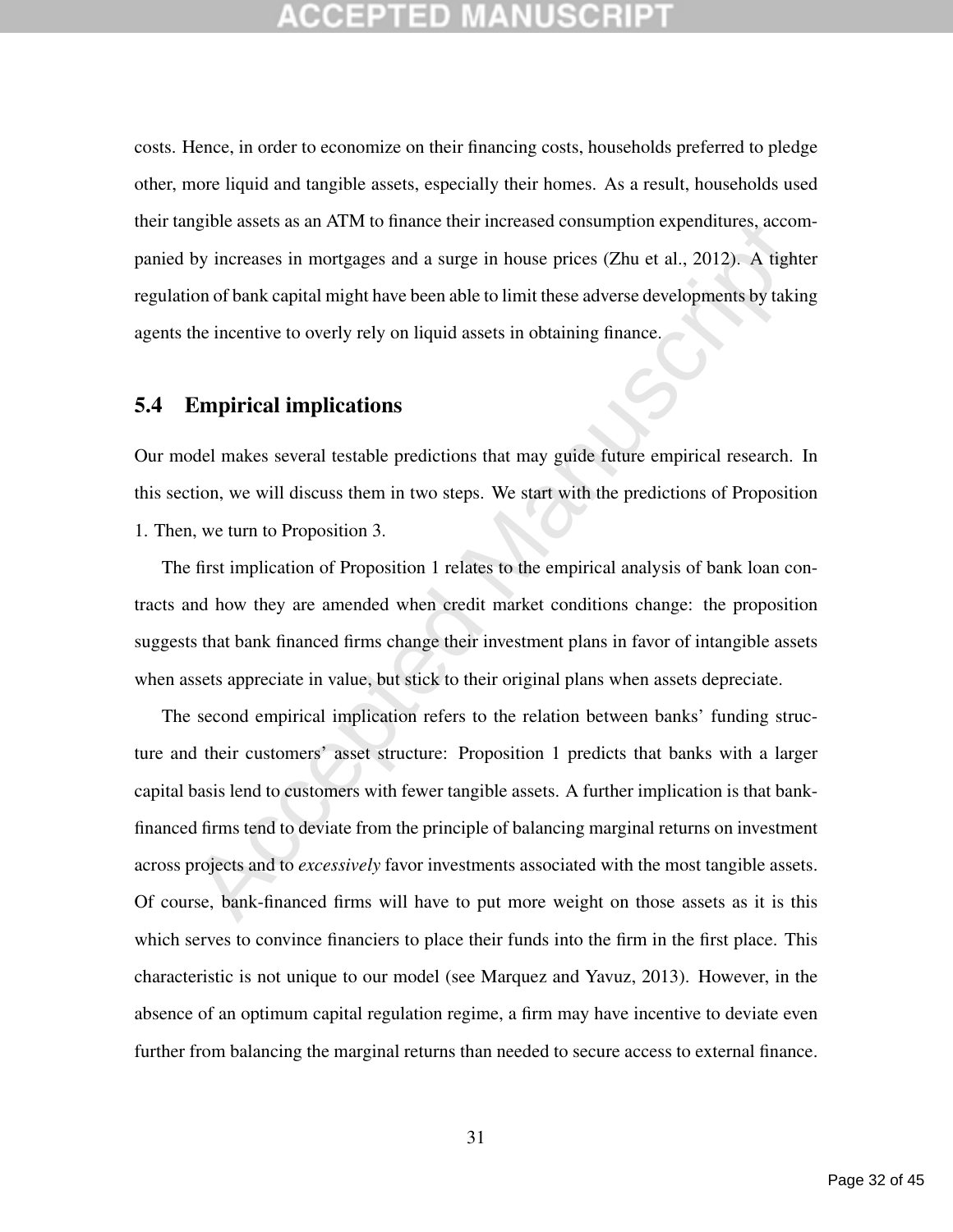# **CCEPTED MANUSCRIP**

stime that the manner and the manner and whether this excess collateral has the tase wall of the memos on the firms' costs of borrowing. For example, consider a firm, which has been raise a loan from a bank with a zero cap One potential avenue to validate this prediction could be to test whether the expected collateral value of tangible assets (or, in generalized terms, expected pledgeable income) exceeds the face value of debt for bank-financed firms and whether this excess collateral has an influence on the firms' costs of borrowing. For example, consider a firm, which has been able to raise a loan from a bank with a zero capital basis, that refinances loans with deposits only. The firm will repay its debt in any event since pledgeable income covers the face value of debt even in bad times. However, this also means that the *expected* value of tangible assets is higher than the face value of debt. In contrast, when a reallocation of resources towards balanced marginal products would be associated not only with higher financing cost but with a loss of bank finance, our hypothesis was rejected. By the same argument, extending the model to variable investment scales would imply that a bank-financed firm does not fully exploit its debt capacity but tends to underinvest in an undue manner. This qualification means that although the firm is in principle capable to borrow more for investing into projects associated with intangible assets, it refrains from doing so.

The model also makes testable predictions about the effect of bank capital requirements on the tangibility of bank customers' assets. Proposition 3 and its discussion suggests that the level of minimum capital requirements for banks is negatively related to the degree of asset tangibility. The higher is the capital requirement, the smaller will be the incentive of firms to economize on financing costs by investing in highly tangible assets. This implication could be put to an empirical test by means of a natural experiment: during the recent financial crisis, regulators in some countries have opted for discretionary increases in the capital requirements for a few selected banks. This could serve as a treatment and control experiment to elicit the response of firm behavior to changing regulatory norms applied to their respective banks.<sup>12</sup>

<sup>&</sup>lt;sup>12</sup>Of course, one must bear in mind that regulators have not selected banks in the treatment group randomly.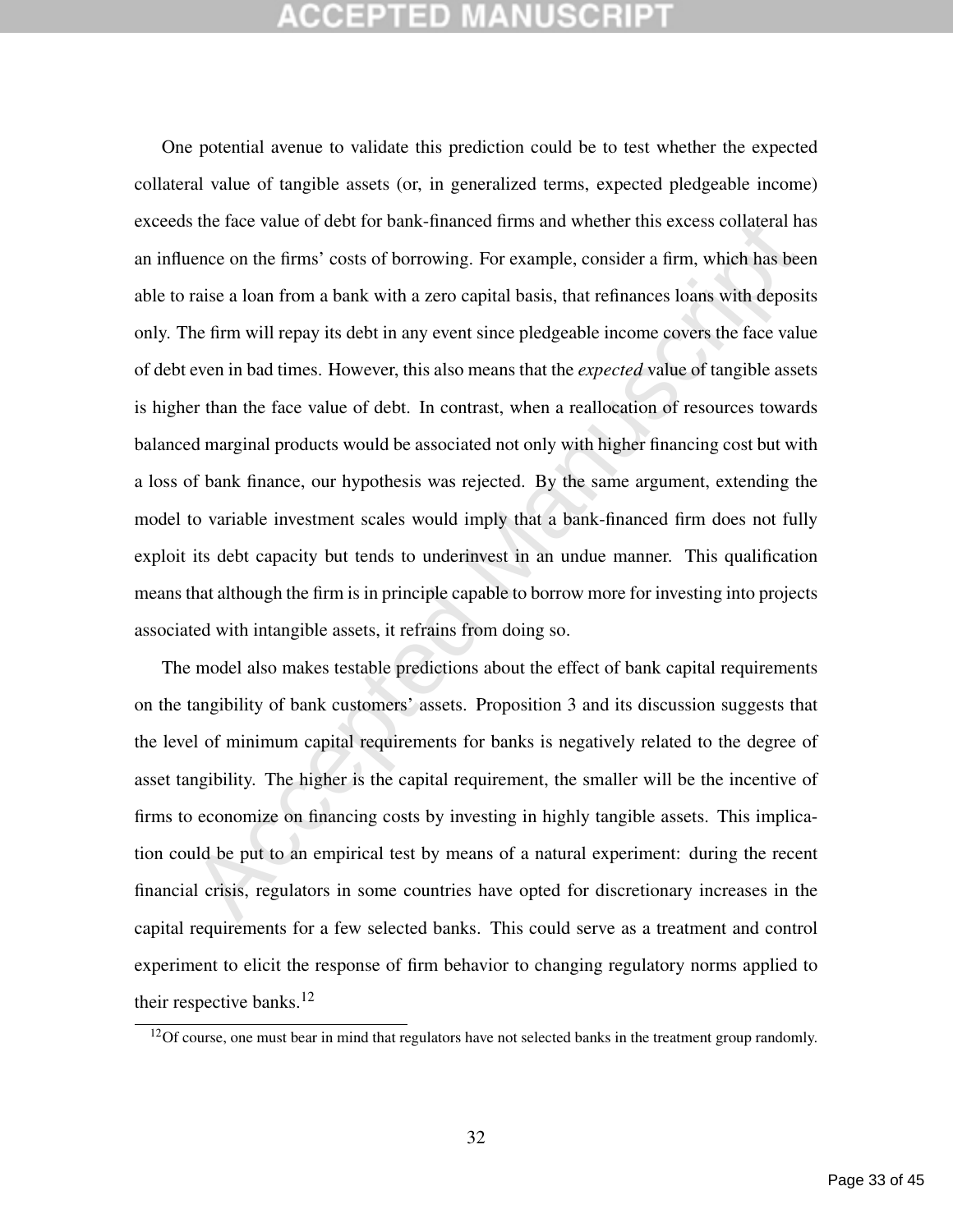To conclude, the model has also implications for corporate valuation in that inefficient firm-internal cross-subsidization may not only result from inefficiencies within the firm. Instead, a firm's tendency to direct more resources towards one project than indicated by its respective value of investment, such as Tobin's Q, can also be due to the firm's aim to capitalize on the project's asset tangibility in order to reduce financing costs. This perspective also suggests to include the regulation of banks as an independent and hitherto disregarded determinant of a corporation's value.

### 6 Summary

The steadency to direct more resources towards one project than indicated by it<br>ive value of investment, such as Tobin's Q, can also be due to the firm's aim to eap<br>on the project's asset tangibility in order to reduce fin In this paper we have investigated the effects of bank capital regulation on the allocation of resources within multi-project firms. The basic insight is that conglomerates face a trade-off between allocative efficiency and financing costs. We have argued that the more a bank is refinanced by deposits, the lower are the firm's financing costs because it then saves on costly bank capital. At the same time, more deposits require the firm to commit itself to allocating resources mainly to projects where tangibility (but not productivity) of assets is highest. This is because more deposits can be issued only when repayments to the banker in the case of default will be sufficiently large.

Given this trade-off, firms are inclined to write loan contracts that deter them from allocating resources efficiently as they can save on financing costs in doing so. As the latter are, however, solely a matter of redistribution, a social planner prefers to force firms to choose loan contracts associated with less inefficient investments. We have shown that imposing a properly designed minimum capital-to-asset ratio for firms' lending banks can help to achieve this goal. The argument is that with minimum capital requirements the regulator effectively puts a lower bound on firms' financing costs, thereby restricting the set of feasible contracts to those that prevent firms from investing overly inefficiently.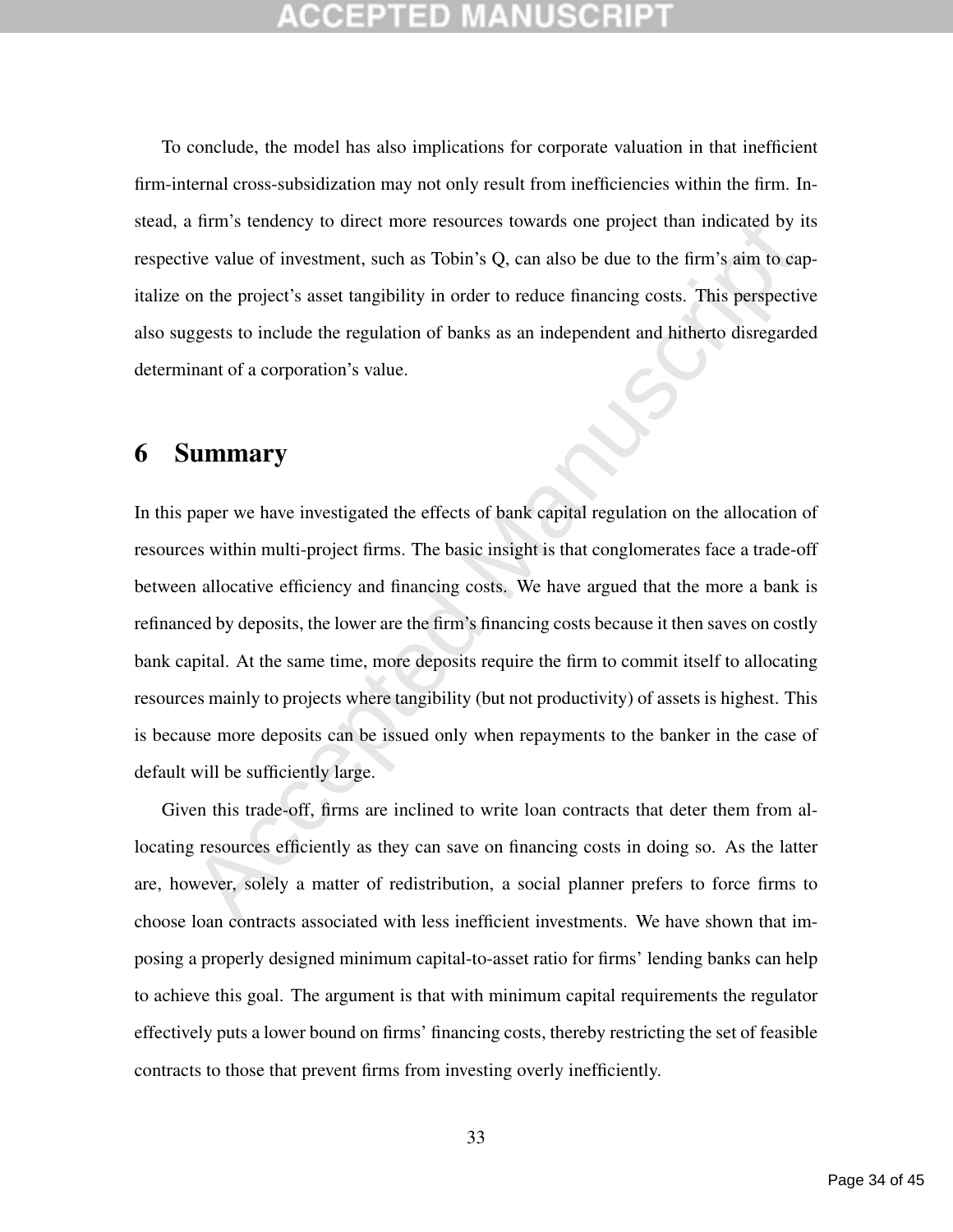### Appendix

### Proof of Lemma 2

Accept 12 and the definition of  $\Psi_s(t)$  that the entrepreneur can only make offers with  $\{H^s, \Psi_s(t^r)\} =: \vec{H}_1^{\text{min}}$  and  $\vec{I}_1 \leq \vec{I}^r + \max\left\{\frac{\Psi_s(t^r) - H^s}{(1 - \mu)\beta_s}, 0\right\} =: \vec{I}_1^{\text{max}}$ . Since  $\frac{\partial \pi_i}{\partial I_1} \leq \vec{I}_$ It follows from (2) and the definition of  $\Psi_s(I)$  that the entrepreneur can only make offers with  $\tilde{H}_1 \ge \min\{H^*, \Psi_s(I^*)\} =: \tilde{H}_1^{\min} \text{ and } \tilde{I}_1 \le I^* + \max\left\{\frac{\Psi_s(I^*) - H^*}{(1-\mu)\beta_s}\right\}$  $\left\{\frac{f_s(I^*)-H^*}{(1-\mu)\beta_s},0\right\}=: \tilde{I}_1^{\max}$  $\frac{\partial \pi_s^e}{\partial \tilde{H}_1} \leq 0$ for all  $\tilde{I}_1 \leq \tilde{I}_1^{\max}$  $\tilde{H}_1^{\text{max}}$ , he will offer  $\tilde{H}_1 = \tilde{H}_1^{\text{min}}$ , see (3). Insertion of this in  $\pi_s^e$  yields  $\pi_s^e = R(\tilde{I}_1) + R(\tilde{I}_2)$  $R(1 - \tilde{I}_1) - \tilde{H}_1^{\text{min}} - W$  for all  $\tilde{I}_1 \leq \tilde{I}_1^{\text{max}}$  $\int_{1}^{\text{max}}$ . Since  $\frac{\partial \pi_s^e}{\partial \tilde{l}_1} = 0$  only if  $\tilde{l}_1 = I^{fb}$  and  $\frac{\partial^2 \pi_s^e}{\partial \tilde{l}_1^2} < 0$ , the entrepreneur will offer and implement  $\tilde{I}_1 = \min \left\{ I^{fb}, \tilde{I}_1^{\max} \right\}$  $\begin{bmatrix} \max_1 \\ 1 \end{bmatrix}$ , see (4).

### Proof of Proposition 1 and 2

We prove the propositions in three steps. First, we derive  $H_x^*$  with  $x = eq, sb$  for a given  $D^*$ and  $I^*$ . Then, we derive  $D_x^*$  for a given  $I^*$ . As a last step, we derive  $I_x^*$ .

**Repayment obligation** We know from (3) and (4) that  $\frac{\partial H_s}{\partial H^*} \ge 0$ ,  $I_s \le I^{fb}$  and  $\frac{\partial I_s}{\partial H^*} \le 0$ , so that (5), (13) and  $\mathcal{R}(I_s) := R(I_s) + R(1 - I_s)$  imply

$$
\frac{\partial E[\pi_s^e]}{\partial H^*} = p \mathcal{R}'(I_g) \underbrace{\frac{\partial I_g}{\partial H^*}}_{\geq 0} + (1-p) \mathcal{R}'(I_b) \underbrace{\frac{\partial I_b}{\partial H^*}}_{\geq 0} - \underbrace{\frac{\partial E[H_s]}{\partial H^*}}_{\leq 0} \leq 0, \n\frac{\partial E[\Pi_s]}{\partial H^*} = p \mathcal{R}'(I_g) \underbrace{\frac{\partial I_g}{\partial H^*}}_{\geq 0} + (1-p) \mathcal{R}'(I_b) \underbrace{\frac{\partial I_b}{\partial H^*}}_{\geq 0} - \underbrace{\frac{\partial E[H_s]}{\partial H^*}}_{\leq 0} \leq 0.
$$

Accordingly, for a given  $I^*$  and  $D^*$ ,  $H^*_x$  with  $x = eq$ , sb corresponds to the smallest  $H^*$ for which (7) is met. After insertion of (3) in (7) and rearranging terms, we can conclude

$$
p\min\{H_x^*,\Psi_g(I^*)\} + (1-p)\min\{H_x^*,\Psi_b(I^*)\} = 2(1-W) - D^*.
$$
 (16)

**Volume of deposits** We can infer from  $(5)$ ,  $(13)$  and  $(16)$  that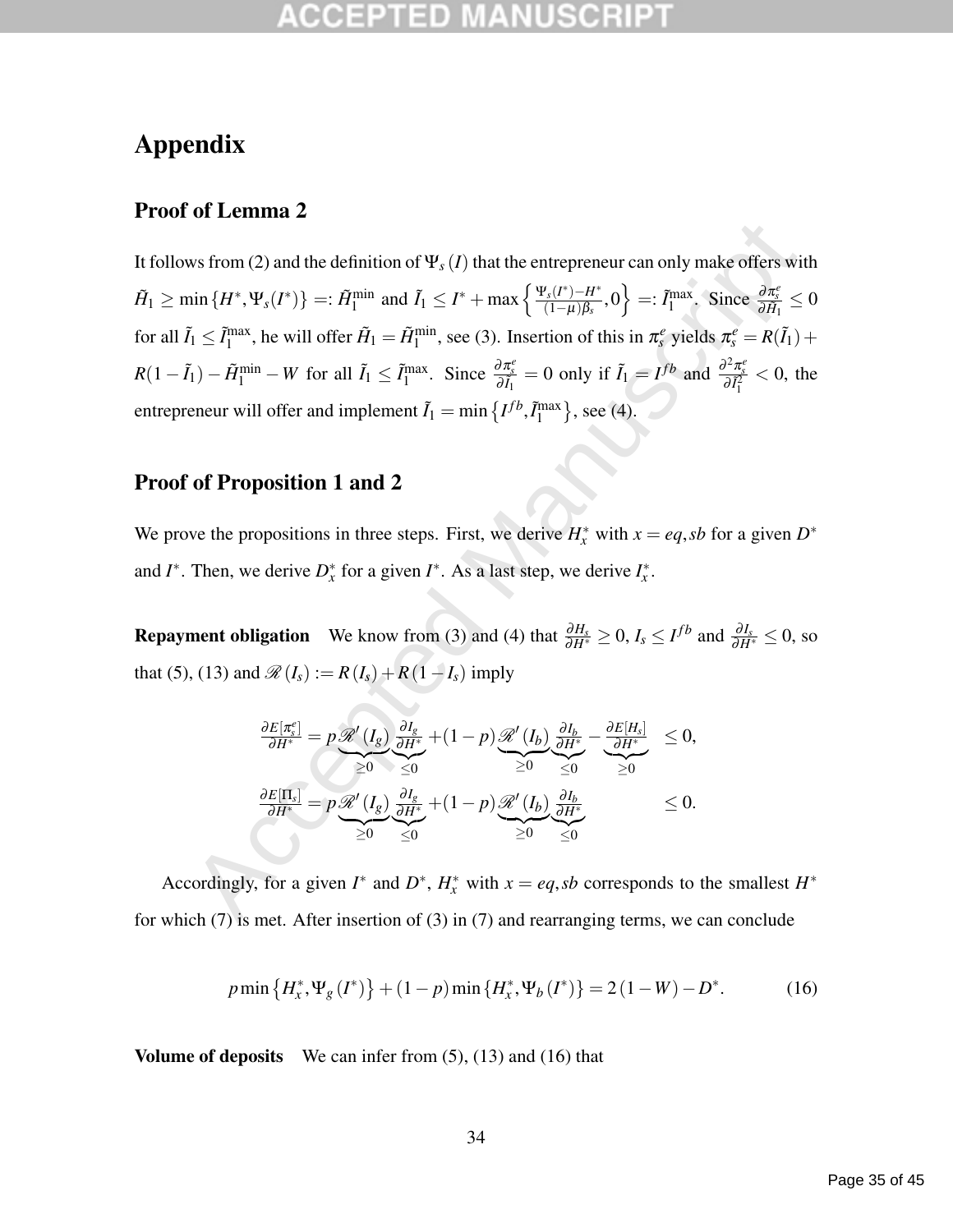$$
\frac{\partial E[\pi^\varepsilon_s]}{\partial D^*} = \underbrace{\frac{\partial E[\pi^\varepsilon_s]}{\partial H^*_{\varepsilon q}}}_{\leq 0} \underbrace{\frac{\partial H^*_{\varepsilon q}}{\partial D^*}}_{\leq 0} \geq 0, \quad \frac{\partial E[\Pi_s]}{\partial D^*} = \underbrace{\frac{\partial E[\Pi_s]}{\partial H^*_{\varepsilon b}}}_{\leq 0} \underbrace{\frac{\partial H^*_{\varepsilon b}}{\partial D^*}}_{\leq 0} \geq 0.
$$

any  $\frac{\partial P^*}{\partial S} = \frac{\partial H_{\phi_0}}{\partial S} \frac{\partial P^*}{\partial S} = 0$ ,  $\frac{\partial P^*}{\partial S} = \frac{\partial H_{\phi_0}}{\partial S} \frac{\partial P^*}{\partial S} = 0$ .<br>
Singly, for a given  $I^*$ ,  $D_s^*$  with  $x = eq$ , sb corresponds to the largest  $D^*$  for which (6) ifter insertion of (3) in Accordingly, for a given  $I^*$ ,  $D_x^*$  with  $x = eq$ , sb corresponds to the largest  $D^*$  for which (6) is met. After insertion of (3) in (6) and rearranging terms, we can conclude

$$
D_x^* = \min\{H_x^*, \Psi_b(I^*)\}.
$$
 (17)

Allocation We can infer from  $(5)$  and  $(13)$  that

$$
\frac{\partial E[\pi_s^e]}{\partial I^*} = p\mathscr{R}'(I_g) \frac{\partial I_g}{\partial I^*} + (1-p)\mathscr{R}'(I_b) \frac{\partial I_b}{\partial I^*} - \frac{\partial E[H_s]}{\partial I^*},\tag{18}
$$

$$
\frac{\partial E[\Pi_s]}{\partial I^*} = p\mathscr{R}'(I_g) \frac{\partial I_g}{\partial I^*} + (1-p)\mathscr{R}'(I_b) \frac{\partial I_b}{\partial I^*}.
$$
\n(19)

Moreover, solving (16) and (17) for  $H_x^*$  and  $D_x^*$  and insertion of the results in (3) and (4) yields

• for  $W =: \overline{W}(\overline{I}) \ge \overline{W}(I^*)$  and thus  $I^* \le \overline{I}$ 

$$
I_b = \min\left\{I^{fb}, \bar{I}\right\} \qquad D_x^* = 1 - W, \qquad (20)
$$

$$
I_g = \min\left\{I^{fb}, \underline{I} + \frac{(2-p)[\Psi_g(\underline{I}) - \Psi_b(\underline{I})]}{2(1-\mu)\beta_g}\right\}, \qquad H_x^* = 1 - W, \qquad (21)
$$

$$
E[H_s] = 1 - W, \qquad (22)
$$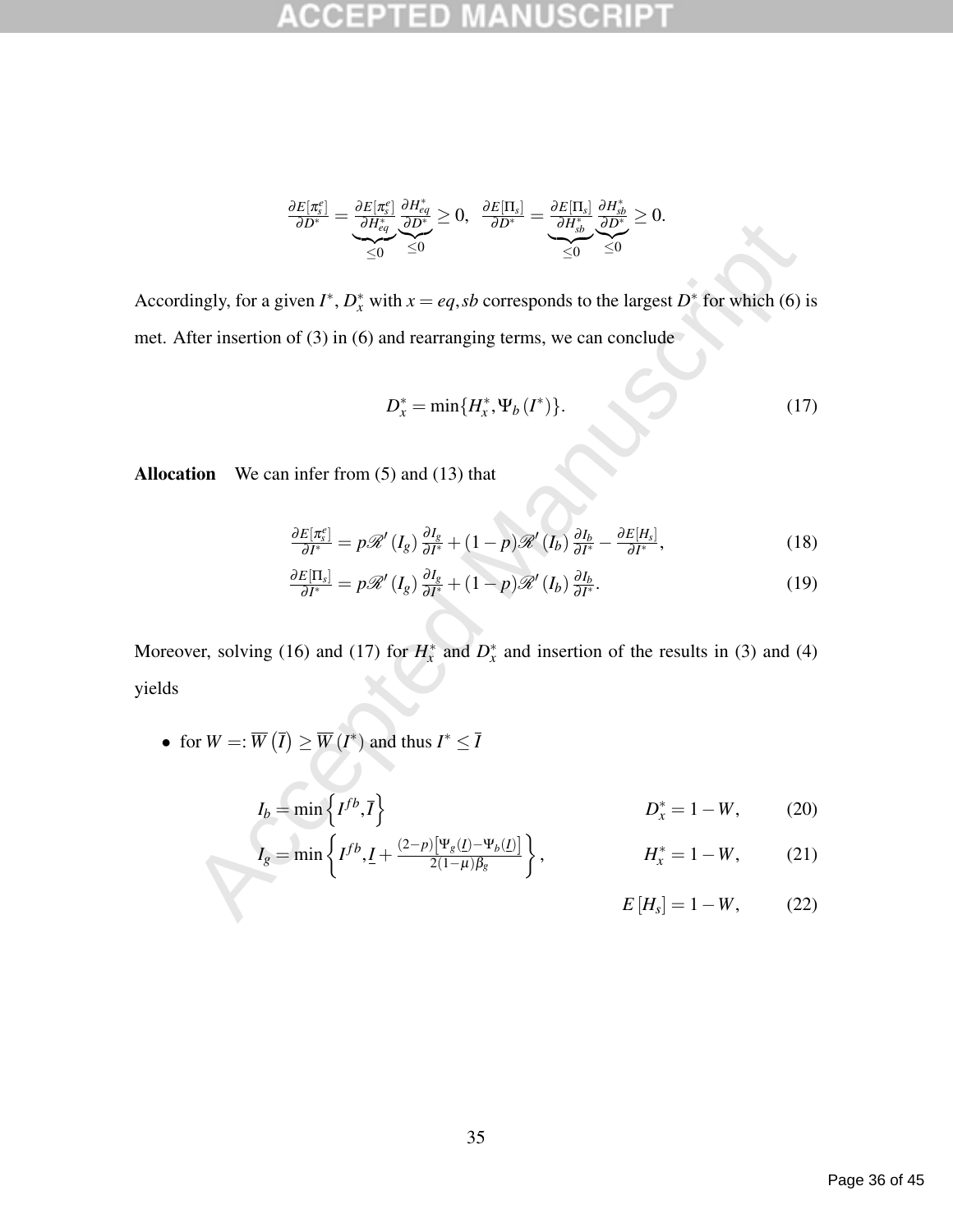• for 
$$
\overline{W}(I^*) > \overline{W}(\overline{I}) := W =: \underline{W}(I) \ge \underline{W}(I^*)
$$
 and thus  $I^* \in (\overline{I}, \underline{I}]$ 

$$
I_b = \min\left\{I^{fb}, I^*\right\}, \qquad D_x^* = \Psi_b(I^*), \qquad (23)
$$

$$
I_g = \min\left\{I^{fb}, \underline{I} + \frac{(2-p)[\Psi_b(I^*) - \Psi_b(\underline{I})]}{p(1-\mu)\beta_g}\right\}, \quad H_x^* = 1 - W + \frac{2-p}{p}(1 - \Psi_b(I^*) - W), \tag{24}
$$

$$
E[H_s] = 1 - W + (1 - \Psi_b(I^*) - W). \tag{25}
$$

• for  $W(I^*) > W(I) := W$  and thus  $I^* > I$ , (16) and (17) cannot be solved so that a contract with  $I^* > I$  is unavailable.

In conjunction with (18), (19),  $\mathcal{R}'(I^{fb}) = 0$  and  $\frac{\partial \Psi_b(I^*)}{\partial I^*}$  $\frac{\partial P_b(T)}{\partial T^*}$  =  $-(1-\mu)\beta_b$ , this implies

$$
I_{g} = \min\left\{I^{(b)}, I + \frac{(2-p)[\Psi_{b}(I^{*}) - \Psi_{b}(I)]}{p(1-p)\beta_{g}}\right\}, \quad H_{x}^{*} = 1 - W + \frac{2-p}{p}(1 - \Psi_{b}(I^{*}) - W), \quad (24)
$$
\n
$$
E[H_{s}] = 1 - W + (1 - \Psi_{b}(I^{*}) - W). \quad (25)
$$
\n• for  $\underline{W}(I^{*}) > \underline{W}(I) := W$  and thus  $I^{*} > I$ , (16) and (17) cannot be solved so that a contract with  $I^{*} > I$  is unavailable.  
\n**n** conjunction with (18), (19),  $\mathcal{R}'(I^{fb}) = 0$  and  $\frac{\partial \Psi_{b}(I^{*})}{\partial I^{*}} = -(1 - \mu)\beta_{b}$ , this implies\n
$$
\frac{\partial E[\pi_{s}^{e}]}{\partial I^{*}} = \begin{cases} 0 & \text{if } I^{*} \leq \overline{I}, \\ (1 - p)\mathcal{R}'(\min\{I^{fb}, I^{*}\}) - \mathcal{R}'(I_{g})(2 - p)\frac{\beta_{b}}{\beta_{g}} - (1 - \mu)\beta_{b} & \text{if } I^{*} \in (\overline{I}, I], \quad (26)
$$
\n
$$
\frac{\partial E[\pi]}{\partial I^{*}} = \begin{cases} 0 & \text{if } I^{*} \leq \overline{I}, \\ (1 - p)\mathcal{R}'(\min\{I^{fb}, I^{*}\}) - \mathcal{R}'(I_{g})(2 - p)\frac{\beta_{b}}{\beta_{g}} - (1 - \mu)\beta_{b} & \text{if } I^{*} \in (\overline{I}, I], \quad (27)
$$
\nwhere  $I_{g}$  is defined by (24). This brings us to four cases.  
\na) Let  $W \geq \overline{W}(I^{fb})$  and thus  $I > \overline{I} \geq I^{fb}$ . Then, (20) and (23) imply  $I_{b} = I^{fb}$  while (21) and (24) imply  $I_{g} = I^{fb}$ . Insertion of this in (26) and (27) yields\n
$$
\frac{\partial E[\pi_{s}^{e}]}{\partial I^{*}} = \begin{cases} 0 & \text{if } I^{*} \leq \overline{I}, \\ - (1 -
$$

where  $I_g$  is defined by (24). This brings us to four cases.

a) Let  $W \ge \overline{W}(I^{fb})$  and thus  $\overline{I} > \overline{I} \ge I^{fb}$ . Then, (20) and (23) imply  $I_b = I^{fb}$  while (21) and (24) imply  $I_g = I^{fb}$ . Insertion of this in (26) and (27) yields

$$
\frac{\partial E[\pi_s^e]}{\partial I^*} = \begin{cases} 0 & \text{if } I^* \leq \overline{I}, \\ - (1 - \mu) \beta_b & \text{if } I^* \in (\overline{I}, \underline{I}], \\ \frac{\partial E[\pi]}{\partial I^*} = \begin{cases} 0 & \text{if } I^* \leq \underline{I}. \end{cases} \end{cases}
$$

We can conclude that  $I_{eq}^* = I^{fb} \leq \overline{I}$  and  $I_{sb}^* = I^{fb}$ .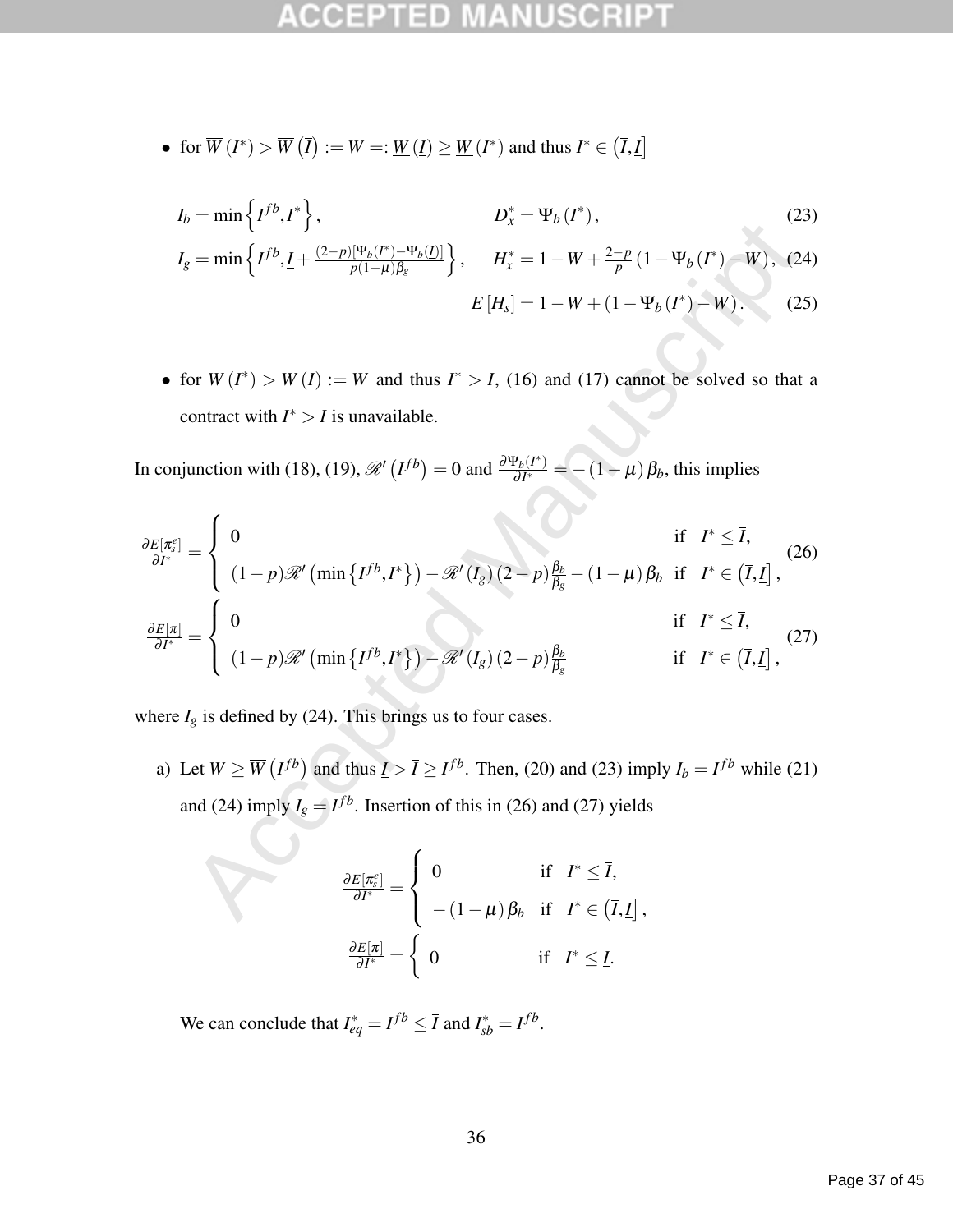b) Let  $\overline{W}(I^{fb}) > W \ge \underline{W}(I^{fb})$  and thus  $\underline{I} \ge I^{fb} > \overline{I}$ . Then, (20) and (23) imply  $I_b =$  $\max\left\{I,\min\left\{I^{fb},I^*\right\}\right\}$  while (21) and (24) imply  $I_g = I^{fb}$ . Insertion of this in (26) and (27) yields

$$
2I) \text{ yields}
$$
\n
$$
\frac{\partial E[\pi_{\xi}^{c}]}{\partial I^{*}} = \begin{cases}\n0 & \text{if } I^{*} \leq \overline{I}, \\
(1-p) \mathscr{R}'(I^{*}) - (1-\mu)\beta_{b} & \text{if } I^{*} \in (\overline{I}, I^{f_{B}}], \\
-(1-\mu)\beta_{b} & \text{if } I^{*} \in (I^{fb}, I], \\
\frac{\partial E[\pi]}{\partial I^{*}} = \begin{cases}\n0 & \text{if } I^{*} \leq \overline{I}, \\
(1-p) \mathscr{R}'(I^{*}) & \text{if } I^{*} \in (\overline{I}, I^{f_{B}}], \\
0 & \text{if } I^{*} \in (I^{fb}, I].\n\end{cases}
$$
\nWe can conclude that  $I_{eq}^{*} = \max \{\overline{I}, I^{B}\} \in [\overline{I}, I^{fb}]$  and  $I_{sb}^{*} = I^{fb}$ .  
\net  $\underline{W}(I^{fb}) > W \geq \underline{W}(0)$  and thus  $I^{fb} > I \geq 0$ . Then, (20) and (23) imply  $I_{b}$  =  
\n
$$
\frac{\partial E[\pi_{\xi}]}{\partial I^{*}} = \begin{cases}\n0 & \text{if } I^{*} \leq \overline{I}, \\
(1-p) \mathscr{R}'(I^{*}) - \mathscr{R}'(I_{g})(2-p) \frac{\beta_{b}}{\beta_{g}} - (1-p) \beta_{b} & \text{if } I^{*} \in (\overline{I}, I], \\
\frac{\partial E[\pi]}{\partial I^{*}} = \begin{cases}\n0 & \text{if } I^{*} \leq \overline{I}, \\
(1-p) \mathscr{R}'(I^{*}) - \mathscr{R}'(I_{g})(2-p) \frac{\beta_{b}}{\beta_{g}} & \text{if } I^{*} \in (\overline{I}, I], \\
(1-p) \mathscr{R}'(I^{*}) - \mathscr{R}'(I_{g})(2-p) \frac{\beta_{b}}{\beta_{g}} & \text{if } I^{*} \in (\overline{I}, I],\n\end{cases}
$$
\nwhere  $I_{g}$  is defined by (24). We can conclude that  $I_{eq}^{*} = \min \{I, \max \{\overline{I}, I^{C}\}\} \in [\overline{I}, I^{c}]$ ,

We can conclude that  $I_{eq}^* = \max\left\{\overline{I}, I^B\right\} \in \left[\overline{I}, I^{fb}\right]$  and  $I_{sb}^* = I^{fb}$ .

c) Let  $\underline{W}(I^{fb}) > W \ge \underline{W}(0)$  and thus  $I^{fb} > I \ge 0$ . Then, (20) and (23) imply  $I_b =$ max  $\{\bar{I}, I^*\}$ . Insertion of this in (26) and (27) yields

$$
\frac{\partial E[\pi_s^e]}{\partial I^*} = \begin{cases}\n0 & \text{if } I^* \leq \overline{I}, \\
(1-p)\mathcal{R}'(I^*) - \mathcal{R}'(I_g)(2-p)\frac{\beta_b}{\beta_g} - (1-\mu)\beta_b & \text{if } I^* \in (\overline{I},\underline{I}], \\
\frac{\partial E[\pi]}{\partial I^*} = \begin{cases}\n0 & \text{if } I^* \leq \overline{I}, \\
(1-p)\mathcal{R}'(I^*) - \mathcal{R}'(I_g)(2-p)\frac{\beta_b}{\beta_g} & \text{if } I^* \in (\overline{I},\underline{I}],\n\end{cases}
$$

where  $I_g$  is defined by (24). We can conclude that  $I_{eq}^* = \min\{I, \max\{I, I^C\}\} \in [I, I]$ and  $I_{sb}^* = \min \{ \underline{I}, \max \{ \overline{I}, I^D \} \}$ .

d) Let  $W(0) > W$  and thus  $0 > I$ . Then, there is no contract available.

The remaining entries in Proposition 1 can be obtained by inserting  $I_{eq}^*$  in equations (20) to (25), respectively.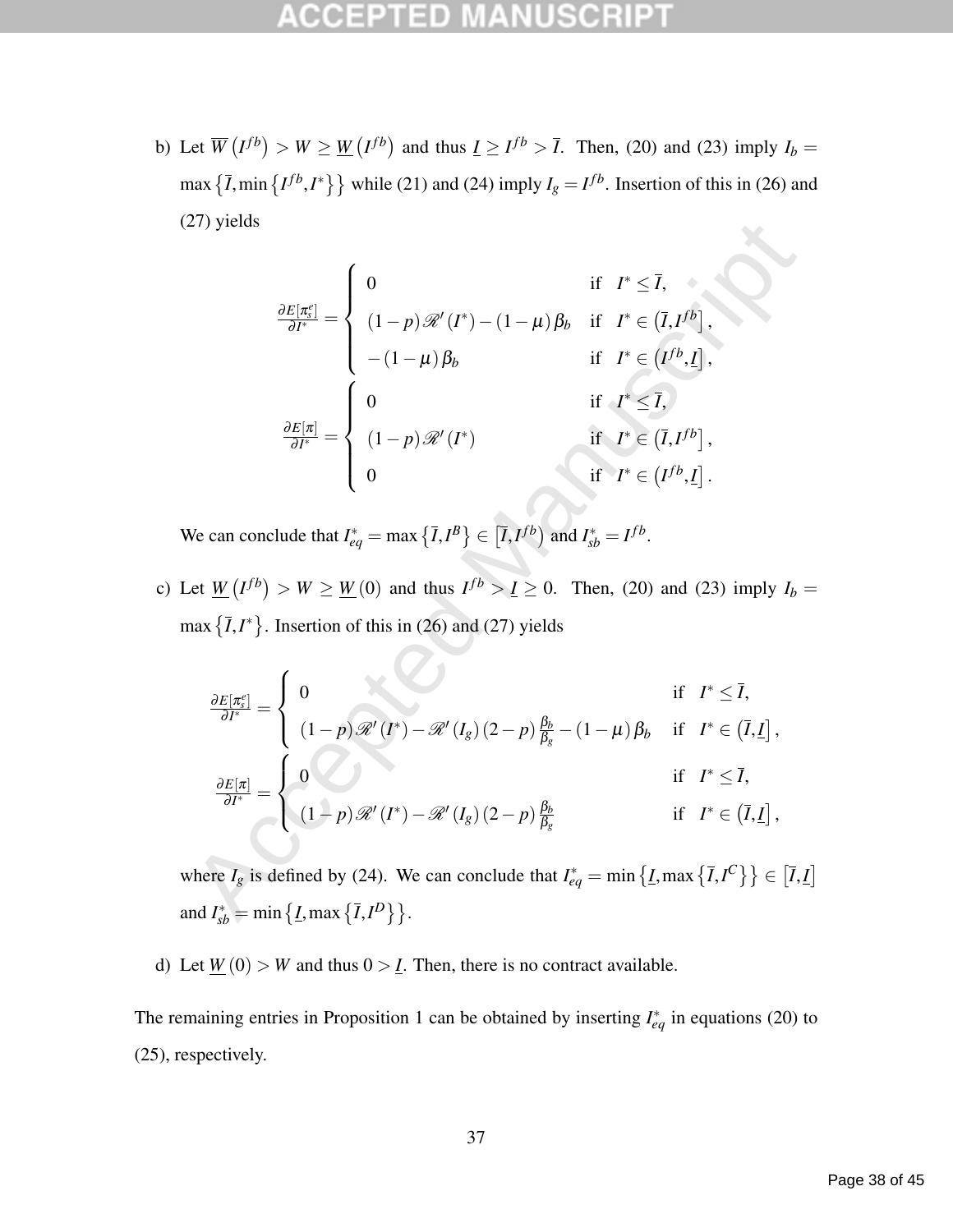### References

- and myths in the discussion of capital regulation: Why bank equity is not expensive change Paper Series of the Max Planck Institute for Research on Collective Goods 4: Planck Institute for Research on Collective Goods.<br>
P Admati, A. R., P. M. DeMarzo, M. F. Hellwig, and P. Pfleiderer (2010). Fallacies, irrelevant facts, and myths in the discussion of capital regulation: Why bank equity is not expensive. Working Paper Series of the Max Planck Institute for Research on Collective Goods 42, Max Planck Institute for Research on Collective Goods.
- Allen, F., E. Carletti, and R. Marquez (2011). Credit market competition and capital regulation. *Review of Financial Studies 24*(4), 983–1018.
- Almeida, H. and M. Campello (2007). Financial constraints, asset tangibility, and corporate investment. *Review of Financial Studies 20*(5), 1429–1460.
- Almeida, H., M. Campello, and M. S. Weisbach (2004). The cash flow sensitivity of cash. *Journal of Finance 59*(4), 1777–1804.
- Almeida, H., M. Campello, and M. S. Weisbach (2011). Corporate financial and investment policies when future financing is not frictionless. *Journal of Corporate Finance 17*(3),  $675 - 693.$
- Almeida, H. and D. Wolfenzon (2006). Should business groups be dismantled? the equilibrium costs of efficient internal capital markets. *Journal of Financial Economics 79*(1), 99–144.
- Benmelech, E. (2009). Asset salability and debt maturity: Evidence from nineteenth-century american railroads. *Review of Financial Studies 22*(4), 1545–1584.
- Benmelech, E. and N. K. Bergman (2009). Collateral pricing. *Journal of Financial Economics 91*(3), 339–360.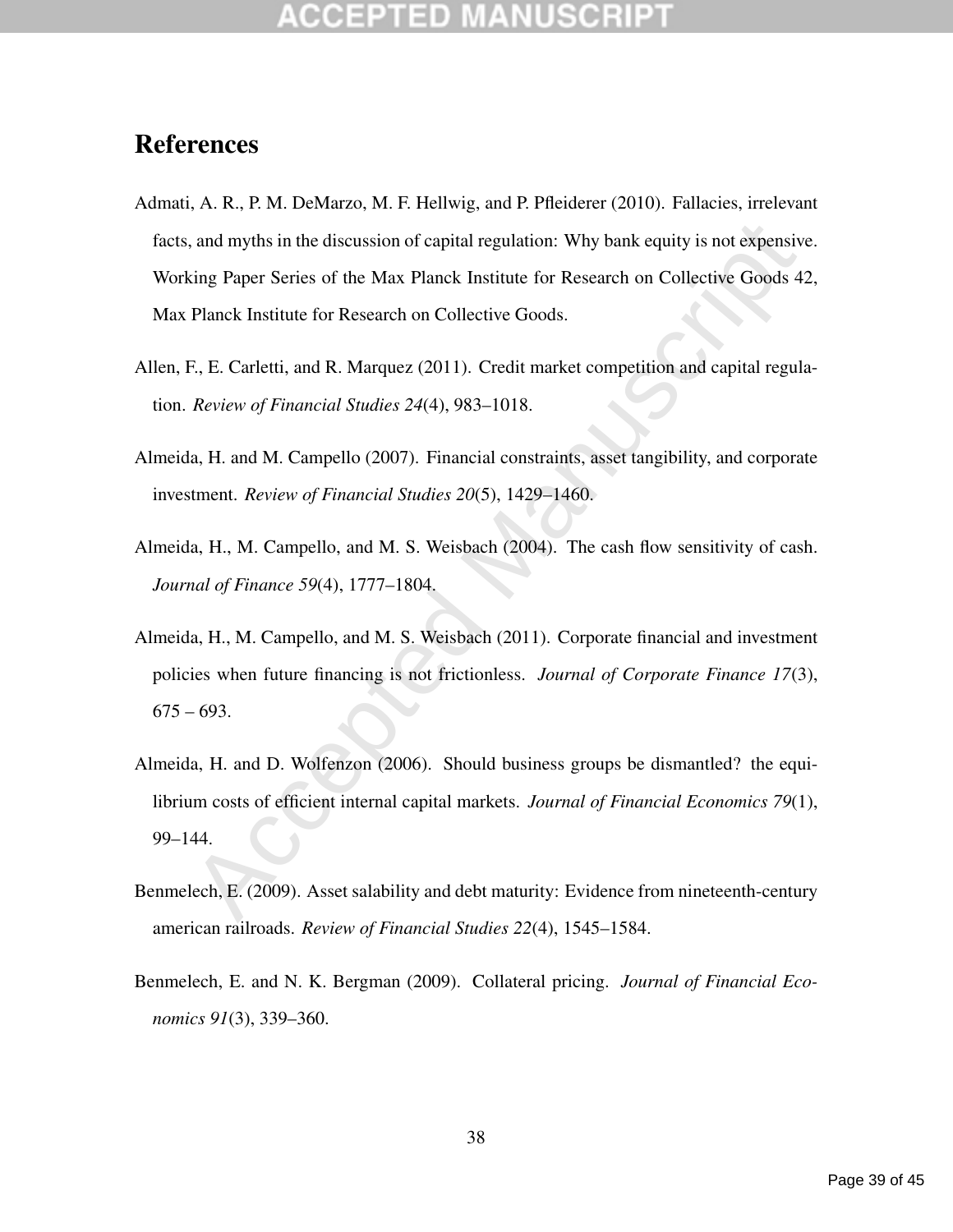- Benmelech, E., M. J. Garmaise, and T. J. Moskowitz (2005). Do liquidation values affect financial contracts? evidence from commercial loan contracts and zoning regulation. *The Quarterly Journal of Economics 120*(3), 1121–1154.
- rterty Journal of Economics 120(3), 1121–1154.<br>
Ilo, M. and E. Giambona (2011). Capital structure and the redeployability of tangibl<br>
S. Tinbergen Institute Discussion Papers 11-091/2/DSF24, fortheoming in: *Journancial a* Campello, M. and E. Giambona (2011). Capital structure and the redeployability of tangible assets. Tinbergen Institute Discussion Papers 11-091/2/DSF24, forthcoming in: *Journal of Financial and Quantitative Analysis*.
- Diamond, D. W. (1984). Financial intermediation and delegated monitoring. *The Review of Economic Studies 51*(3), 393–414.
- Diamond, D. W. and P. H. Dybvig (1983). Bank runs, deposit insurance, and liquidity. *Journal of Political Economy 91*(3).
- Diamond, D. W. and R. G. Rajan (2000). A Theory of Bank Capital. *Journal of Finance 55*(6), 2431–2465.
- Diamond, D. W. and R. G. Rajan (2001, April). Liquidity Risk, Liquidity Creation, and Financial Fragility: A Theory of Banking. *Journal of Political Economy 109*(2), 287–327.
- Dietrich, D. (2007). Asset tangibility and capital allocation. *Journal of Corporate Finance 13*(5), 995 – 1007.
- Gertner, R. H., D. Scharfstein, and J. C. Stein (1994). Internal versus external capital markets. *The Quarterly Journal of Economics 109*(4), 1211–30.
- Giglio, S. and T. Severo (2012). Intangible capital, relative asset shortages and bubbles. *Journal of Monetary Economics 59*(3), 303–317.
- Graham, J. R. (2000). How big are the tax benefits of debt? *Journal of Finance 55*(5), 1901–1941.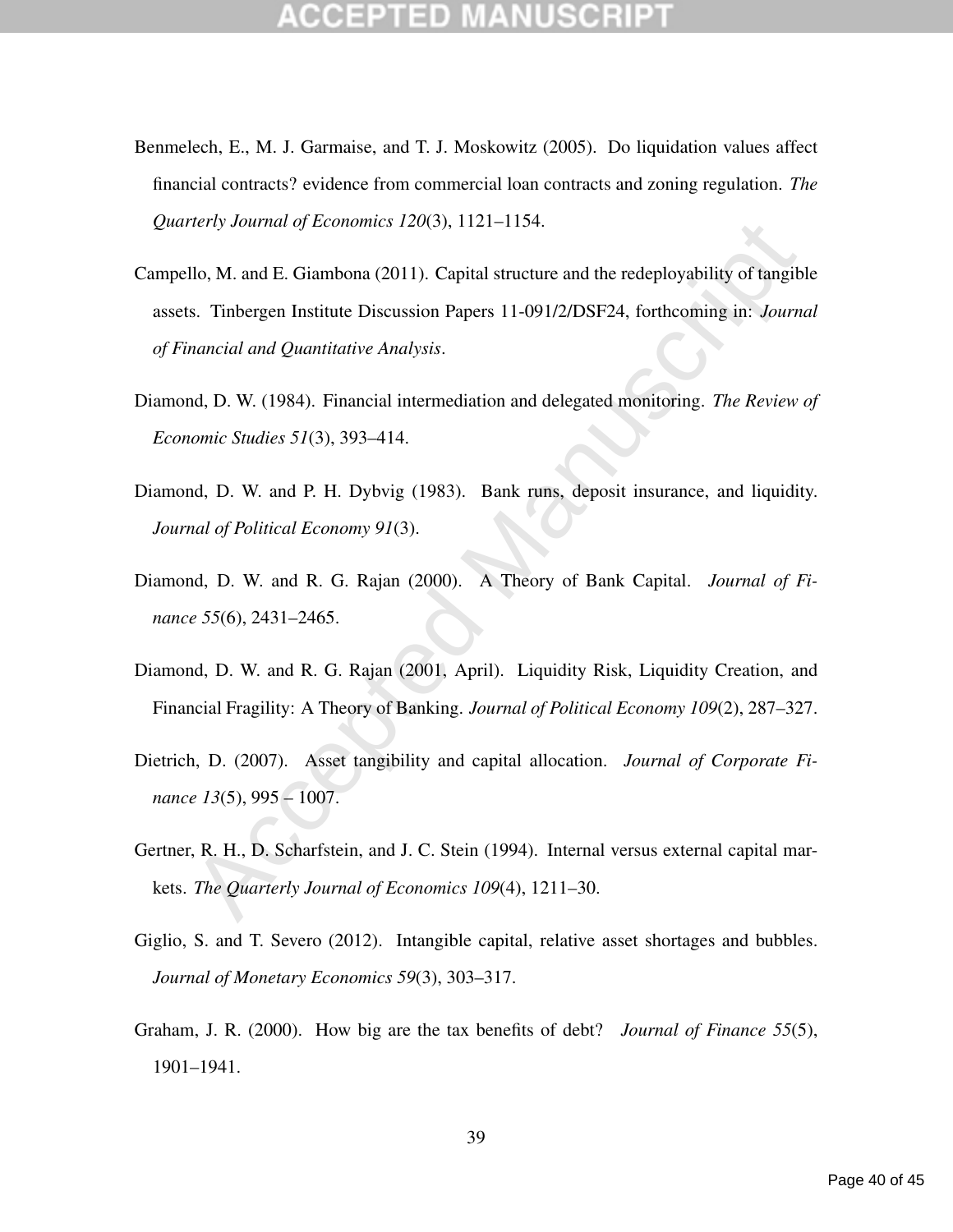- Graham, J. R. and C. R. Harvey (2001, May). The theory and practice of corporate finance: evidence from the field. *Journal of Financial Economics 60*(2-3), 187–243.
- Hart, O. and J. Moore (1994). A Theory of Debt Based on the Inalienability of Human Capital. *The Quarterly Journal of Economics 109*(4), 841–879.
- Hellwig, M. F. (2001). Corporate governance and the financing of investment for structural change. In Deutsche Bundesbank (Ed.), *Investing today for the world of tomorrow*, pp. 201–220. Springer.
- Holmström, B. and J. Tirole (1997). Financial intermediation, loanable funds, and the real sector. *The Quarterly Journal of Economics 112*(3), 663–91.
- b. and J. Moore (1994). A Theory of Debt Based on the Inalienability of Huma<br>tal. The Quarterly Journal of Economics 109(4), 841–879.<br>g, M. F. (2001). Corporate governance and the financing of investment for structure<br>ge. Kashyap, A. K., R. G. Rajan, and J. C. Stein (2008). Rethinking capital regulation. In Federal Reserve Bank of Kansas City (Ed.), *Symposium on Maintaining Stability in a Changing Financial System*, pp. 431–471. Kansas City.
- Marquez, R. and Yavuz, M. D. (2013). Specialization, Productivity and Financing Constraints. *Review of Financial Studies*, forthcoming.
- Ortiz-Molina, H. and G. M. Phillips (2012). Real asset illiquidity and the cost of capital. forthcoming in *Journal of Financial and Quantitative Analysis*.
- Peura, S. and J. Keppo (2006). Optimal bank capital with costly recapitalization. *The Journal of Business 79*(4), pp. 2163–2201.
- Repullo, R. (2004). Capital requirements, market power, and risk-taking in banking. *Journal of Financial Intermediation 13*(2), 156–182.
- Repullo, R. and J. Suarez (2013). The procyclical effects of bank capital regulation. *Review of Financial Studies 26*(2), 452–490.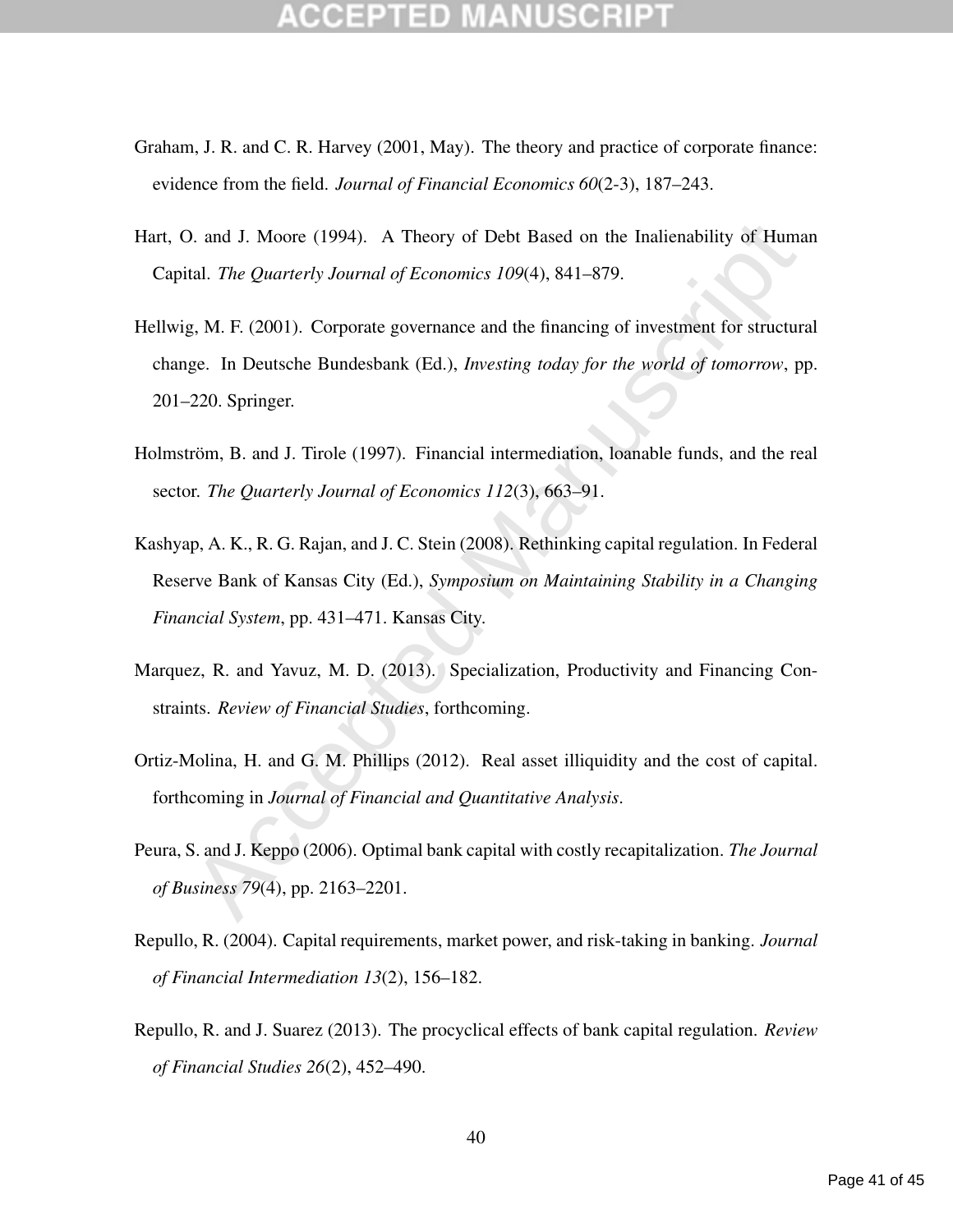- Santos, J. A. C. (2001). Bank capital regulation in contemporary banking theory: A review of the literature. *Financial Markets, Institutions & Instruments 10*(2), 41–84.
- Stein, J. C. (2002). Information production and capital allocation: Decentralized versus hierarchical firms. *Journal of Finance 57*(5), 1891–1921.
- VanHoose, D. (2007). Theories of bank behavior under capital regulation. *Journal of Banking & Finance 31*(12), 3680 – 3697.
- Zhu, H. (2008). Capital regulation and banks' financial decisions. *International Journal of Central Banking 4*(1), 165–211.
- Zhu, Y., R. Wright, and C. He (2012). Housing and liquidity. 2012 Meeting Papers 94, Society for Economic Dynamics.

 $\frac{1}{2}$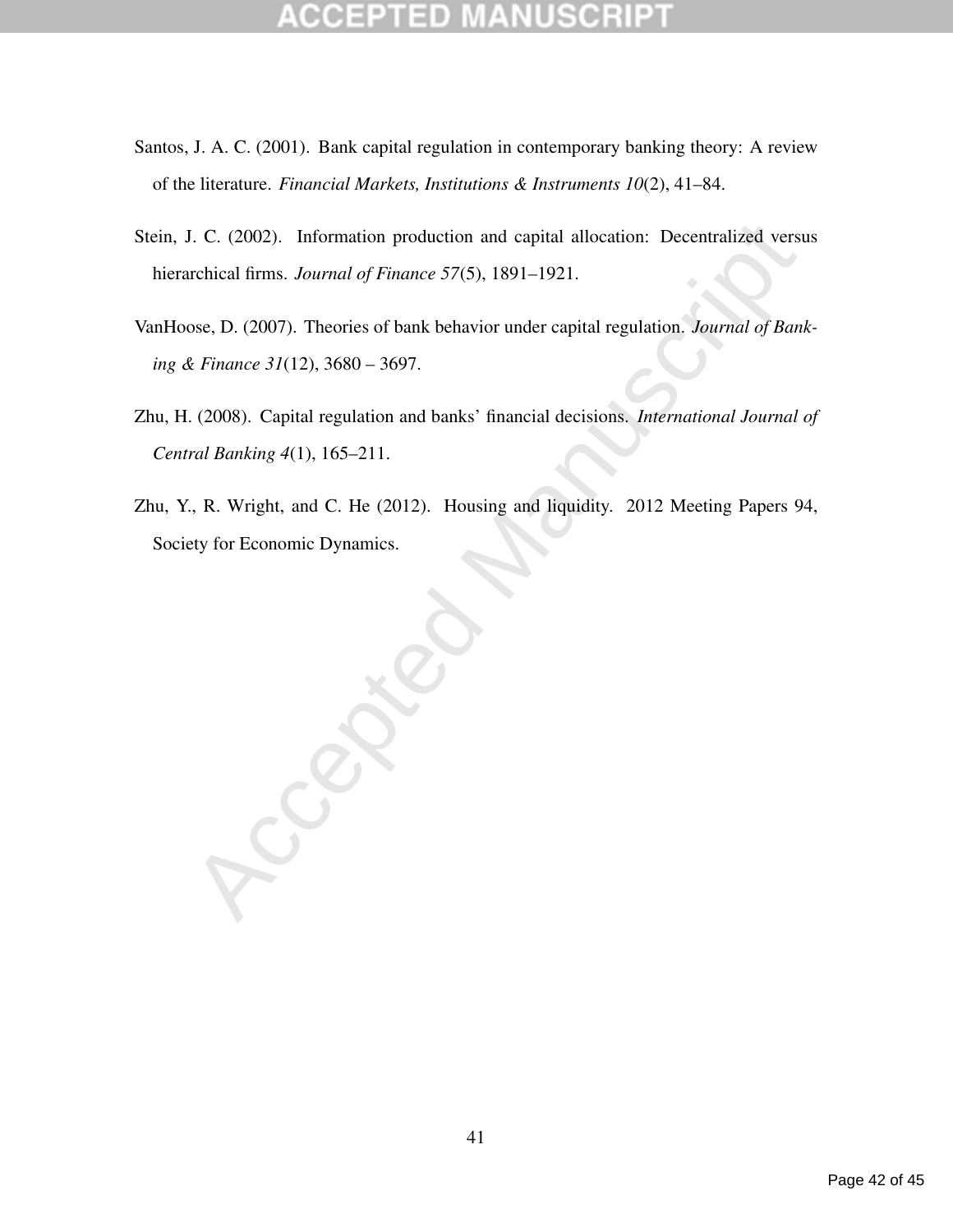| <b>Tables and figures</b>                    |            |                      |                                                            |            |                                                      |                               |                                                         |  |  |  |  |  |
|----------------------------------------------|------------|----------------------|------------------------------------------------------------|------------|------------------------------------------------------|-------------------------------|---------------------------------------------------------|--|--|--|--|--|
| Internal<br>funds $W$                        | $I_{eq}^*$ | Capital<br>ratio $k$ | <b>Without regulation</b><br>Expected<br>profit $E[\pi_s]$ | $I_{sb}^*$ | With regulation<br>Capital<br>ratio $k_{\text{min}}$ | Expected<br>profit $E[\pi_s]$ | <b>Potential efficiency</b><br>$gain^{a)}$<br>$(in \%)$ |  |  |  |  |  |
| $\frac{31}{80}$                              | 0.01       | 19.2                 | 0.015                                                      | 0.01       | 19.5                                                 | 0.014                         | 0.08                                                    |  |  |  |  |  |
| $\frac{44}{80}$                              | 0.11       | 0.8                  | 0.340                                                      | 0.25       | 17.0                                                 | 0.302                         | 2.66                                                    |  |  |  |  |  |
| $\frac{45}{80}$                              | 0.13       | 0.0                  | 0.352                                                      | 0.27       | 17.1                                                 | 0.311                         | 2.00                                                    |  |  |  |  |  |
| $\frac{54}{80}$                              | 0.35       | 0.0                  | 0.406                                                      | 0.48       | 19.5                                                 | 0.350                         | 0.56                                                    |  |  |  |  |  |
| $\frac{55}{80}$ (= $\underline{W}(I^{fb})$ ) | 0.38       | 0.0                  | 0.409                                                      | 0.50       | 20.0                                                 | 0.352                         | 0.40                                                    |  |  |  |  |  |
| $\frac{59}{80}$                              | 0.48       | 0.0                  | 0.414                                                      | 0.50       | 4.8                                                  | 0.402                         | 0.02                                                    |  |  |  |  |  |
| $\frac{60}{80}$ (= $\overline{W}(I^{fb})$ )  | 0.50       | 0.0                  | 0.414                                                      | 0.50       | 0.0                                                  | 0.414                         | 0.00                                                    |  |  |  |  |  |
| 1.00                                         | 0.50       | 0.0                  | 0.414                                                      | 0.50       | 0.0                                                  | 0.414                         | 0.00                                                    |  |  |  |  |  |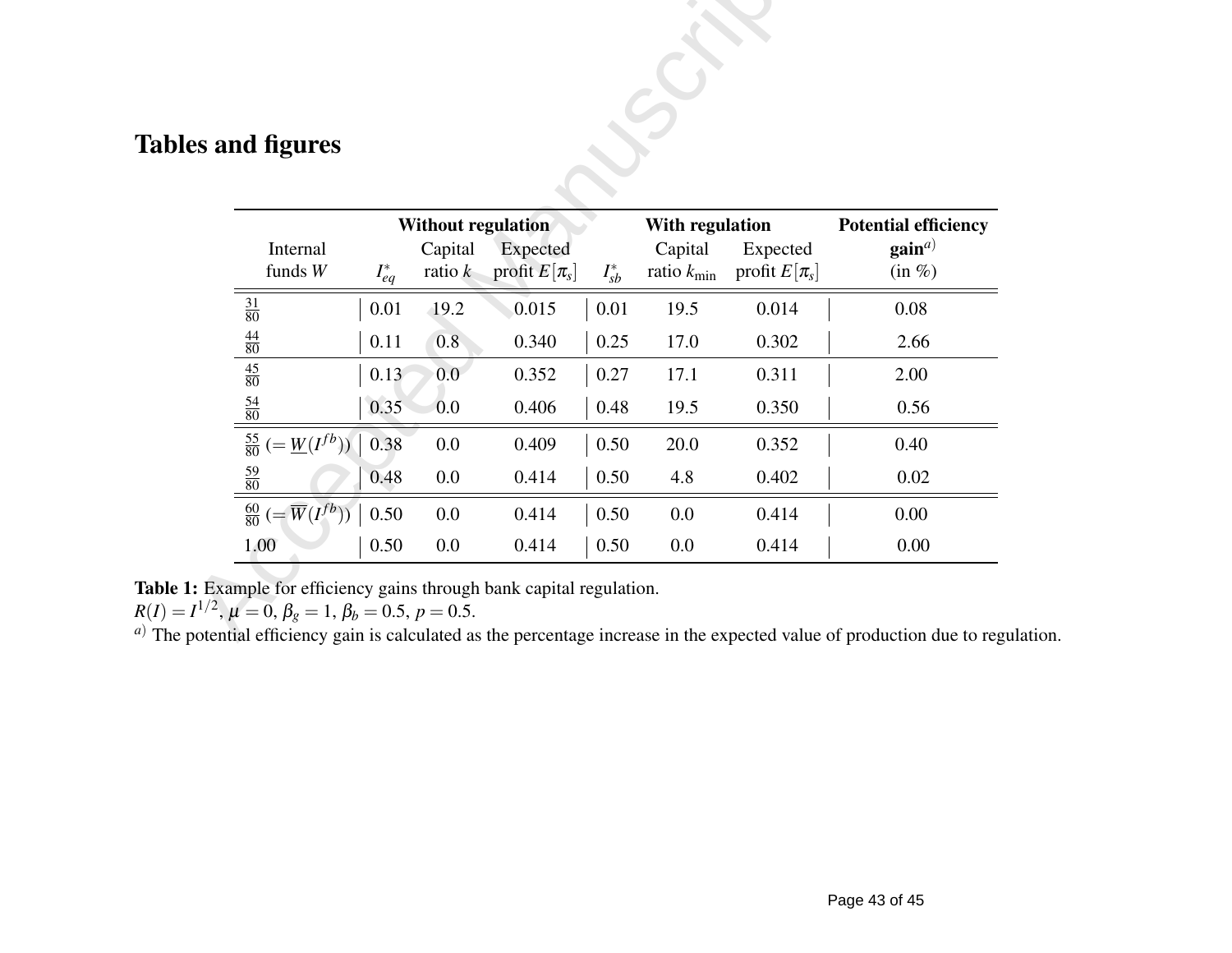